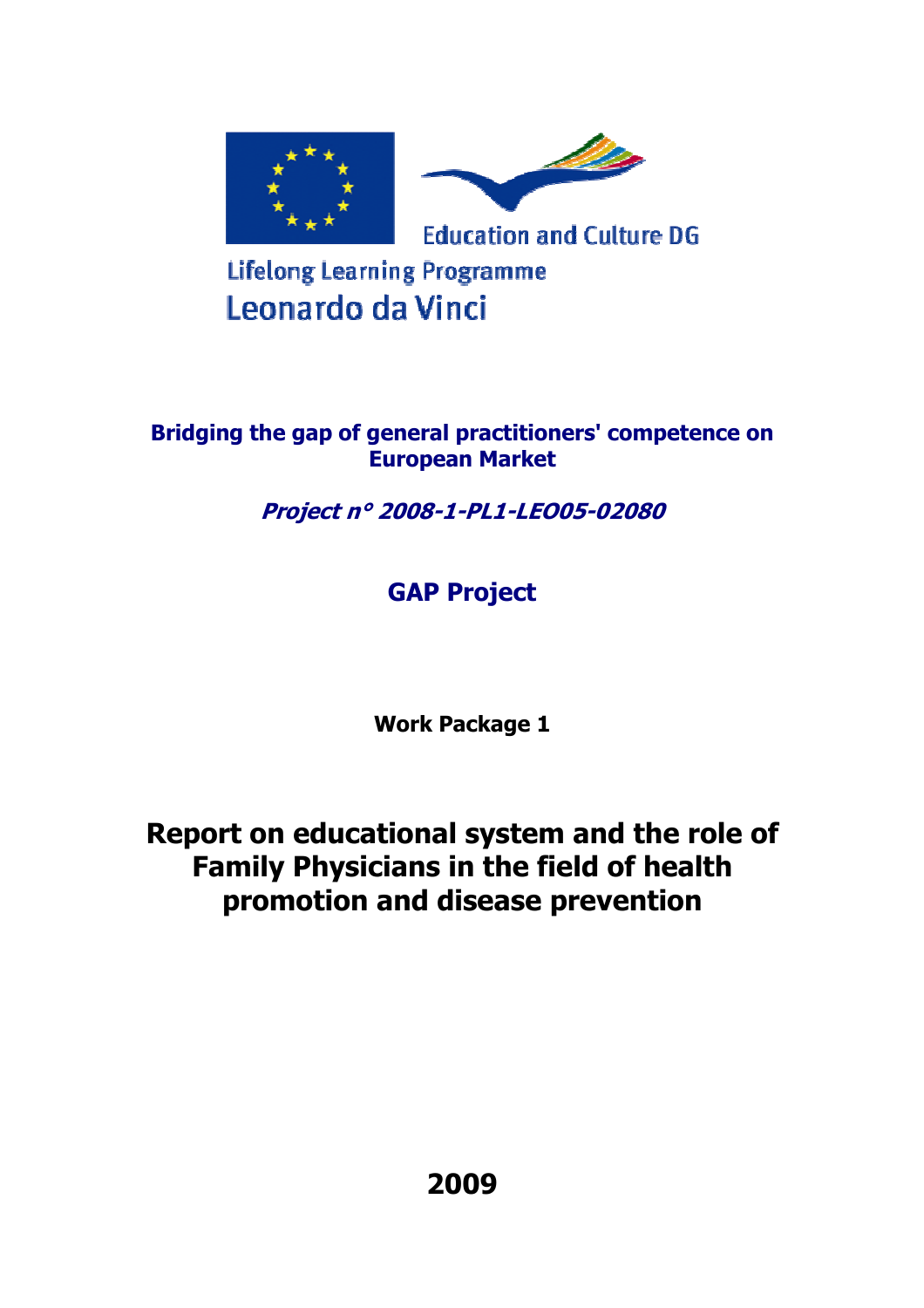# **Content:**

| 1. |    |                                                                                               | 3  |
|----|----|-----------------------------------------------------------------------------------------------|----|
| 2. |    | Introduction - the role of health promotion and disease prevention in primary health care,    |    |
|    |    |                                                                                               | 4  |
| 3. |    | The role of the Family Physician in disease prevention and health promotion, according to the |    |
|    |    |                                                                                               | 5  |
| 4. |    | Educational system of the Family Physician in the area of disease prevention and health       |    |
|    |    | promotion, according to the reports from Greece, Lithuania, Poland, and UK                    | 6  |
| 5. |    |                                                                                               | 8  |
| 6. |    |                                                                                               | 10 |
| 7. |    |                                                                                               | 11 |
| 8. |    |                                                                                               | 12 |
| 9. |    |                                                                                               | 13 |
|    | 1. | Report on educational system and role of Family Physicians in the field of health             |    |
|    |    |                                                                                               | 14 |
|    | 2. | Report on educational system and role of Family Physicians in the field of health             |    |
|    |    |                                                                                               | 21 |
|    | 3. | Report on educational system and role of Family Physicians in the field of health             |    |
|    |    |                                                                                               | 29 |
|    | 4. | Report on educational system and role of Family Physicians in the field of health             |    |
|    |    |                                                                                               | 40 |
|    |    |                                                                                               |    |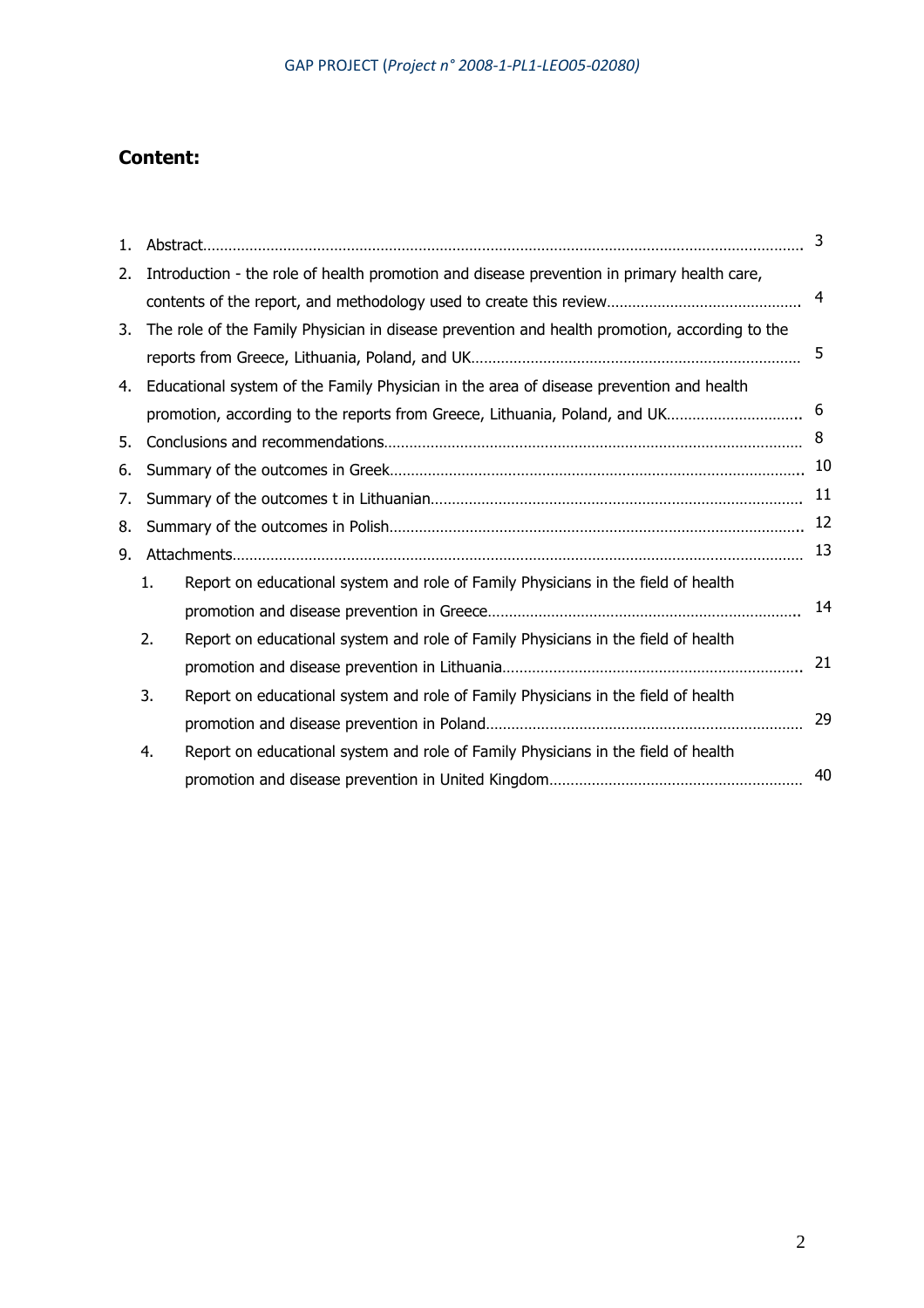## **1. Abstract**

Prevention represents one of the key principles of family medicine, and the importance of family physicians (FP) in health promotion and disease prevention has been accepted since 2002. In order to further establish the specific role of the FP in the area of preventive health care, a comprehensive analysis of the educational activities, practical training, and position of FP in the health care system, according to expert opinions, was obtained from the four European countries: Greece, Lithuania, Poland, and UK, under the Leonardo da Vinci Project (Bridging the gap of general practitioners' competence on European Market, Project n° 2008-1-PL1-LEO05-02080). The report from each country is based on detailed evaluation of the: Medical Studies Curricula, Postgraduate Training Curricula, Specialty Curricula, Survey Results, and Legal Regulations Concerning the Family Doctors' Tasks and Obligations Relating to Health Promotion and Disease Prevention.

The results of the analysis of training program, focusing on the FP's role in preventive health care, indicate that the FP's competences should be achieved during the academic training program and specialization process, and then should be perfected via modern, professional medical education, in collaboration with community resources, in the atmosphere of international exchange of learning and experience.

This review presents a combined report from these four countries, including similarities and differences between them, related to specific historical, political, socio-economical, and medical circumstances. It also places Poland on the European map of family medicine, as a dynamically developing specialty.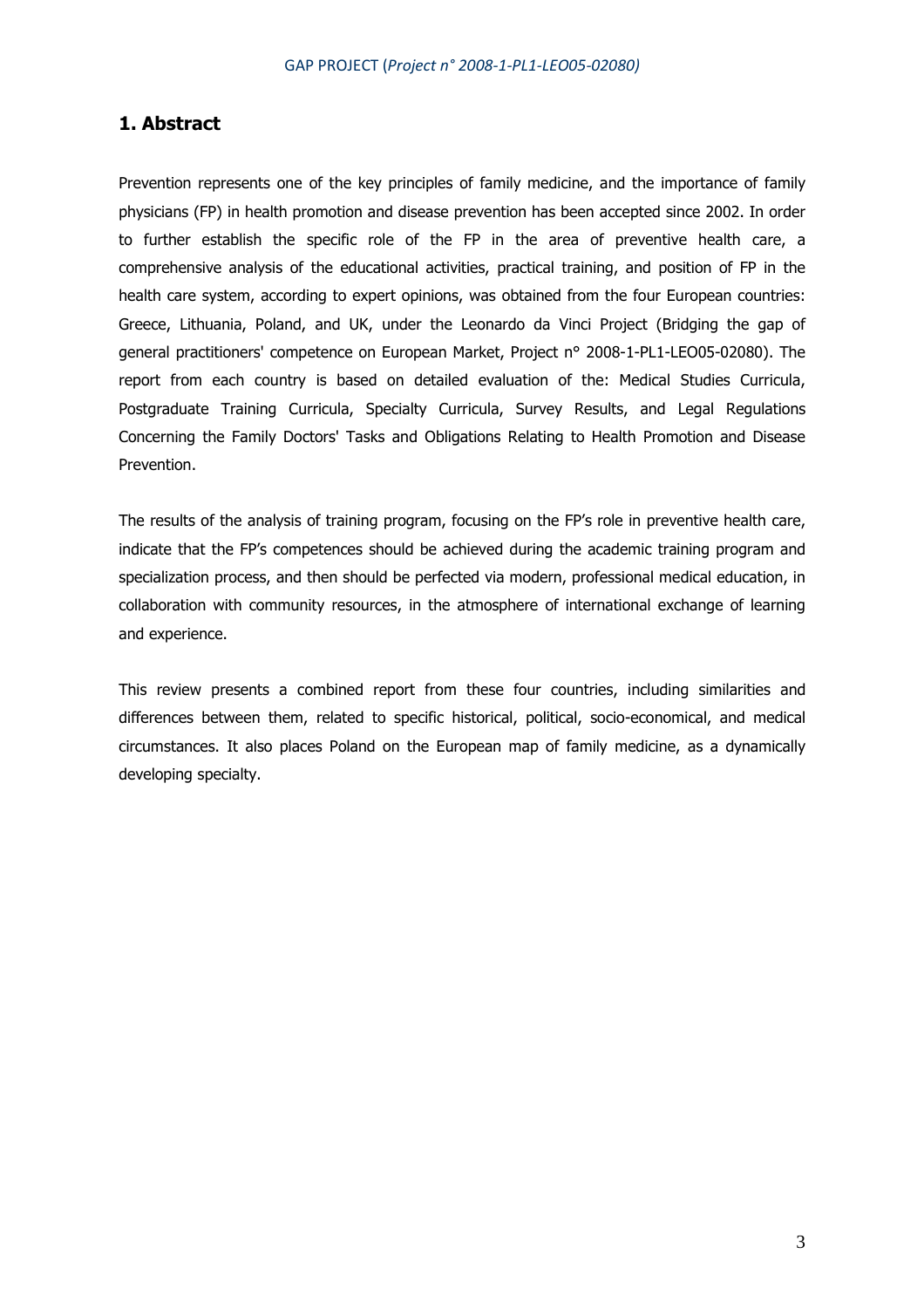# **2. Introduction – the role of health promotion and disease prevention in primary health care, contents of the report, and methodology used to create this review**

Prevention is a "corner stone" of family medicine (FM), and the role of family physicians (FP) in health promotion and disease prevention has been well established by WONCA since 2002. In this regard, the FP taking care of a specific population directs his/her professional efforts predominantly to the healthy members of the health care plan, who may be at risk for certain diseases. In this capacity, the FP is obligated to schedule and implement preventive actions, which have been proven safe and effective. This includes long-term collection and processing of patients' data, allowing creation of a comprehensive database of the local community. Thanks to the demographic and epidemiological information, the medical and psychological condition as well as social and economic patient's status can be established.

This kind of information is invaluable for a detection of patients, for whom targeted interventions, such as specific preventive strategies can be particularly beneficial. Polish FP should be particularly motivated to introduce this kind of preventive care to their assigned patient population (according to "*per capita"* remuneration system), since it practically means, that in contrast to the "*fee for* service" system, keeping patients in good health may in consequence decrease the FP's workload.

Health can be perceived from an individual or community perspective, in which both health potential or health capital are essential. Health potential means maintaining the body homeostasis and resisting diseases. It can be augmented by lifestyle modification and creating healthy environment at work and at home. In the field of preventive care, the FP conducts an individual risk assessment, gives advice, provides necessary treatment, and applies appropriate screening and testing procedures. The FP should also be instrumental in preventive campaigns conducted by schools, and community organizations.

The methodology applied to investigate topics related to preventive medicine utilizes some basic terms related to epidemiology. FPs should receive a formal training, to be capable of using preventive strategies in their daily practice. Prevention encompasses primary and secondary prevention. The primary prevention is related to a decreased exposure to known and avoidable risk factors, by taking action to diminish the cause of disease in an individual or in a population before it arises. The secondary prevention is related to an action taken against the course of disease by its early detection and treatment, preventing its development or shortening its course. Health promotion relates to strengthening of the specific health potential via education and creation of an environment, which is conducive to good health. Risk factors represent measurable features, associated with an increased probability of disease occurrence in the future.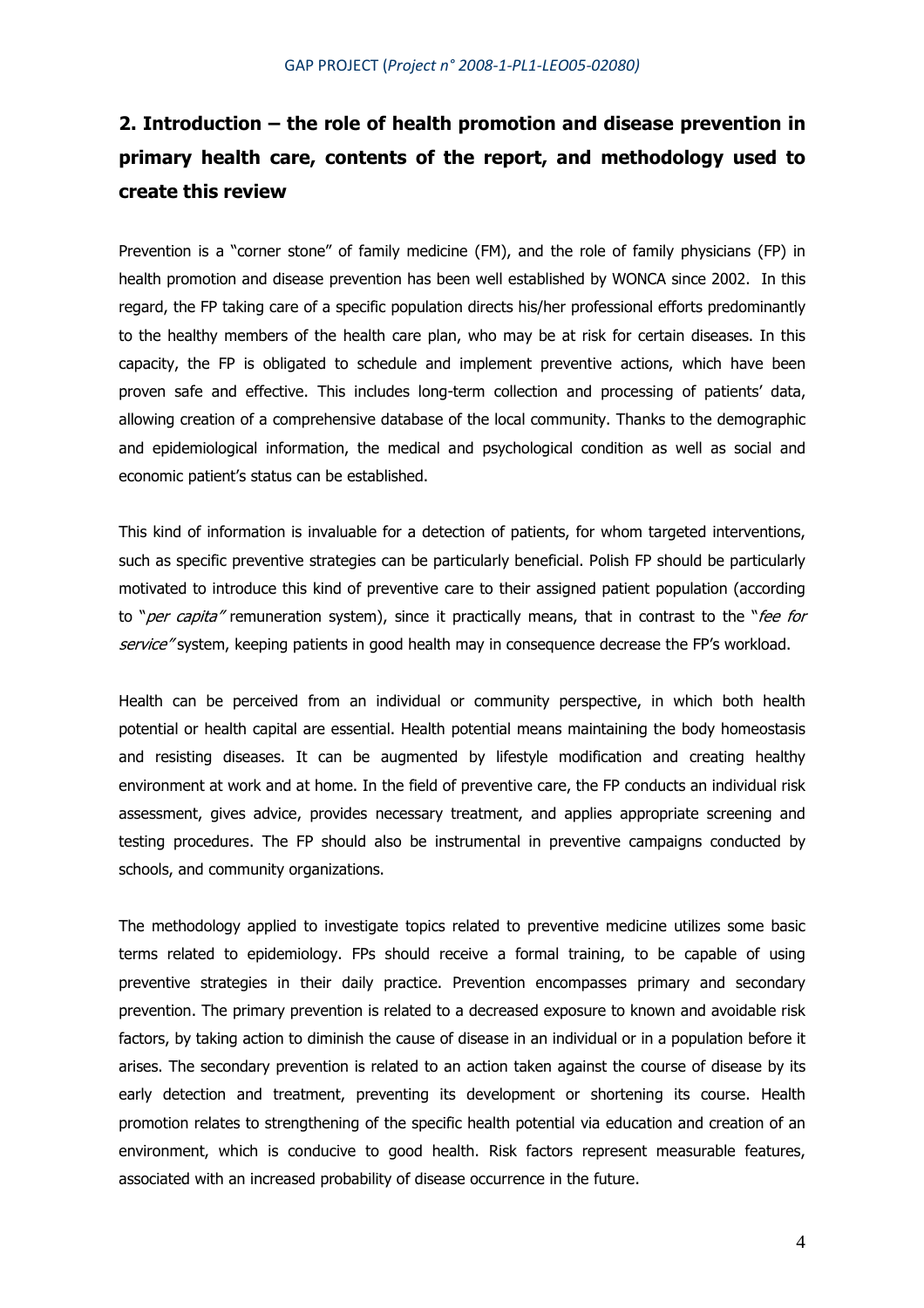This combined report presents a comprehensive analysis of Undergraduate, Postgraduate and Specialty Curricula, including a description of the education and training process as well as the specific role of FP in health care systems of the four countries: Greece, Lithuania, Poland, and UK.

# **3. The Role of the Family Physician in disease prevention and health promotion, according to the reports from Greece, Lithuania, Poland, and United Kingdom**

Over the past decade, European General Practitioners/Family Physicians (GP/FP) have developed a new definition of General Practice/Family Medicine (GP/FM), as a specialty that is related to environmental and socio-economical changes, including unemployment, immigration, effects of media, modern technology, and poverty on psycho-physical functioning of the human organism. Therefore, it is necessary for the GP/FP to acquire knowledge related to basic concepts of health, quality of life, models of diseases, prevention of diseases, promotion of health and risk factors management, in the large spectrum of primary care practice.

The GP/FP works in a given patient population for a long period of time, creating relationships with his/her patients. In general, attributes of GP/FM include medical management of the diseases, continuity of care, holistic model of the medical services delivery, disease prevention and health promotion, cooperation with community resources, collaboration with specialists, and coordination of patient care. Every country has developed its own, specific model of GP/FP performance, with an emphasis on preventive health care. A comparative analysis, based on the recent reports from Greece, Lithuania, Poland, and UK is presented below.

1. The Greek GP/FP working in public or in private sector is not particularly motivated to take over programs of health promotion and disease prevention, since there is no additional compensation for it. The only covered preventive services include vaccinations, risk factors assessment, and screening tests. GP/FP can be involved in cooperation with other medical professionals, teachers, and community authorities, in the area of healthy lifestyle promotion.

2. In Lithuania, like in other Eastern European countries post the World War II, the primary health care (PHC) system was centralized and oriented on specialized and hospital based medical care. After the reform in PHC, the model of the FP as a gate-keeper was introduced, with reorientation of the FP/GP role towards health promotion and disease prevention.

3. In Poland, the gate-keeper model of FP is also applicable. In this capacity, FP/GPs have been involved in cooperation with local health care teams (including nurses, social workers, and specialty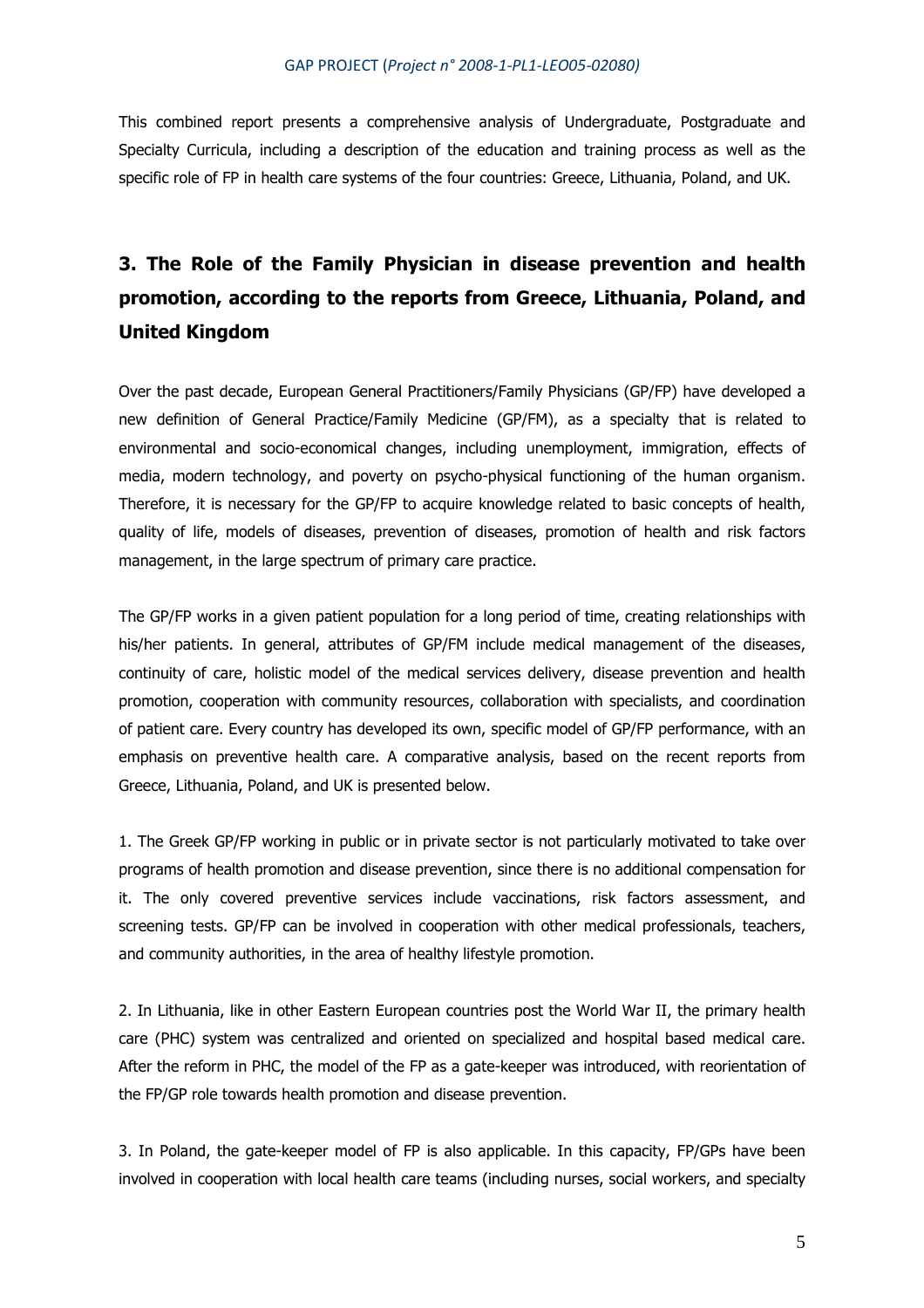consultants) and organizations related to FM, such as the local government, schools, the Department of Public Health, and patient advocacy groups.

 4. In the United Kingdom, the GPs' role in health promotion and disease prevention includes a holistic approach to the patient and his or her family, focusing on promoting health and wellbeing. Also, it is crucial for the GP to collaborate with other members of the primary healthcare team, promoting health and coordinating the patient's care. In addition, GP plays the role of patient's advocate, taking partial responsibility for an individual patient, her or his family.

# **4. Educational system of the Family Physician in the area of disease prevention and health promotion, according to the reports from Greece, Lithuania, Poland, and United Kingdom**

After establishing the GP/FM as a new specialty, each country has developed a specific model of GP/FP education and training, with focus on preventive care. The report from each country is based on evaluation of the: Medical Studies Curricula, Postgraduate Training Curricula, Specialty Curricula, the Survey Results, and Legal Regulations Concerning the Family Doctors' Tasks and Obligations Relating to Health Promotion and Disease Prevention. An evaluation, considering the above components, based on the reports from Greece, Lithuania, Poland, and UK is presented below.

1. In Greece, an analysis of the Medical Studies Curricula revealed that during the course of medical school, students are supposed to learn the principles of GP/FM. However, only a few courses related to public health services, environmental health, workplace safety occupational health, and health policies (such as: "Preventive Psychiatry', ''Social and Preventive Medicine'', ''Hygiene and Safety at Workplace'', ''Epidemiological Research Planning'' or '' Environment and Health'') are being offered to them. Interestingly, over the last few years, some programs, including research methodology in PHC and GP/FM as well as MS or PhD degrees have been developed, as a part of the Postgraduate Training Curricula. An analysis of Specialty Curricula has shown that the specific training scheme starts with a 3 months period in primary care issues and promotion of health, and then follows principles of disease prevention in COPD, diabetes mellitus, vaccinations, and cancer.

The National Program of Vaccinations and smoking cessation allows practical application of epidemiology in the community. An evaluation of Survey Results, related to the competences on disease prevention and health promotion, acquired by medical students and residents, revealed that the highest score was for the prevention of cardiovascular disease, arterial hypertension, dyslipidemia, breast, cervical, and prostate cancer. An analysis of Legal Regulations Concerning the Family Doctors' Tasks and Obligations relating to Health Promotion and Disease Prevention revealed that the GP/FP is obligated to perform preventive medical practice and health education, to conduct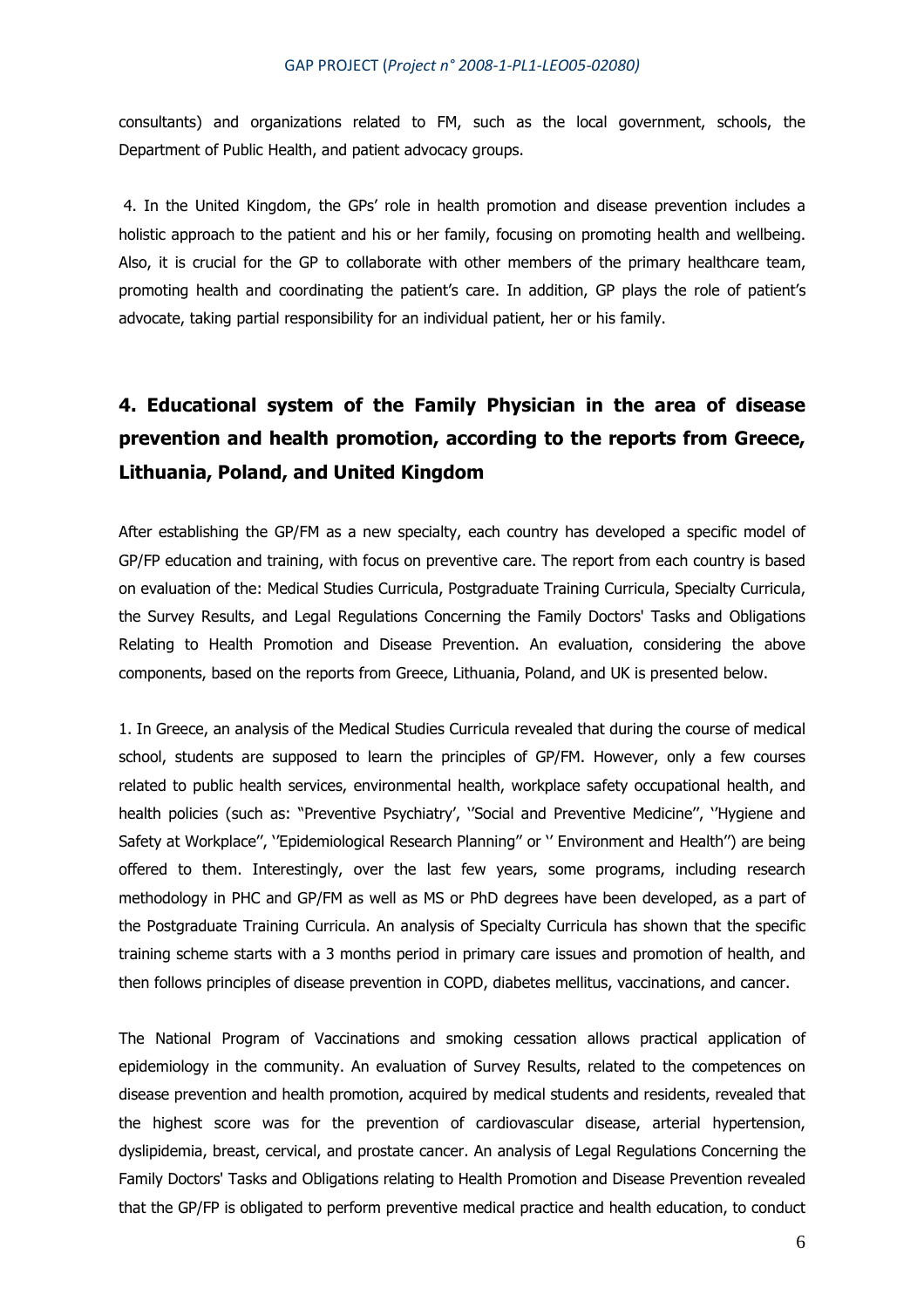epidemiologic research, and to educate people on family planning issues. In general, the National Policy for Public Health is focused on programs for smoking cessation, drug abuse, obesity, cardiovascular disease risk factors, and cancer. However, in reality, the GP/FP has to individually apply a lot of preventive health care services in a daily practice. Obstacles to implementation of national programs in health promotion include a large workload of practice, lack of incentives and poor support system.

2. In Lithuania, similar to other Eastern European countries, to assure proper training in family medicine (FM), the new academic undergraduate and residency programs have been developed. The main document describing functions, competencies and responsibilities of family physicians in Lithuania focuses on FP/GPs competencies in: prevention of diseases, management of risk factors for diseases, principles of healthy life style, methods of health education, principles of occupational health, prevention of infectious diseases, cancer, and cardiovascular diseases (according to European guidelines on cardiovascular disease prevention). Module of FM during undergraduate studies is based on problem oriented holistic approach to health concerns encountered in clinical practice (such as chest pain, chronic fewer, communication and counseling skills, and palliative care). During the postgraduate studies, there is course in preventive medicine, introducing the basic skills in assessment lifestyle habits and non-communicable disease risk factors management. The department of FM offers a continuous medical education course: "Control of chronic noncommunicable diseases in family practice" that addresses prevention, early diagnosis and management of diabetes mellitus, arterial hypertension, and cardiovascular diseases at the PHC level.

3. In Poland, the FM courses are conducted mostly at the final year of medical studies, and more than 50% of the instruction time is spent in FP practices, mostly in small groups. The "Undergraduate Curriculum for Family Medicine", developed in 1999, indicated the knowledge and skills in the area of health promotion and disease prevention, with emphasis on teaching the methods of solving social problems, such as alcohol and substance abuse, tobacco smoking, and family violence. Postgraduate Training Curriculum contains courses, which provide general knowledge of the prevention of cardiovascular, respiratory and digestive system diseases as well as lectures on AIDS prevention, interpretation of glycaemia, arterial blood pressure and skills of prostate's disease evaluation. Partial postgraduate studies in paediatrics, gynaecology and obstetrics, and in FM include prevention of the diseases, which are the most frequent causes of patients' visits. In addition, the FM curriculum introduces the prevention of ear inflammation, hearing disorders, contagious diseases, and sight disorders.

The FM curriculum also contains some basic principles of cooperation with the health care team and the organizations related to FM, such as the local government, schools, and the Department of Public Health. The FM specialty (four years) has been offered to physicians, including education and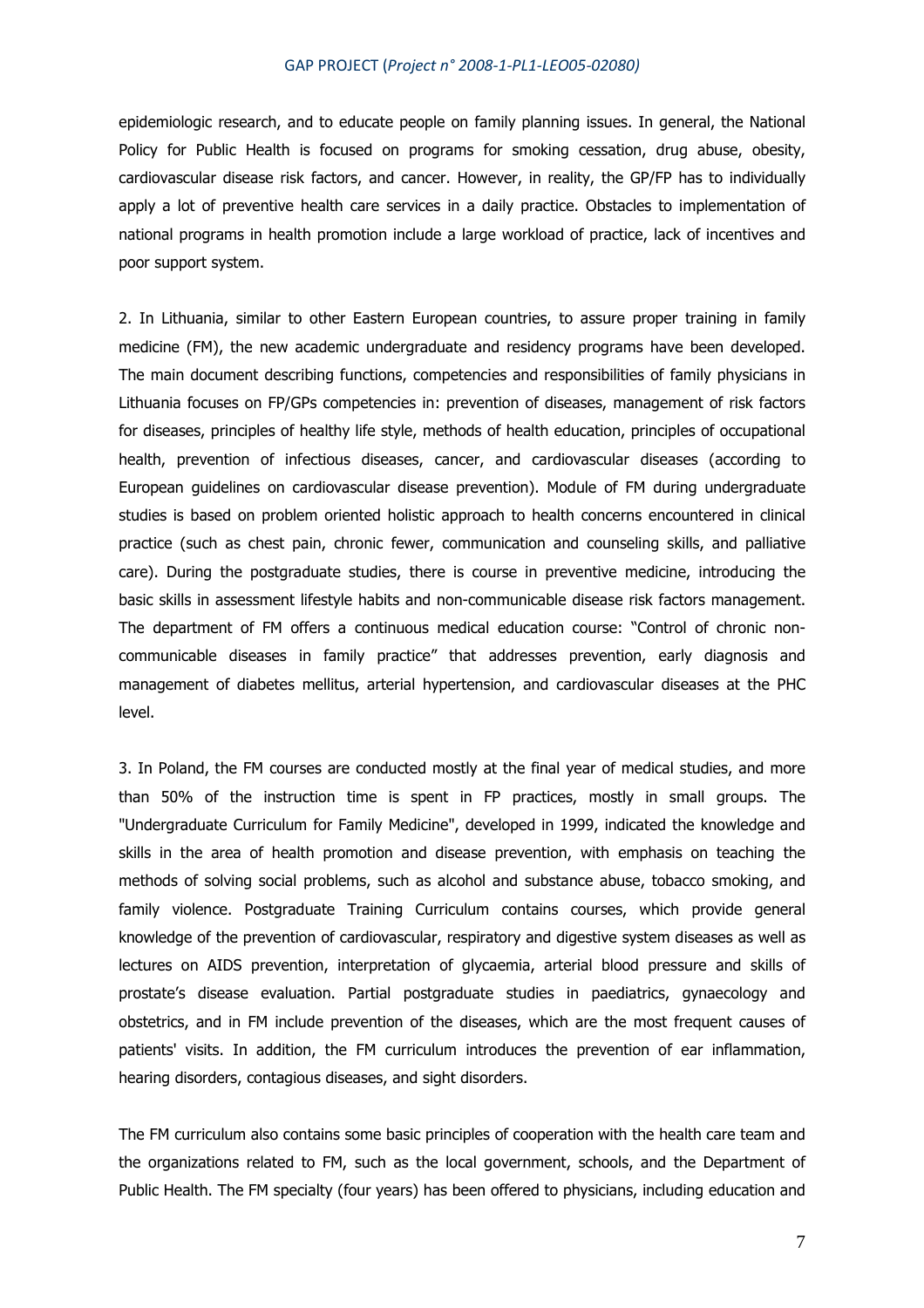training programs (rotations in internal medicine, paediatrics, gynaecology and obstetrics) as well as the instruction in disease prevention, and problem solving skills. In addition, the specialty curriculum contains mandatory courses organized by the Family Doctor Education Centres (OKLR). An introductory course: "Care of Special Patient Groups" addresses oncology topics, and the "Public Health" course discusses matters of health promotion and disease prevention, based on National Health Programme, international programmes (WHO, EU), central government's health policy, and local community health care programmes. A survey on the evaluation of the competences acquired as a result of the curriculum completion by students and residents revealed that the highest evaluations were given for smoking and substance abuse counteracting, as well as the prevention of cardiovascular disease.

4. In the United Kingdom, an analysis of General Practitioners' (GPs') training programme, developed by the University of Sheffield, revealed that the GP's skills and competences in health promotion and disease prevention should be achieved during the specialization process. In particular, some important patient-oriented skills that need to be learned by GPs include: understanding of the patient's expectations, (considering social and cultural aspects of their lives), helping the patient to comprehend work-life balance, communicating health-related risk to the patient, promoting health on an individual basis, during the consultation, negotiating medical management, and empowering patients to look after their own health. Problem-solving skills need to be applied in both clinical practice and in evaluating scientific evidence, related to the individual patient's risk factors, and to the application of basic statistical techniques, and screening methods. Important competences of GPs include also aiming at a holistic approach to the patient and his or her family, promoting health and wellbeing (by considering the patient's personality, family, physical and social surroundings). Also, it is crucial for the GP to collaborate with other members of the primary healthcare team. In addition, the GP should have a working knowledge of the interrelationship between health and social care, including the impact of housing, employment, poverty, genetics, ethnicity and education on an individual and a local community's health.

### **5. Conclusions and Recommendations**

In summary, it is worth mentioning that the definition by Leeuwenhors related to professional activity of family physicians has already emphasized prevention. Based on the current analysis of the medical education and training curricula, and on the legal regulations, within the scope covered by the reports from the four European countries, the following **conclusions and recommendations** have been created:

1. designing training programs related to family medicine/general practice, and focusing on health promotion and disease prevention represent a priority; in addition, it is important to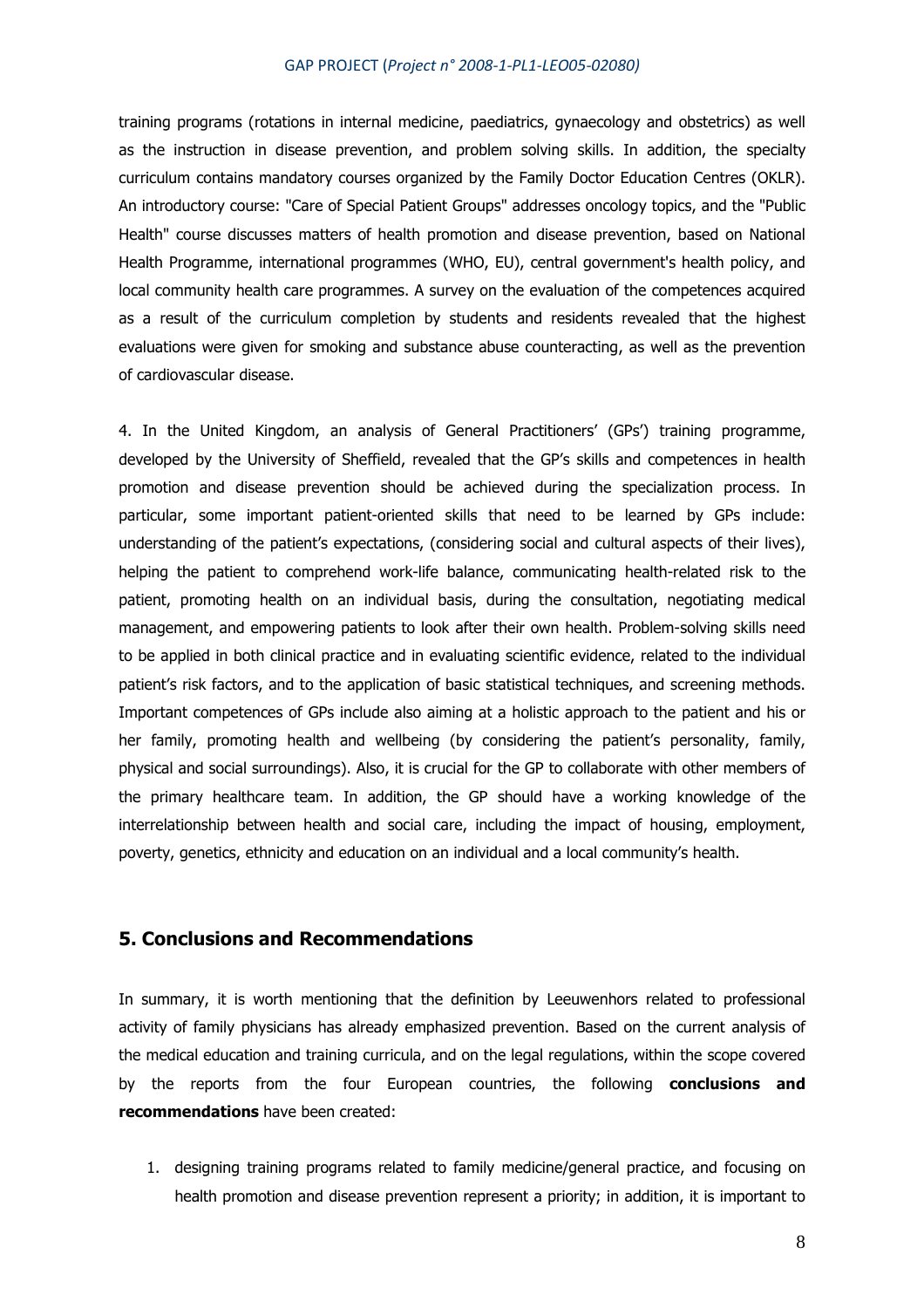take into account the continuity of instruction throughout the undergraduate and postgraduate training, in combination with the contents of other specialty courses (e.g.: in cardiology, oncology, or endocrinology),

- 2. it is essential to share knowledge and experience between the medical centres, in which preventive care is being provided, including academic as well as other training facilities for family doctors, in both the EU and non-EU countries,
- 3. learning of the practical preventive skills and "vigilant" attitudes, necessary for safe and efficient primary preventive health care delivery, should be focused on early diagnosis and effective screening procedures,
- 4. medical professionalism in the field of health promotion and disease prevention should be taught by " learning from a master", or in small groups, using modern methods, and providing feedback and evaluation of students' and residents' progress,
- 5. at a level of the health care system, it is essential to promote the role of family physician as a "gate-keeper", who coordinates and assures continuity of patient care, and focuses on health promotion and disease prevention in an economical way,
- 6. planning of the health promotion and disease prevention programs should be preceded by evaluation of the family physician's time availability, interests, technical capabilities, and motivation; family physicians should be financially compensated for this part of their medical practice.
- 7. family physician should be encouraged to actively participate in organizing and implementing of the health promotion and disease prevention initiatives in his/her local community.

References (available at each source report)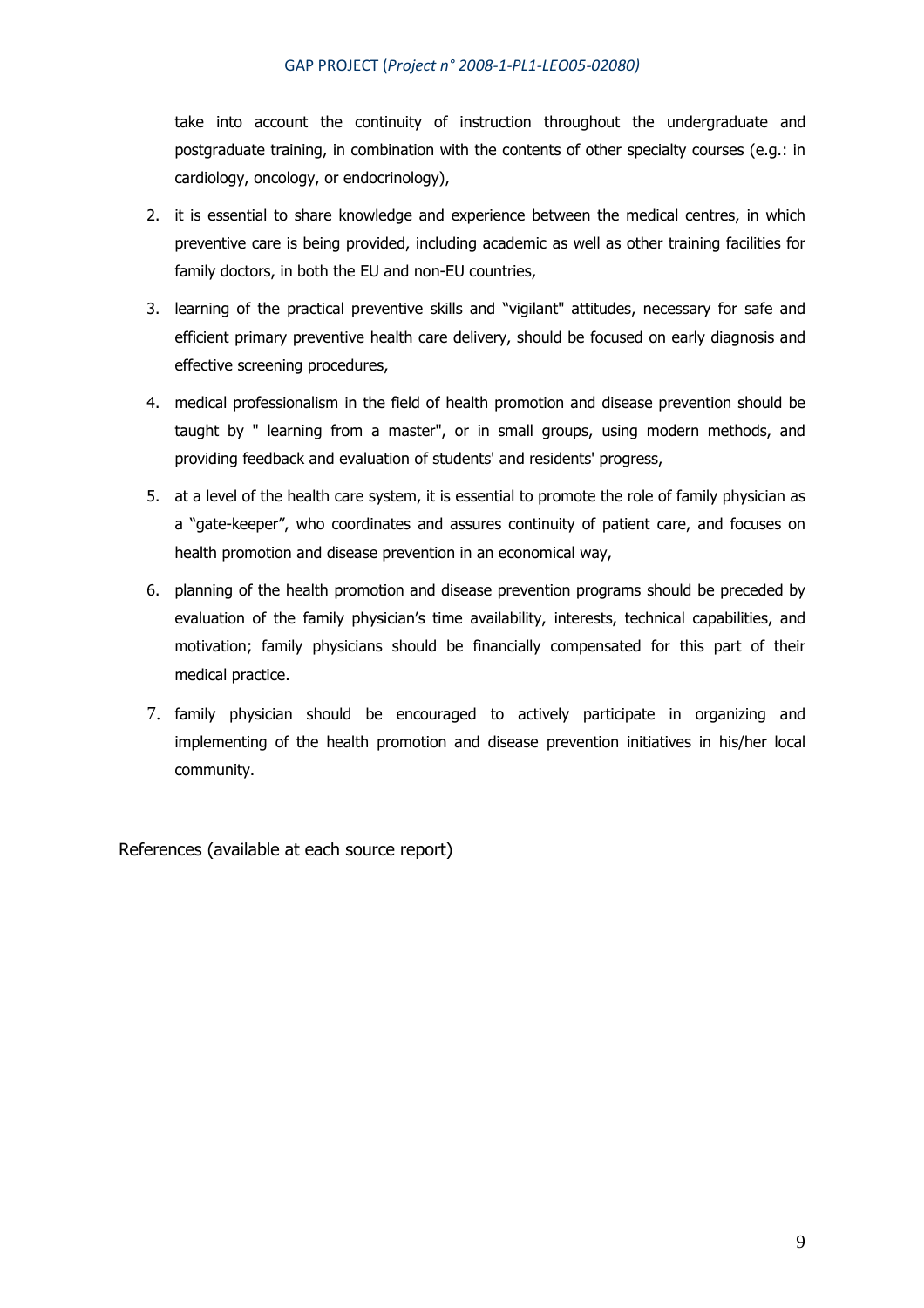## **6. Summary of the outcomes in Greek**

Συµπεράσµατα και προτάσεις

1. Η ανάλυση των προγραµµάτων σπουδών των επτά ιατρικών σχολών καθώς και η περιγραφή της ισχύουσας νοµοθεσίας, των εγκυκλίων και γενικά του νοµοθετικού πλαισίου που ορίζει τις δράσεις πάνω στην πρόληψη των νόσων και την προαγωγή της υγείας, δείχνουν την έλλειψη προσανατολισµού στην ιατρική εκπαίδευση και εξ αυτής φυσικά της άσκησης της ιατρικής.

2. Η κατάσταση αυτή τονίζει την ανάγκη να απαντήσει κανείς στο ερώτηµα τι είδους γιατρό πρωτοβάθµιας φροντίδας χρειάζεται ώστε να καθορίσει τι πρέπει αυτός ο γιατρός να µάθει, να διδαχθεί. Προέχει µε άλλα λόγια η σαφής περιγραφή του έργου του λειτουργού της πρωτοβάθµιας.

3. Εν συνεχεία έπεται η σαφής περιγραφή των εκπαιδευτικών αντικειµένων που πρέπει να περιέχονται στο πρόγραµµα σπουδών τόσο των ιατρικών σχολών (προπτυχιακό επίπεδο) όσο και στο πρόγραµµα εκπαίδευσης στην ειδικότητα (µεταπτυχιακό επίπεδο).

4. Συνιστάται να δροµολογηθούν συνεργασίες και ανταλλαγές απόψεων, εµπειριών µεταξύ εκπαιδευτικών κέντρων των Γενικών / Οικογενειακών Ιατρών (ΚΥ και νοσοκοµειακών κέντρων), των Ιατρικών Σχολών, των οργάνων της ΕΕ (Wonca Europe, Euract) , καθώς και αυτών των χωρών που δεν είναι µέλη της ΕΕ.

5. Η Γενική /Οικογενειακή Ιατρική οφείλει να δώσει µεγαλύτερη έµφαση στην απόκτηση δεξιοτήτων ανάπτυξης, εφαρµογής και αξιολόγησης προγραµµάτων πρόληψης και προαγωγής της υγείας.

6. Παράλληλα µε την απόκτηση γνώσεων και δεξιοτήτων, είναι εξ ίσου απαραίτητο να αναλυθεί η δυνατότητα του γενικού / οικογενειακού ιατρού να εφαρµόσει τέτοιου είδους προγράµµατα. Αν έχει τις τεχνικές δυνατότητες (υποδοµή, οργάνωση), τον διαθέσιµο χρόνο ,την αρµοδιότητα, κλπ.

7. Τέλος, είναι απαραίτητο να θεσπισθούν τα κατάλληλα κίνητρα ώστε να κινητοποιηθούν οι γενικοί / οικογενειακοί ιατροί. Τέτοια µπορεί να είναι οικονοµικά καθώς και τεχνικά και επιστηµονικά κίνητρα.

Αθανάσιος Συµεωνίδης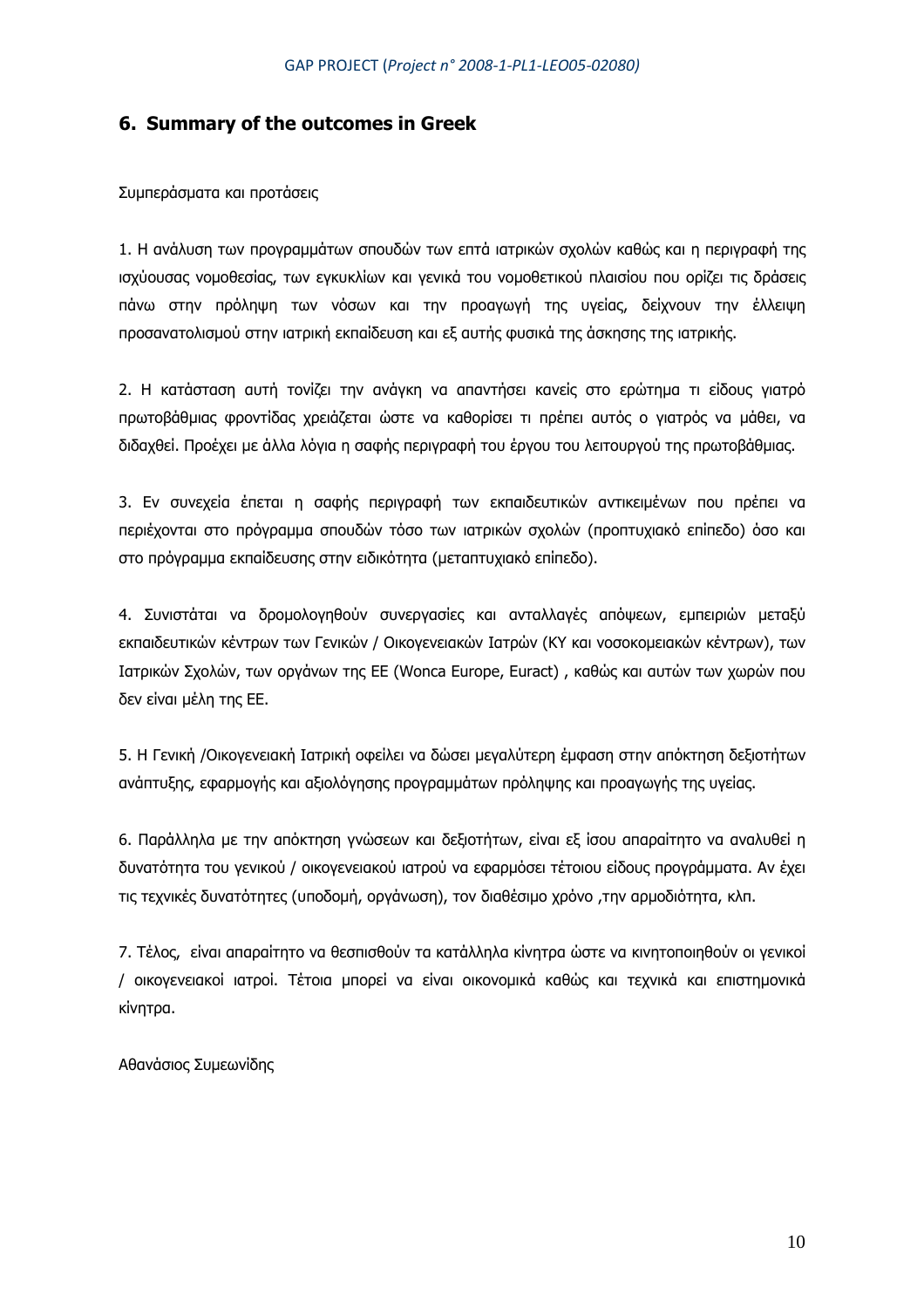## **7. Summary of the outcomes in Lithuanian**

### **Išvados ir rekomendacijos**

Autorius Leeuwenhors šeimos gydytojo apibrėžime kaip tik pabrėžią jo reikšmę vykdant profilaktinį darbą. Savo analizėje mes apžvelgėme keturių Europos šalių šeimos gydytojų rengimo sistemą, išanalizavome įstatyminę bazę bei gydytojų rengimo programas, o taip pat pateikėme šias **išvadas ir rekomendacijas:**

- 8. Šeimos gydytojų (t.y bendrosios praktikos gydytojų) rengimas ligų profilaktikos ir sveikatos stiprinimo srityse yra vienas iš prioritetinių uždavinių. Ypač svarbu užtikrinti nenutrūkstamą gydytojų tobulinimą šiose srityse per visą mokymosi laikotarpį pradedant ikidiplominėmis studijomis, tęsiant mokymą podiplominėse tęstinėse studijose. Taip pat svarbu integruoti šeimos gydytojų prevencinių kompetencijų ugdymą tokiose disciplinose kaip kardiologija, onkologija ar endokrinologija.
- 9. Būtina keistis patirtimi tarp asmens sveikatos paslaugų centrų ir akademinių mokymo institucijų ir tarp kitų visuomenės sveikatos paslaugų institucijų bei plėsti bendradarbiavimą su Europos Sąjungos ir trečiosiomis šalimis.
- 10. Ligų prevencijos įgūdžių mokymas turi būti sufokusuotas į ankstyvąją diagnostiką ir efektyvių skryningų programų įdiegimo skatinimą, kas užtikrintų efektyvių pirminės sveikatos paslaugų teikimą.
- 11. Ligų prevencijos ir sveikatos stiprinimo dalykų mokymas turi būti pagrįstas mokymusi iš "asmeninio mokytojo meistriškumo", taikant šiuolaikinius interaktyvius mokymo metodus (diskusijos mažose grupėse, mokymosi rezultatų ir mokymo programų vertinimas).
- 12. Sveikatos sistemos globaliniame lygmenyje šeimos gydytojas turi dirbti kaip dispečeris, kuris koordinuoja ir užtikrina ligonių gydymo ir profilaktikos priemonių tęstinumą ir prioritetą teikia efektyviai ligų profilaktikos ir sveikatos stiprinimo strategijai.
- 13. Prieš pradedant planuoti šeimos gydytojų vykdomas ligų profilaktikos ir sveikatos stiprinimo programos būtina įvertinti darbo laiko sąnaudas, techninį aprūpinimą, gydytojų motyvaciją, darbo apmokėjimą už šią darbo sritį.

Šeimos gydytojas turi būti skatinamas aktyviai dalyvauti organizuojant ir įdiegiant ligų prevencijos ir sveikatos stiprinimo priemones prisirašiusiųjų pacientų bendruomenėje.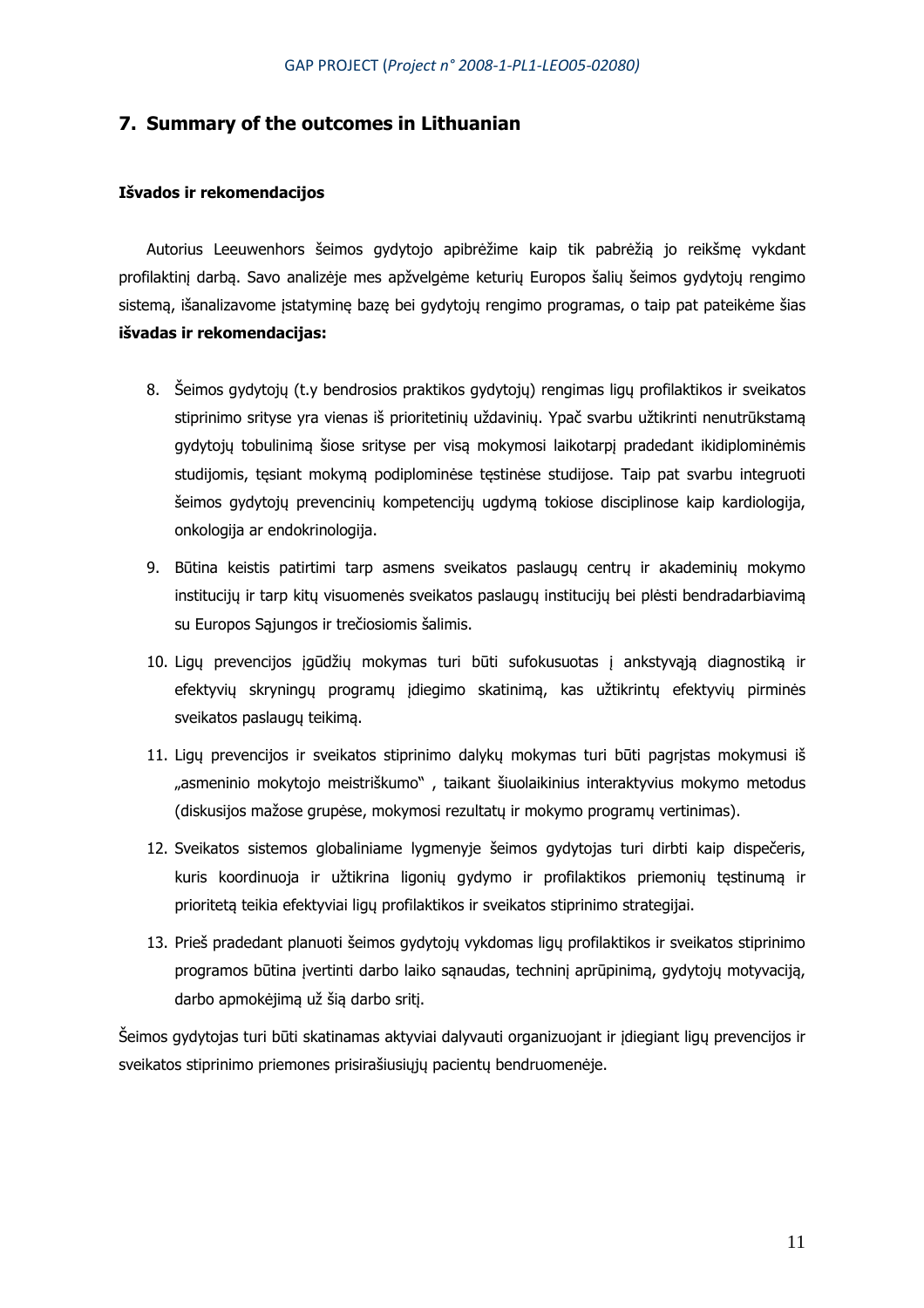## **8. Summary of the outcomes in Polish**

Przeprowadzona analiza programów kształcenia, obowiązujących regulacji prawnych oraz roli lekarzy rodzinnych w dziedzinie promocji zdrowia oraz prewencji chorób w czterech krajach europejskich zaowocowała opracowaniem listy następujących wniosków i rekomendacji:

- 1. Zagadnienia z zakresu promocji zdrowia i prewencji chorób stanowić powinny priorytet w trakcie opracowywania programów kształcenia lekarzy rodzinnych. Szczególnie ważne jest zachowanie ciągłości procesu kształcenia w tych dziedzinach na poziomie przed – i podyplomowym, a także w trakcie włączania kursów z zakresu innych specjalizacji medycznych.
- 2. Wskazana jest wymiana doświadczeń pomiędzy ośrodkami kształcenia LR, strukturami akademickimi oraz krajami EU (WONCA-EURACT) i krajami spoza Unii.
- 3. W nauczaniu musi być położony nacisk na działania praktyczne, specyficzne dla POZ oraz na wykształcenie właściwych dla POZ postaw i nastawienia. Szczególny nacisk powinien być położony na wczesną diagnostykę oraz efektywne procedury z zakresu screening'u.
- 4. Nacisk w kształceniu winien być położony na nauczanie umiejętności w praktyce lekarza rodzinnego ("nauka zawodu u mistrza"), pracę w małych grupach z wykorzystaniem nowoczesnych metod kształcenia oraz odpowiednią ewaluację postępów studenta i rezydenta.
- 5. Na poziomie sytemu ochrony zdrowia niezwykle ważne jest promowanie roli lekarza rodzinnego jako tzw. gate-keeper'a, który odpowiedzialny jest za zapewnienie i koordynację ciągłej opieki nad pacjentem.
- 6. Oprócz wiedzy i umiejętności, należy przeanalizować także możliwości (w tym techniczne, czasowe i uprawnienia) lekarzy rodzinnych, zanim rozpocznie się proces wdrażania programu zdrowotnego. Niezbędne jest również zastosowanie odpowiedniej motywacji dla LR (techniki finansowania).
- 7. Należy zachęcać lekarzy rodzinnych do aktywnego uczestnictwa w inspirowaniu, tworzeniu i rozwijaniu programów z zakresu promocji zdrowia i prewencji chorób na rzecz ich lokalnej społeczności. Lekarze rodzinni powinni współuczestniczyć w tworzeniu programów, inspirować oraz organizować proces ich powstawania, a także implementować własne wytyczne w zakresie prewencji chorób i promocji zdrowia.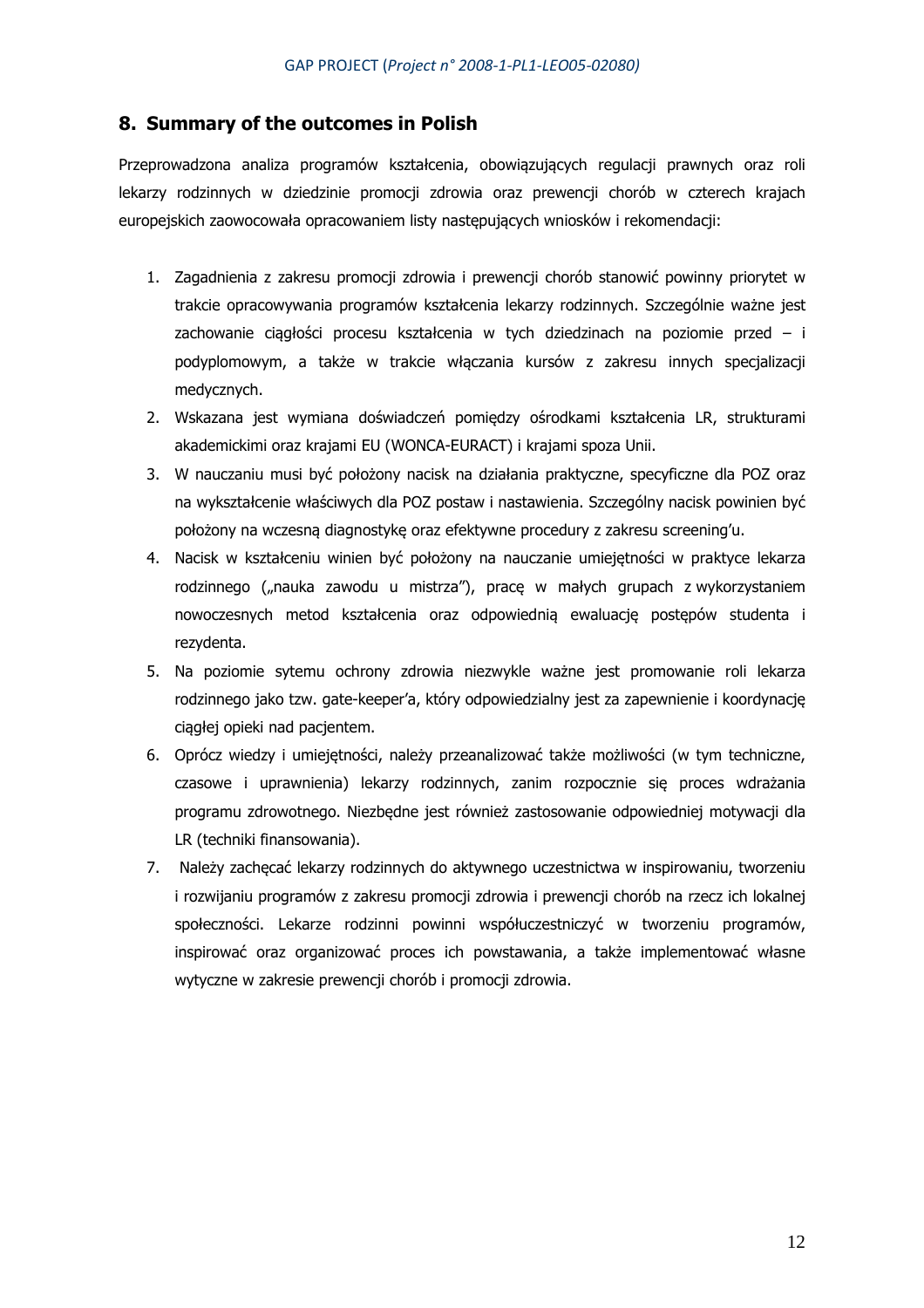## **9. Attachments**

## **Attachment I**

# **Analysis of Undergraduate and Postgraduate Curricula and the Description of the Role of the Family Doctor in Disease Prevention and Health Promotion**

Expert Opinion prepared under the Leonardo da Vinci Project By Athanasios Symeonidis, Dimitris Karanasios, Greek Association of GPs

## **TABLE OF CONTENTS**

**Introduction** 

- 1. Analysis of Medical Studies Curricula
- 2. Analysis of Postgraduate Training Curricula
- 3. Analysis of Specialty Curricula
- 4. Analysis of the Survey Results
- 5. Analysis of Legal Regulations Concerning the Family Doctors' Tasks and Obligations Relating to Health Promotion and Disease Prevention

Conclusions and Recommendations

Literature

## **Introduction**

The last decade European General Practitioners/Family doctors(GP/FD) developed an initiative for a new definition of General Practice/Family Medicine (GP/FM). A new definition of the specialty since it is a discipline strongly related with society and social changes; and the last decades a lot of changes have been happened (demography, unemployment, lack of solidarity, immigration, new technology, poverty).

The content and the theoretical background of the discipline of GP/FM have been well-defined in a number of textbook  $1,2,3$ . But in 2002 all European organizations of GP/FM under the umbrella of Wonca Europe and the initiative of EURACT, had a consensus meeting the result of which was the New Definition of GP/FM.

The work of the GP/FD is focused on open access to all individual problem, leading to a practice population with a high level of complex complaints and a low prevalence of serious disease. Thus the physician must develop concepts of health, function and quality of life in the populations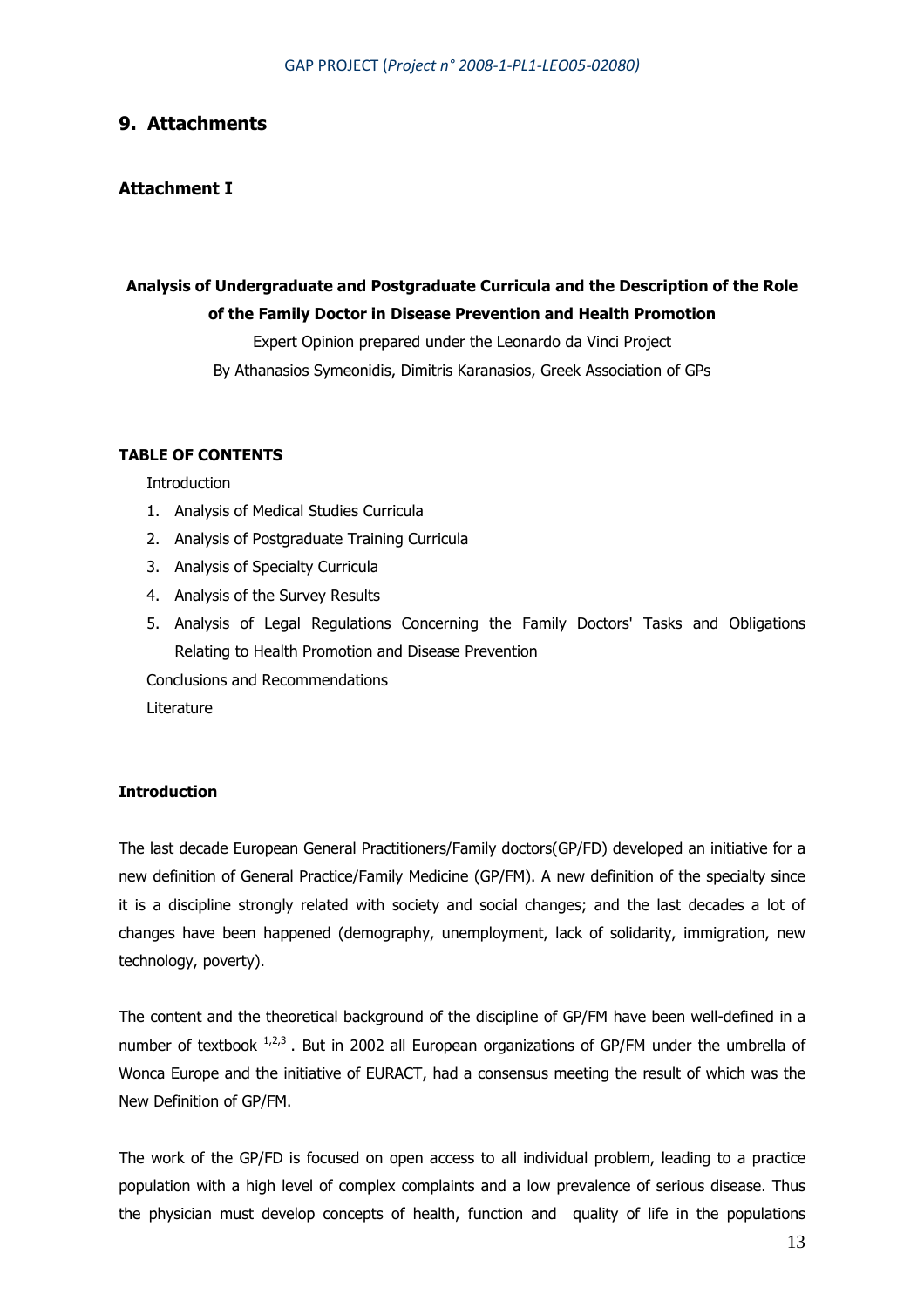served, as well as models of diseases. This finds expression in the preventive and health promotion activities of physicians and in risk factors management.

According to the New Definition prevention of diseases and promotion of health remains one of the most important principles of GP/FM. The principles of the discipline together with the 11 core competences form the framework and the conditions under which, the prevention and promotion could be best developed.

The GP/FD serving a defined population for a long period, often for life-long, has a unique advantage to built a strong and very special relationship with his/her patients. Characteristics of GP/FM such as continuity of care, primary care management, comprehensive and holistic approach and community orientation respond to why GP/FDs are the appropriate doctors to develop and implement disease prevention and health promotion interventions.

The Greek GP/FD serving either in public sector or in private one is not, in general, motivated to take over programs of disease prevention and health promotion. In NHS, where a GP/FD is salary paid there isn't any centrally designed program, except the national vaccination program that implemented with great success. In private sector, where is a fee for service payment, things are a little bit better.

The GP/FD in everyday practice includes prevention and promotion activities through vaccinations, risk factors assessment, total life changes, motivation and encouragement, screening tests. He/she organizes and develops co-actions with other health professionals, teachers, community authorities, in schools, nurseries, unions or other social bodies.

### **1. Analysis of Medical Studies Curricula**

Medicine students in Greece have to undergo six years of studies before graduation. In this period they must be familiar with the principals of GP/FM. There are six Medical Faculties all over the country.

Given that GP/FM is not yet an academic discipline in Greece, issues like health promotion and disease prevention are included in every Faculty's studies curriculum but are taught through other discipline teachers with a few exceptions.

Responsible for the studies curriculum for everyone of the six medical schools is then Undergraduate Studies Curriculum Committee (USCC) of each school. According to their final proposals there are compulsory lessons and lessons which can be selected.

Medical School of Athens University curriculum includes 2 compulsory lessons during the 4th year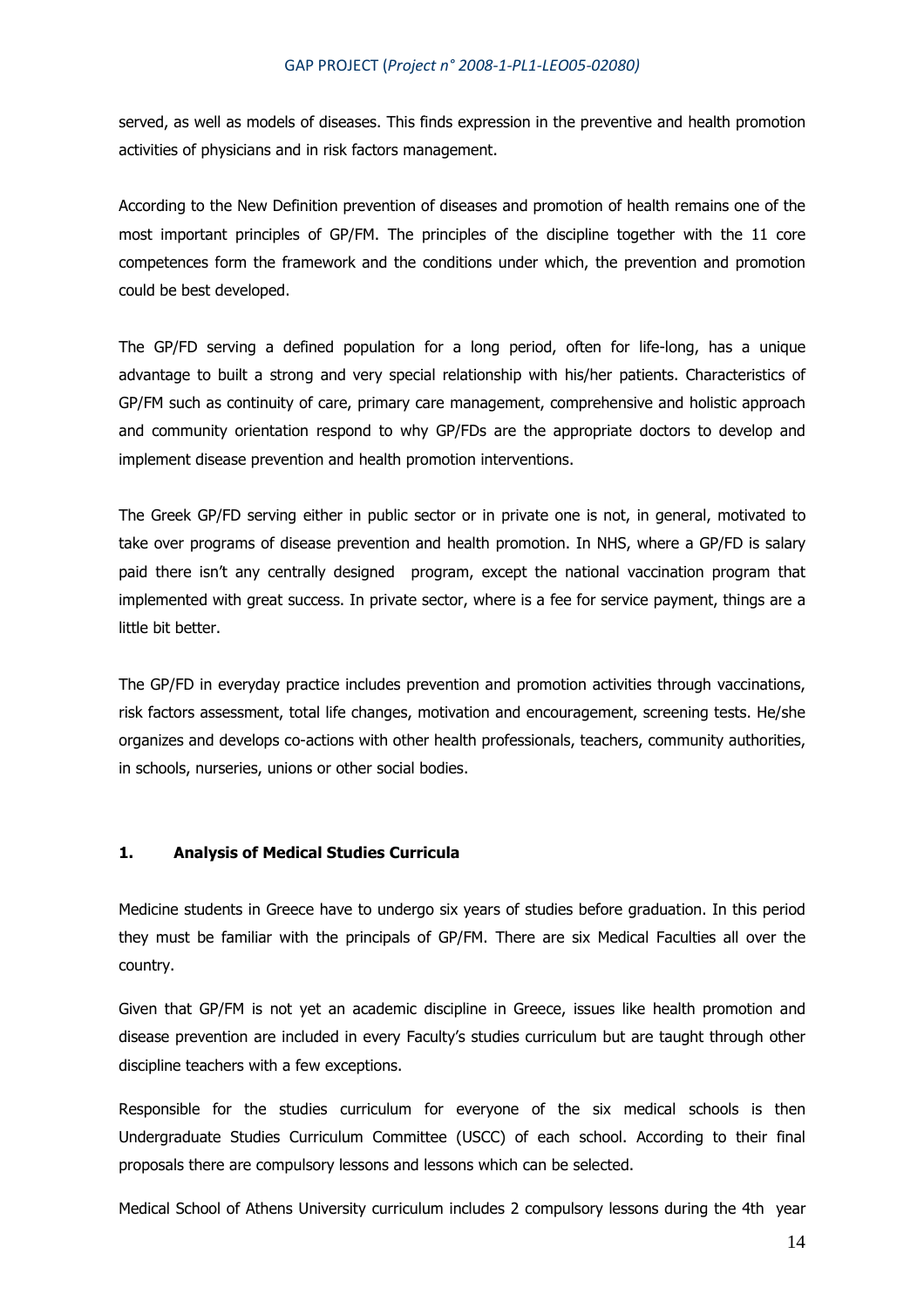of studies, ''Preventive Medicine'' and ''Occupational Medicine''. On the other hand, ''Child and Adolescent Obstetrics - Family Planning", "Health Services" and " Preventive Psychiatry" are proposed in this Medical School as free selected lessons during the studies period.

Medical School of Aristotle University of Thessaloniki curriculum contains ''Social Medicine'' as mandatory lesson in the 3rd year and suggests as free selected lessons ''Introduction in PHC and GP/FM" year, " Environment and Health" and "Occupational Medicine" in  $2^{nd}$ , 3rd, and  $4^{th}$  year of studies respectively.

Medical School of Patra University students are obliged to attend "Hygiene" lesson in the  $2^{nd}$  and ''Health Promotion – Disease Prevention – Community Medicine" lesson in the  $4<sup>th</sup>$  year, while they have the opportunity to select ''Occupational and Environmental Medicine'' as an optional lesson also in the  $4<sup>th</sup>$  year of their studies.

Students in Medicine School of Thessaly University have to attend ''Epidemiology'' in the 3rd year, ''Social and Preventive Medicine" in  $4<sup>th</sup>$  year and '' Occupational Medicine" in  $5<sup>th</sup>$  year of their studies but they have no optional lessons in the field of Health Promotion and Disease Prevention.

Medicine School in another University, that of Democritus in Thrace, has also only compulsory lessons in this field, and these are: "Social Medicine" in 2<sup>nd</sup> year, "Hygiene" and "Hygiene and Safety at Workplace'' in 3rd year of studies.

In Medicine School of Ioannina University lessons like ''Hygiene and Epidemiology'' in 3rd year and  $'$ General Practice" in  $4<sup>th</sup>$  year are required for curriculum integration, while  $'$ Environmental Medicine'' and '' Health Policies'' in 3rd year of studies are optional.

At last, in Medicine School of Crete University students enjoy the privilege of attending GP/FM issues from a different perspective, as Social and Family Medicine Clinic in this School has been established a lot of years ago. Mandatory lessons are "Social Medicine" in 1<sup>st</sup> year, "Occupational Medicine and Immunology'' and ''Epidemiology – Public Health'' in 3rd year and ''Clinical Practice in Primary Health Care" in  $5<sup>th</sup>$  year of studies. On the other hand, students have the opportunity to select the attendance of lessons like ''Epidemiological Research Planning'' in 2<sup>th</sup>, 'Health Planning and Health Economics" in  $4<sup>th</sup>$ , and 'Family Planning" in  $5<sup>th</sup>$  year of studies respectively.

In conclusion, it is obvious that there is a big differentiation between the six Medicine Schools curriculum in the field of Health Promotion and Disease Prevention.

Some of them are more focused on GP/FM issues. Some other offer essential knowledge about Health Promotion and Prevention through lessons dealing with epidemiology, public health services, environmental health, workplace safety and generally occupational health, and health policies, both with theoretical and clinical classes.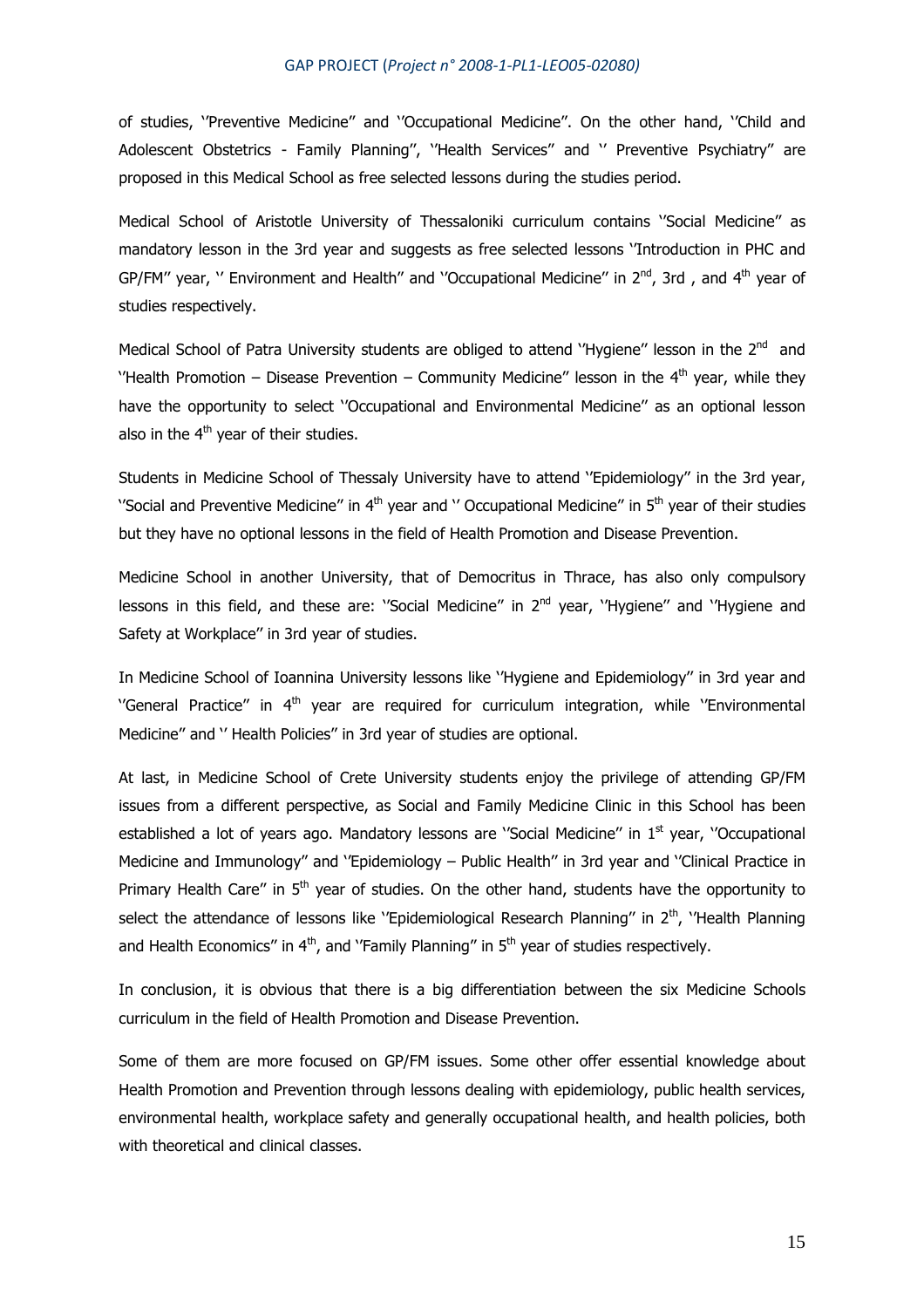## **2. Analysis of Postgraduate Training Curricula**

In general, in Medical Schools there have been for years a number of postgraduate studies aiming to deeper knowledge and special skills on new fields not covered by usual program of studies. In the same time, new challenges in terms of new biomedical technology and new needs of health services raise a demand for new knowledge and skills which these postgraduate studies aim to cover.

The last five years, some medical schools developed postgraduate programs on the field of GP/FM and PHC aiming to train GP/FD in research methodology and principles of GP/FM in order to prepare qualified 'personnel' for academic carrier in departments of GP/FM.

The poor academic representation of GP/FM in Greece and low level of research, cause of lack of appropriate infrastructure in education and research, drove the Medical School of the University of Crete to develop a Postgraduate Program in GP/FM and PHC. The main aim of the program was to develop a core of researchers in GP/FM with academic perspectives who could be activated in the field of research and education promoting the discipline in the country.

This postgraduate program was the crowing of long and insistent efforts of the Greek Association of GPs. The contribution of the Scientific Association of GPs of Greece and Cyprus, of a number of European Associations and Colleges and recognised Universities guarantee the success of this Program.

The program started in October 2008, has two thematic sessions: 1. Research methods in PHC and GP/FM, 2. Primary Care and General Practice. The duration is 4 simestres (108hours) and drives to MSc degree or PhD (2 additional simestres).

One of the main objectives of second session is prevention of diseases and health promotion in community.

## **3. Analysis of Specialty Curricula**

The specific training scheme (ST), in Greece, has a 4 years duration and follows the basic medical education of 6 years of studies in one of the 7 medical schools of the country. There exist a number of 654 training posts. To enter the ST there is a waiting period that varies between 4-8 years cause GP/FM is an attractive specialty.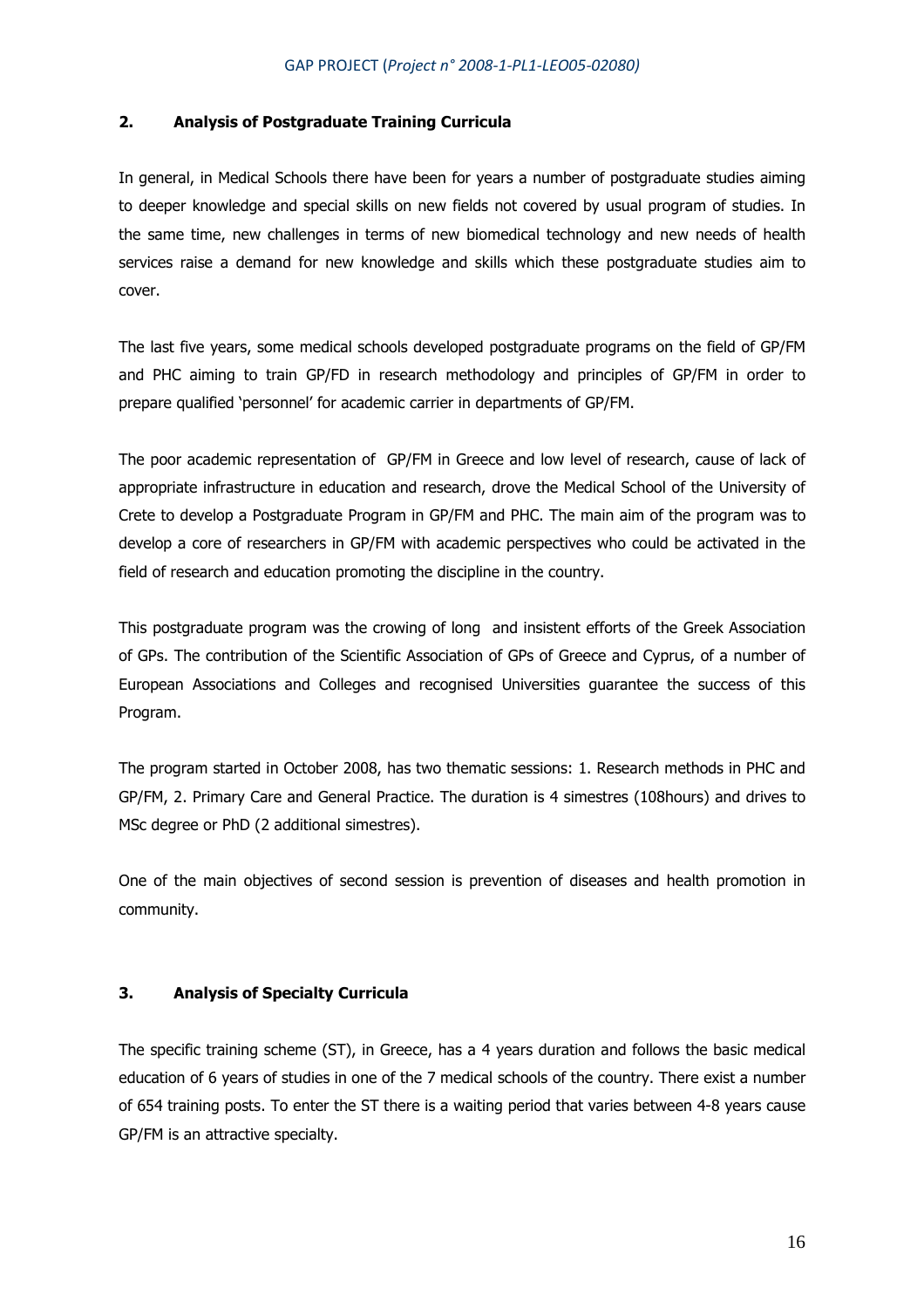The 4 years training are spent in different hospital posts (38months) and PC settings (10months).

| Int.medicine : 6 months |              | Surg.                           | : 4 months                                                             |
|-------------------------|--------------|---------------------------------|------------------------------------------------------------------------|
| Cardiology              | : 3 months   | <b>Pediatric</b>                | : 4 months                                                             |
| Orthop.                 | : 3 months   | Obs.-Gyn.                       | : 3 months                                                             |
| Psych.                  | : 3 months   | <b>ORL</b>                      | : 2 months                                                             |
| Ophtalm.                | :2 months    | <b>IUC</b>                      | : 2 months                                                             |
| Lab. Rad.               | $: 1$ months | <b>DERMAT.</b>                  | : 2 months                                                             |
| Lab. Microb. : 2 months |              | <b>Health Centre: 10 months</b> |                                                                        |
|                         |              |                                 | Course on epidemiology – statistics and research methodology: 1 month. |

The ST scheme starts with a 3 months period in PC for a first contact with primary care issues and the essentials in prevention and promotion of health.

Then follows a rotation in a number of hospital posts where the trainee, among other objectives, is exposed in guidelines and principles of disease prevention and health promotion in fields like COPD, diabetes mellitus, vaccinations, cancer etc.

During the course on epidemiology the trainee learns how to assess the health needs of a certain population and how to design an intervention to cover them.

Finally, in the Health Centre the trainees have the opportunity to implement all recommendations and guidelines of prevention and promotion, as well as the National Program of Vaccinations – smoking cessation, in real time and practice under the supervision of a GP.

## **4. Analysis of Survey Results**

Following the rules and conditions of the Project, according to which a survey on the evaluation of the competences on disease prevention and health promotion acquired by students (undergraduate studies) and residents (specific training). For this purpose, a questionnaire was addressed to three medical schools , which have introduced courses on PHC and GP/FM, and to three vocational training centres and three regional coordinators of vocational training. It is important to report that the Rectors of two Medical Schools evaluated highest the curricula for students, being very enthusiastic for it.

The three coordinators of VT evaluated higher the curricula for residents than for students.

Concerning the resident curricula, the highest evaluation was for the prevention of cardiovascular disease, arterial hypertension, dyslipidaimia, breast and cervical cancer and prostate cancer.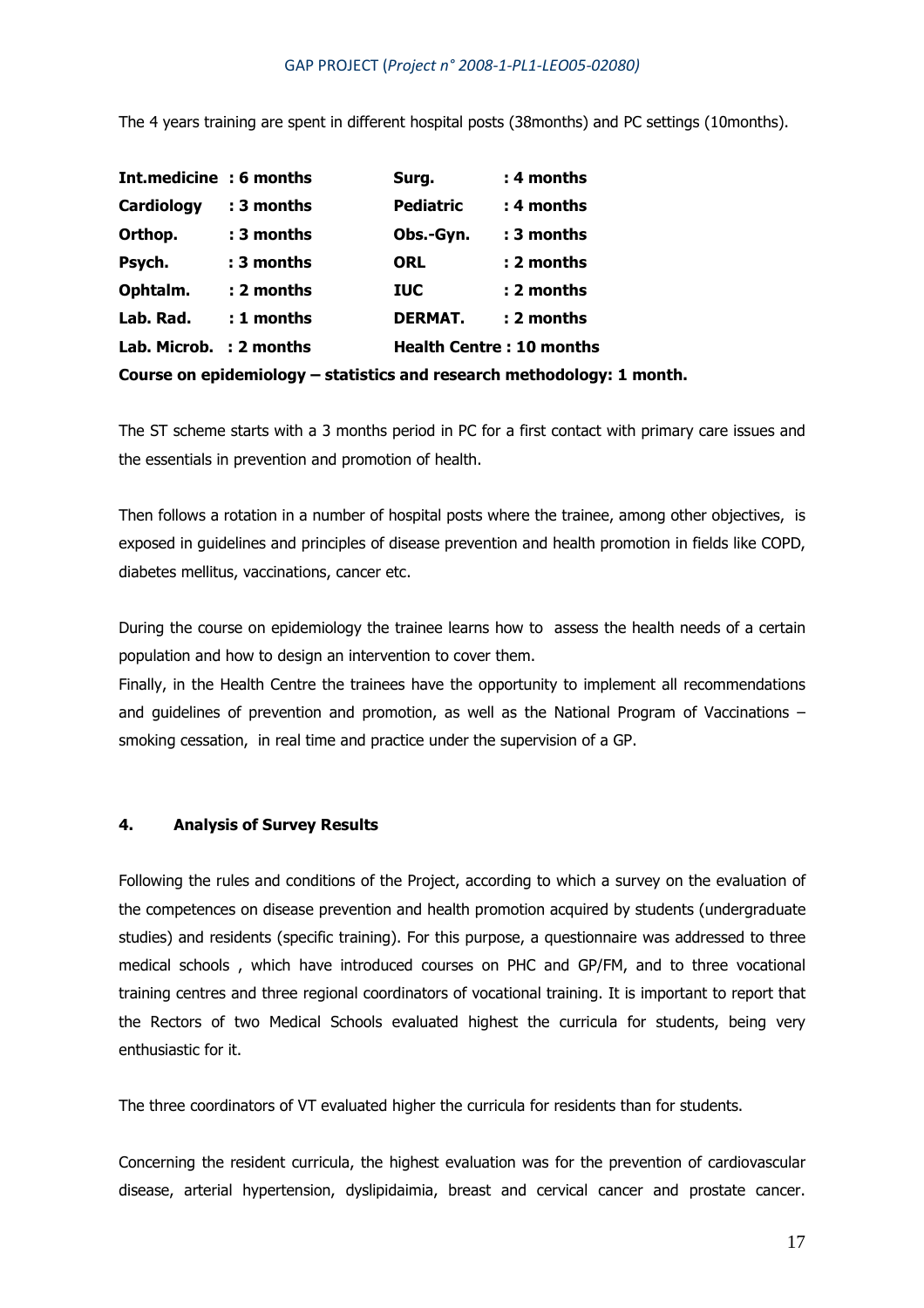Concerning the students curricula, the highest evaluation was for inoculations, cardiovascular disease, metabolic syndrome and cancer.

The lowest evaluation , concerning the resident curricula, was for developing and implementing of programs and interventions. Concerning the students curricula, the lowest evaluation was given to prevention of mental disorders and the development of community interventions.

# **5. Analysis of Legal Regulations Concerning the Family Doctors' Tasks and Obligations Relating to Health Promotion and Disease Prevention**

In Greece PHC appeared together with the implementation of the National Health System in 1983. The aims of PHC and the functions of primary care physicians were very well described by the Law for NHS N.1397/Φ.143<sup>Α</sup> /7.10.83. Many revisions of this initial law ( N.3370/2005, Π∆. 95/2000) added a lot of amendments but the main messages and functions have been unchanged.

According to this founding of NHS Law, the GP/FD, amongst others, has to:

- do preventive medical and dental (a dentist) practice and health education
- do medical, social and epidemiologic research
- educate people on family planning issues
- educate special groups of people on psychosocial factors influencing family balance
- implement epidemiologic research aiming to development and implementation of programs on health promotion.

All this theoretical framework is completed by the National Policy for Public Health which is mainly based on campaigns and programs for:

- smoking cessation
- drug abuse
- obesity
- cardiovascular disease risk factors
- inoculation national program
- cancer

In general, in terms of legal regulations , there is a good framework giving recommendations and instructions on the field of prevention of diseases and health promotion. But, what really happens is quite different. A primary care physician implements a lot of preventive and health promotion issues in every day practice but individually : as individual and not as a member of a larger and organized group of physicians and to an individual and not to a certain population. It would be wise to underline the exception to the above mentioned situation: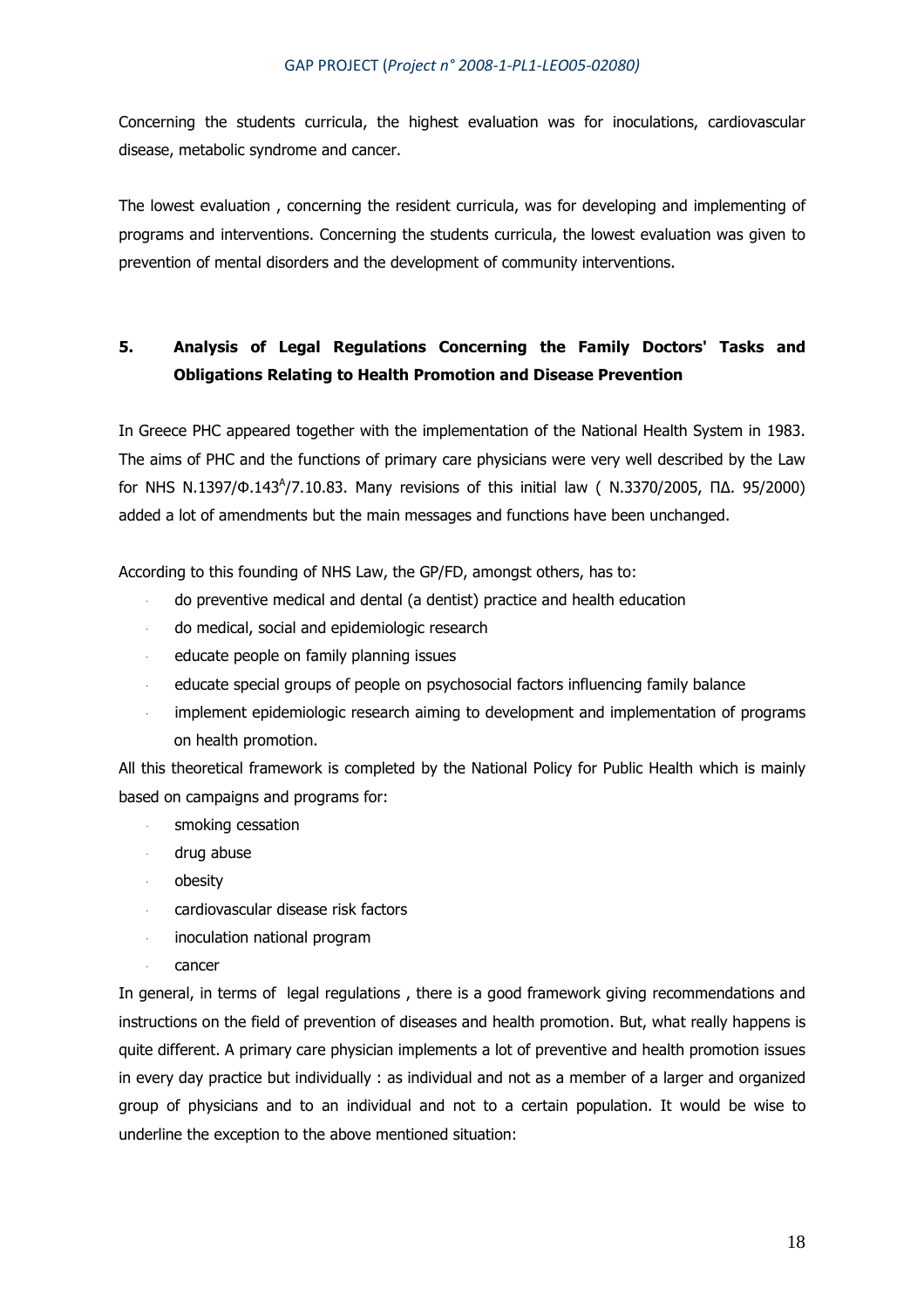1) dental decay prevention for people up to 18years (all pupils of primary schools are mapped, trained and reassessed: 70% decrease of dmf score),

2) national inoculations program of children (95-100% coverage ),

 3) health balance testing conducted in children aged 7, 12, 13, and 15. The activities include recording body height and weight, evaluation of the motor system, sight and hearing tests, arterial tension tests and examination of a number of other parameters that allow for diagnosing of early changes and starting preventive actions.

As barriers of not systematic and widely implementation of national programs in prevention and health promotion could be reported the workload of everyday practice, the lack of incentives (for people and doctors), the lack of a centrally conducted registration system to support an assessment procedure.

## **Conclusions and Recommendations**

- 1. The analysis of the curricula and legal regulations indicated a lack of orientation of the medical education and thus of the medical practice.
- 2. There is a need to answer what kind of primary care physician do I need in order to define what this physician has to learn.
- 3. Then the clear description of educational objectives included in both the undergraduate studies program and the specific training curriculum.
- 4. It is recommended that exchange of experiences should be conducted between the family doctor education centres, academic facilities, EU (WONCA-EURACT) and non-EU countries.
- 5. GP/FD must give a bigger emphasis to obtain skills on development, implementation and assessment of health promotion and disease prevention programs.
- 6. Besides knowledge and skills, it is necessary to analyze the family doctors' possibilities (including technical capabilities, time availability and licenses) before project implementation.
- 7. It is also necessary to apply proper means of motivation for family doctors (financing techniques).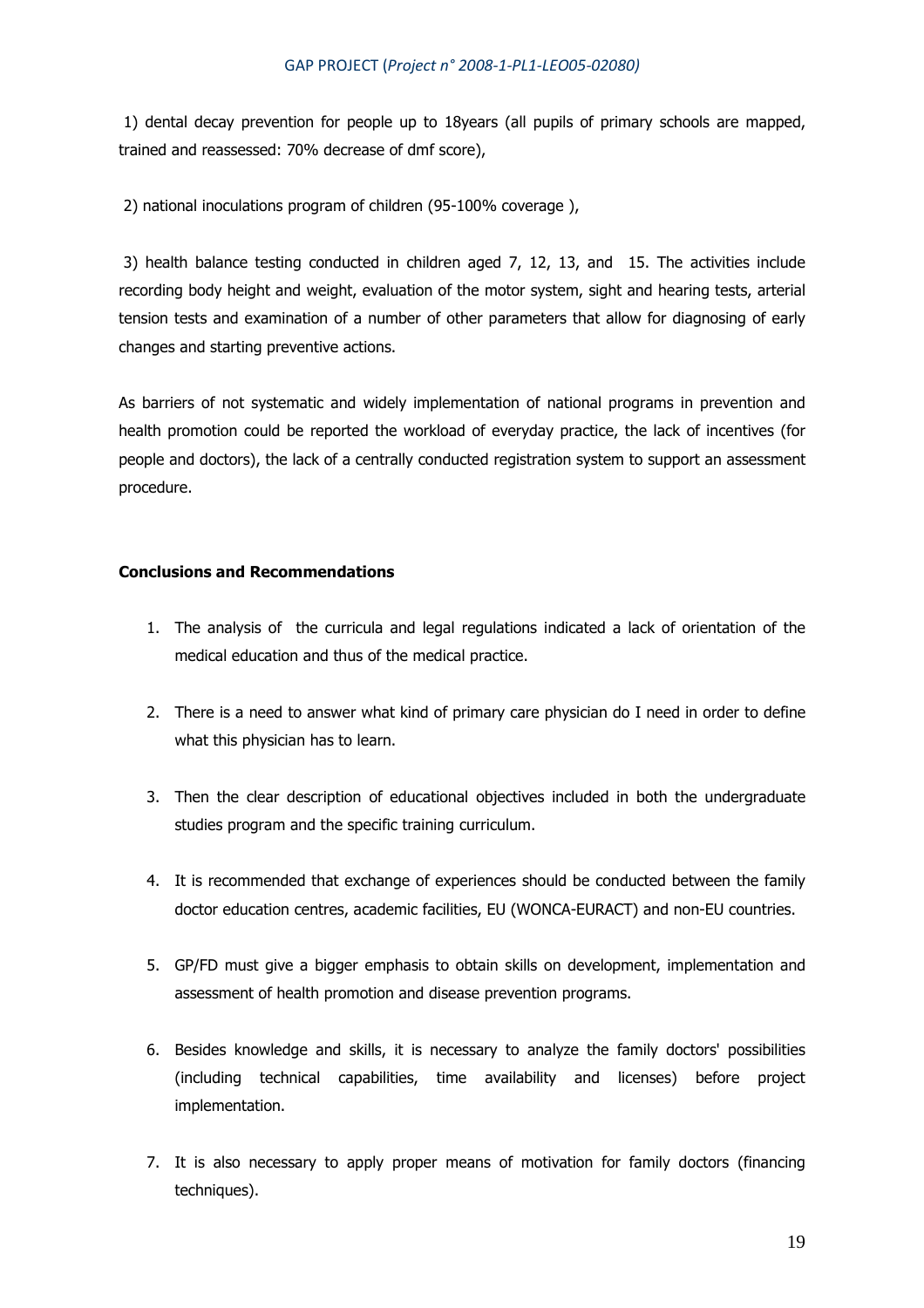## **Literature**

- 1. The EURACT Educational Agenda of Family Medicine. EURACT 2005.
- 2. Jones R ed. Oxford Textbook of Primary Medical Care. Oxford University Press.2004.
- 3. Rakel RE. Textbook of Family Practice. W B Saunders;6<sup>th</sup> edition.2001.
- 4. Mc Whinney IR. A Textbook of Family Medicine. Oxford University Press.1997.
- 5. Primary Health Care. Now More Than Ever. The World Health Report 2008.
- 6. Πρόγραµµα Σπουδών Ιατρικής Σχολής Αριστοτέλειου Πανεπιστηµίου Θεσσαλονίκης. Θεσσαλονίκη, 2008.
- 7. Πρόγραµµα Σπουδών Ιατρικής Σχολής ∆ηµοκρίτειου Πανεπιστηµίου Θράκης. Αλεξανδρούπολη,2008.
- 8. Πρόγραµµα Σπουδών Ιατρικής Σχολής Πανεπιστηµίου Θεσσαλίας. Λάρισα,2008.
- 9. Πρόγραµµα Σπουδών Ιατρικής Σχολής Πανεπιστηµίου Πάτρας.Πάτρα 2008.
- 10. Πρόγραµµα Σπουδών Ιατρικής Σχολής Καποδιστριακού Πανεπιστηµίου Αθηνών, Αθήνα 2008.
- 11. Πρόγραµµα Σπουδών Ιατρικής Πανεπιστηµίου Ιωαννίνων. Ιωάννινα,2008.
- 12. Πρόγραµµα Σπουδών Ιατρικής Σχολής Πανεπιστηµίου Κρήτης. Ηράκλειο.

∆ικτυακός τόπος Υπουργείου Υγείας και Κοινωνικής Αλληλεγγύης. www.mohaw.gr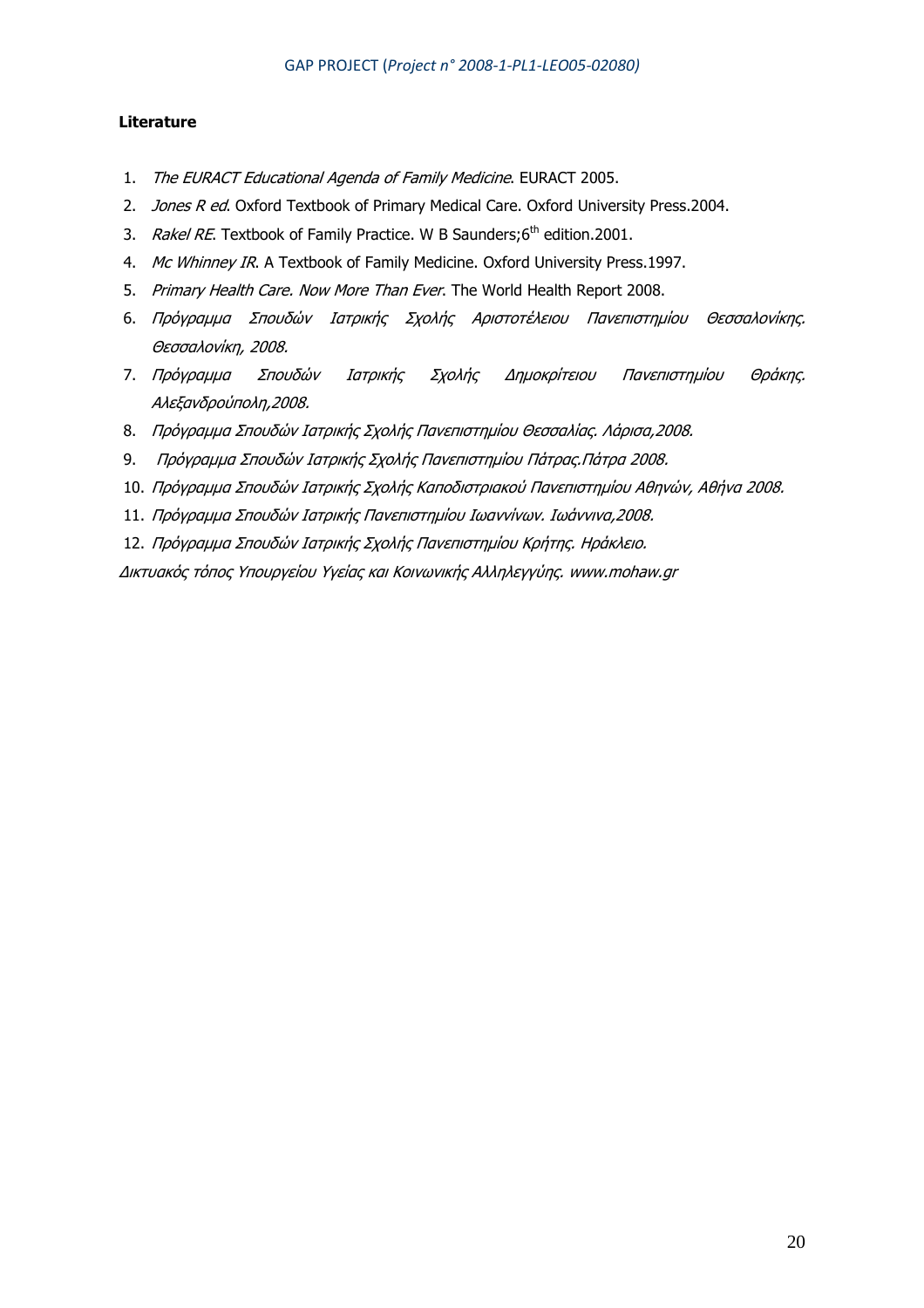#### **Attachment II**

#### **REPORT ON TRAINING OF FAMILY PHYSICIANS IN THE AREA OF PREVENTION OF NON-COMMUNICABLE DISEASES IN LITHUANIA**

authors: Linas Šumskas\*, Juratė Klumbienė\*, Leonas Valius\*\* \*Dept of Preventive Medicine, Kaunas University of Medicine, Lithuania \*\* Clinic of Family Medicine, Kaunas University of Medicine, Lithuania

## **Introduction**

In Lithuania like in other Eastern European countries after the World War II the primary health care (PHC) system was adapted to Soviet Semashko model. It was centralized, tax-based, health care system with strong focus on specialist and hospital care. The medical education of district doctors was based just on internal medicine. After regaining the independence in 1990 the health care system has been in the process of reforming in Lithuania. PHC as separately organized sector within health care system was a new concept in Lithuania. The main objective of the reform in primary health care (PHC) was introduction family medicine institution. Since 1995 the general practitioner (family doctor) institution has been established in Lithuania. Development of the family physician gate-keeping role was proclaimed to be important goal of the new approach in PHC. Reorientation of GPs to health promotion and disease prevention was also one of the main objectives of the reform of PHC. Such reform of PHC demanded proper trained and competent GPs. In 1991-1992 departments of Family Medicine were established and family medicine residency program was developed at Kaunas University of Medicine and at Faculty of Medicine of Vilnius University. EU experts recognized the program of Family Medicine residency training as conforming to the EU requirements in the year 2002. To get critical mass of new PHC providers (family physicians), retraining of district internists and pediatricians was initiated in 1997 and stopped in 2005, when amount of family physicians have reached estimated number 2200.

The medical training in Lithuania is provided by two centers – at the Faculty of Medicine in Kaunas University of Medicine in Kaunas (second largest city) and at the Medical Faculty of Vilnius University in Vilnius, a capital city. About two thirds all medical doctors including family physicians are trained in Kaunas University of Medicine despite the fact that curricula of training in both training sites are almost identical.

The system of training in family medicine nowadays consists of undergraduate, postgraduate (internship and residency) and continuing medical education. In our report we are going to concentrate mostly on the analysis of the training curriculum of Kaunas University of Medicine – the leading medical training centre in Lithuania.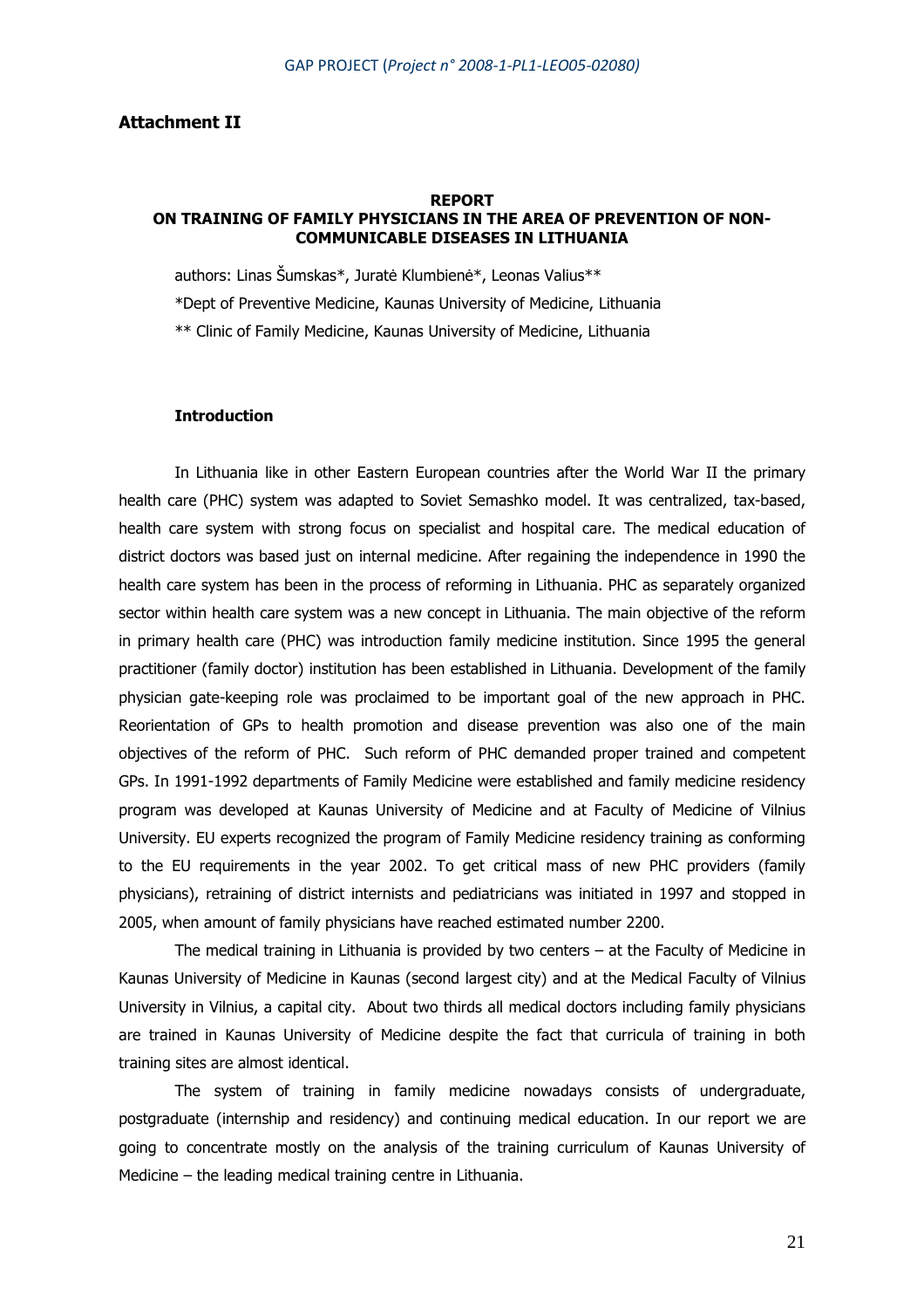#### **Legislation on the competencies of family physicians in Lithuania.**

The main documents, which describes functions, competencies and responsibilities of family physicians in Lithuania is: Medical norm MN 14: 2005 "Functions, competencies and responsibilities of family doctors" , 2005-12-22 Nr V-1013.

This document has 10 chapters (area of application; references; terms and definitions; general statements; rights; responsibilities; competencies; manipulations etc.) and 3 annexes. Chapter 7, COMPETENCIES is the largest part of the document and covers 30 groups of competencies divided according the area of health care or by diseases, conditions.

- Section 13 has a title "Domain of health care and social medicine", where the core public health and preventive care competencies are defined:

Family doctor should have competencies in:

13. Domain of health care and social medicine:

13.1 Should be competent in:

13.1.1 Basics of organization of health care and primary health care;(other areas of social medicine described in sections 13.1.2-13.1.5).

13.2 Should have knowledge and be competent in:

13.2.1 Prevention of diseases and management of risk factors for diseases;

13.2.2 Principles of healthy life style and methods of health education;

13.2.3 Basics of occupational health;

13.2.4 Prevention of infectious diseases;

13.2.5 Prevention of cancer

Other prevention competencies are described in this Medical Norm in the introductory statements for each section, e,g.:

14. Cardiovascular diseases:

14.1 GP should know and be competent in: the main symptoms, syndromes in all groups of patients also, provision of preventive and rehabilitation activities; indications for surgery interventions; drug treatment, including contraindications, side effects; and specialist consultations, also indications for hospitalization.

Similarly preventive activities are described without detailed description in each section (respiratory diseases, gastroenterology etc.). A bit more details on preventive activities are presented for pediatric diseases (sections 23.1.3-23.1.6.), where health promotion, vaccination and prevention of infectious diseases, promotion of healthy nutrition and health supervision before preschool and school age periods are covered. As a separate section Medical Norm 14:2005 defines competencies on vaccination (23.5.6. to be competent in vaccination and in developing plans for vaccination). Capability of GP doctor to have skills of practical vaccination also is mentioned in section 31.38 (special chapter 8 on medical manipulations).

 Medical Norm 14:2005 has 3 annexes, where mandatory equipment for the office of family doctor are described. However, the list does not include any materials, which could be used for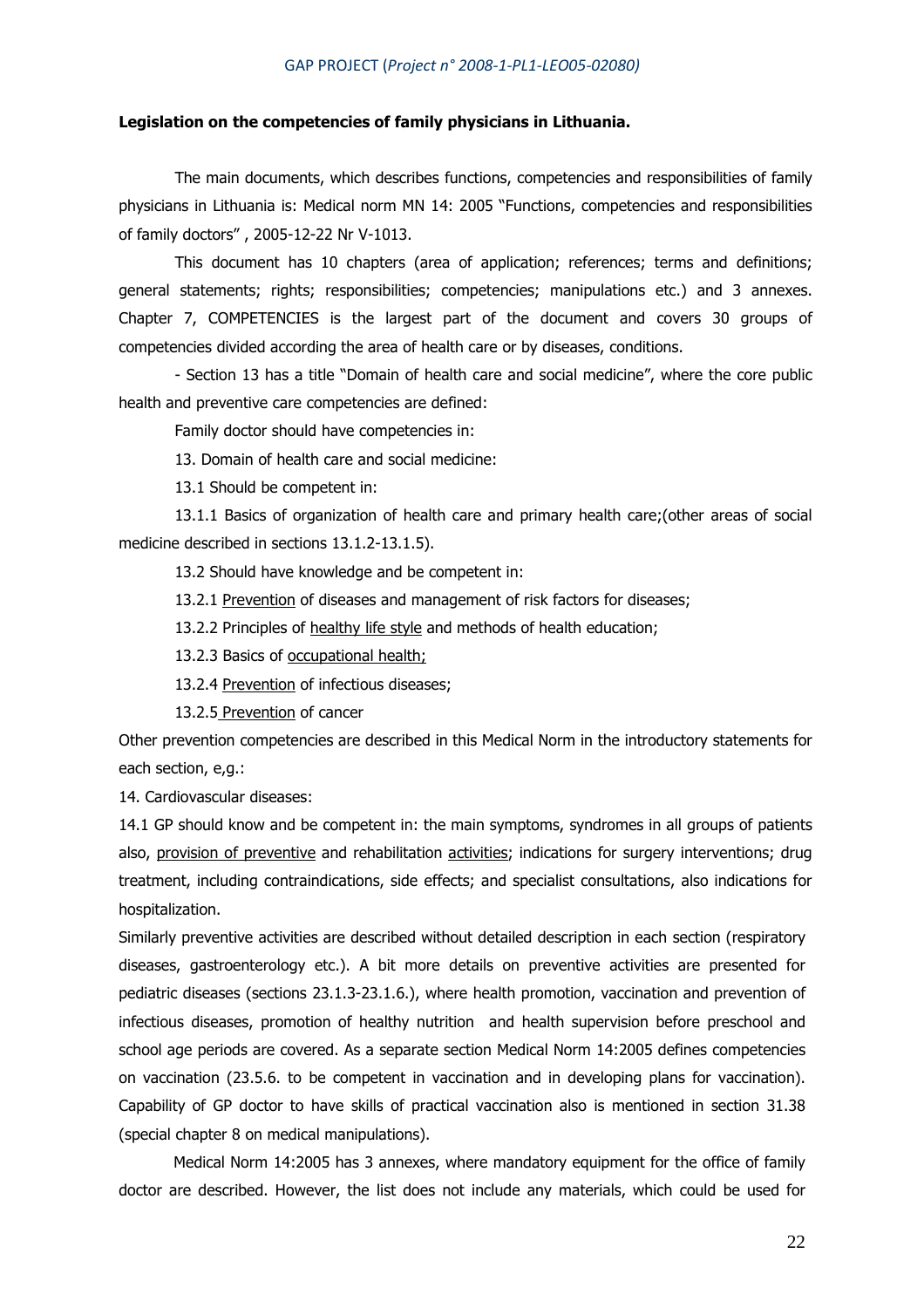health education (leaflets, booklets, charts, tables, books) or audio-visual equipment, which are essential for health education or treatment instruction purposes.

In conclusion, the analysis of Medical Norm 14:2005 on competencies of family doctors showed that this document provides rather poor and only very general description of health promotion and disease prevention competencies and could be evaluated as an example of still remaining significant "medicalization" of GP services in Lithuania.

#### **Undergraduate training of physicians at Kaunas University of Medicine**

Undergraduate studies lasts six years, and are available in Lithuanian and English (for foreign students) languages. Theoretical disciplines on medicine such as Human anatomy, Histologyembryology, Physiology, Chemistry and physics, Foreign languages, and Philosophy are subjects of first and second year studies. Among these courses the teaching subject on Individual Health Promotion course (1.5 ECTS) is taught for students as foundation of health promotion in the first year of studies. In the second year of studies the block of Health Philosophy contains subjects on health concepts and general psychology and leads to understanding of holistic approach in health sciences. Clinical medicine subjects starts during third year studies and include such disciplines as Medical diagnostics, General surgery, Patients' care, and others. Fourth year studies cover such disciplines as internal diseases (Cardiology, Pulmonology, Rheumatology, Nephrology, Gastroenterology, Haemotology, Endocrinology), Infectious diseases, Dermato-venerology, Psychiatry. The fifth year studies cover the following subjects: Surgery, Obstetrics-gynecology, Nervous diseases, Neurosurgery, Ophthalmology, Anesthesiology and Intensive care. Some issues of certain non-communicable disease prevention are included into curriculum of each clinical subject. For example, the introduction into Cardiovascular epidemiology and prevention is presented during the course of cardiology. During last  $-$  six year of undergraduate studies the program of studies contains such modules as Pediatrics, Emergency medicine, Public health, Geriatrics, Oncology, Clinical pharmacology and others. However, the total extent of contact hours, which is devoted to disease prevention, is relatively small and mostly introductory in the majority of teaching subjects, which are taught during clinical courses in the  $4<sup>th</sup>$  and  $6<sup>th</sup>$  year of studies. A kind of exception among the clinical disciplines is Paediatrics teaching module (12 ECTS), which provides some more significant competencies on prevention than other is clinical courses

The medical studies for doctors are finished by state final exam in General medicine, and physician diplomas both Master's qualification is given for students, but without the right to have medical practice independently.

Public health module in the six year of studies includes following courses: Health care management and health service quality, Family medicine, Preventive medicine, Foundations of law, Occupational medicine. The duration of Public health module is ECTS 9 credit points (180 hours). Public health module finishes by examination.

The course of Preventive medicine is mainly focused on prevention of non-communicable diseases. The extent of this course is 2 ECTS (40 hours).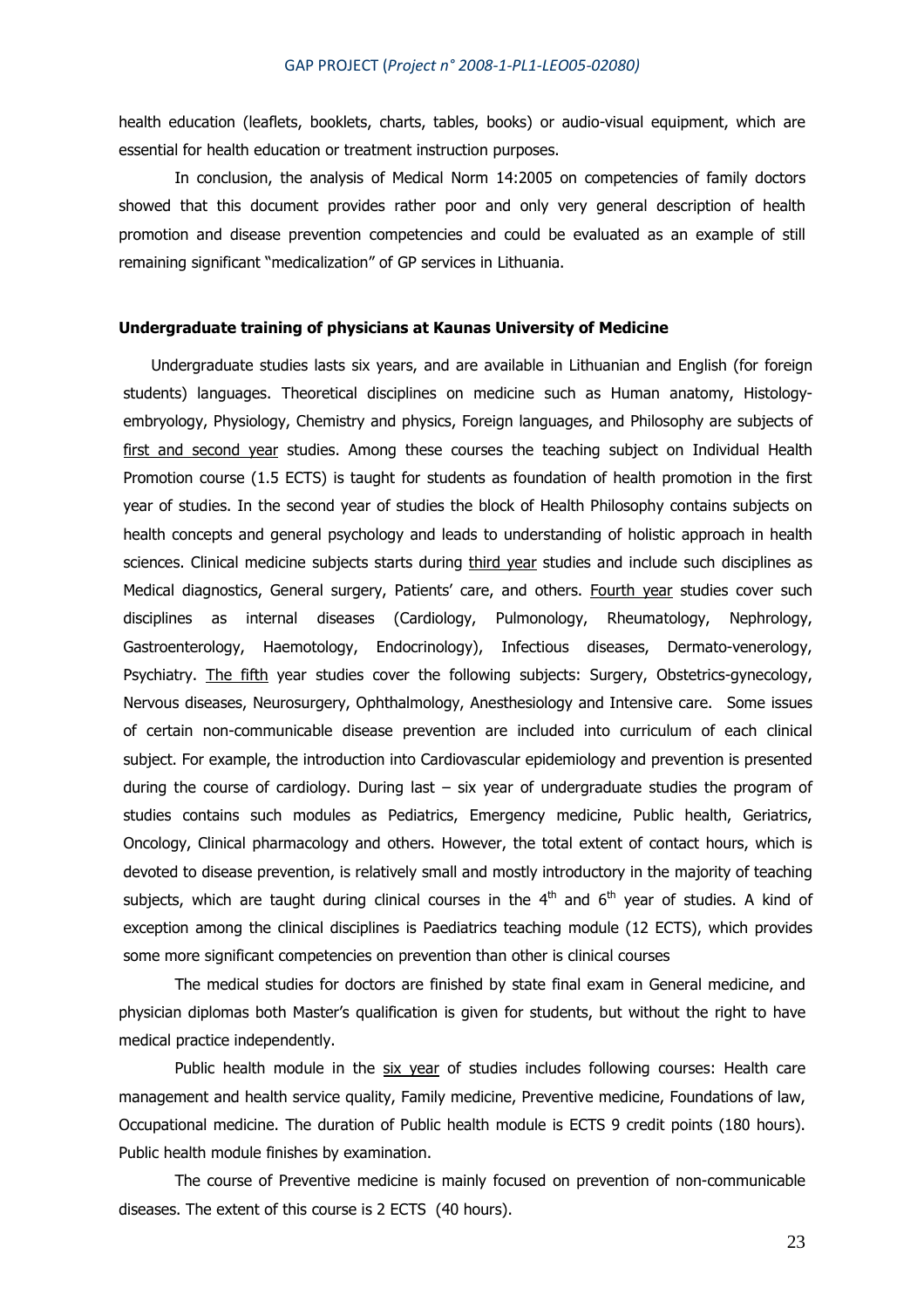The aim of the studies is to introduce to the students the foundations of preventive medicine, the principles of healthy nutrition, tobacco and alcohol control, hypertension management in community. The basic principles of the planning of non-communicable disease prevention programs are discussed.

Methods of teaching and learning are following: lectures (10 hours), seminars (30 hours), group work in the preparation of non-communicable disease prevention program. Content of the lectures (training subject Preventive medicine):

- 1. The subject of preventive medicine. The levels of non-communicable disease prevention (primordial, primary, secondary, tertiary).
- 2. The strategy of preventive medicine. High-risk and population strategy in prevention.
- 3. Hypertension management in community (primary prevention, early detection, evaluation, long-term treatment)
- 4. The principles of cancer prevention (European Code against Cancer)
- 5. Planning of health promotion and disease prevention programs the main principles.

The content of the seminars (training subject Preventive medicine):

- 1. Tobacco and health.
- 2. Support to smokers for quitting.
- 3. Detection and prevention of alcohol related health problems. Minimal intervention in PHC.
- 4. Nutrition and health.
- 5. Promotion of healthy nutrition.
- 6. Physical activity and health.
- 7. Hypertension control in PHC. Patient education to control blood pressure.
- 8. Prevention of drug abuse.
- 9. Prevention of cardiovascular diseases (European guidelines on CVD prevention in clinical practice)
- 10. Presentation and discussion of non-communicable disease prevention programs.

The assessment of preventive medicine course consists of the written formative report (30%), the preparation and presentation of non-communicable disease prevention program (20%), practical skills in the assessment of dependence on alcohol and tobacco (10%), one question at the exam of public health (40%).

Module of Family medicine is mainly based on problem oriented holistic approach to main health problems encountered at family physician practice ("cold" diseases, chest pain, low back pain, chronic fatigue, chronic fewer, PHC organization and services provision principles, communication and counseling skills, critical appraisal of medical literature, palliative care issues. All the topics contains some preventive aspects also.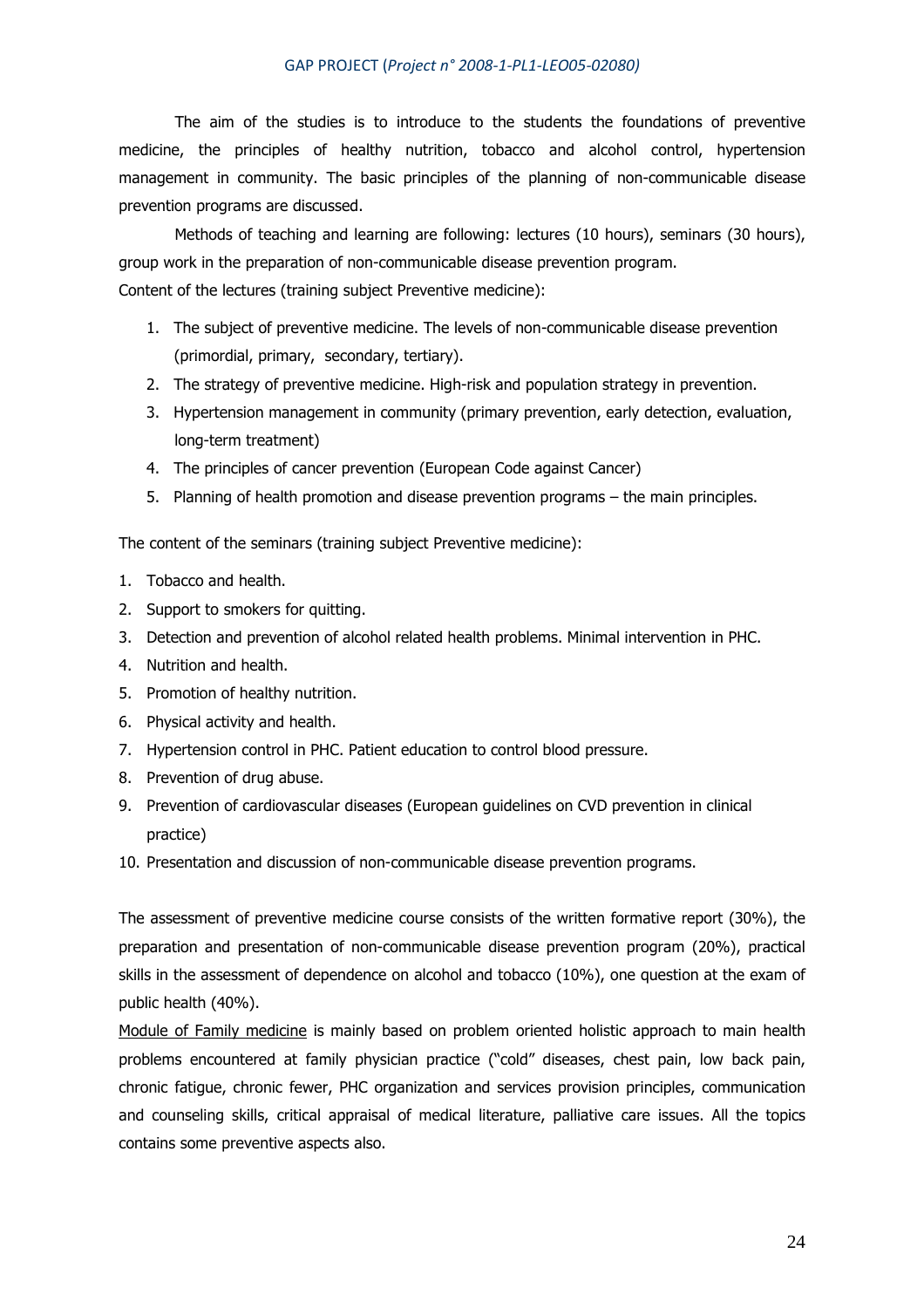#### **Postgraduate studies in family medicine in Kaunas University of Medicine**

Postgraduate studies begin with one year internship and are carried out in various hospitals of the country. When students graduate internship they can apply for residency in family medicine. Enrollment of candidates is organized through contest procedure (special exam on medical subjects, plus interview on motivation). The duration of family medicine residency is 3 years. Curriculum of the residency consists of 8 rotations: Family medicine, Health care of children, Internistics, Surgery, Ophthalmology, Dermatology, Obstetrics-gynecology, Neurology. Exposition in Family Medicine takes over the half duration of the residency. After its completion students have to pass the final exam, receives diploma of family physician, which allows to get the license and to start clinical practice.

There is course of Preventive medicine for students in the family medicine residency. The duration of this course is 40 hours. After the completion of the course students should be able to understand the role of health promotion and disease prevention in PHC, the basic principles helping people to change their behavior, to have practical skills in assessment lifestyle habits (nutrition, smoking, alcohol consumption) and non-communicable disease risk factors management.

Methods of teaching and learning are following: lectures (10 hours), seminars (30 hours). Content of the lectures:

- 1. Health promotion and disease prevention the main strategy of health policy.
- 2. The role of prevention in PHC.
- 3. The basic principles helping people to change their behavior.
- 4. Planning of community health promotion and disease prevention programs.
- 5. Theory on critical appraisal of the articles in the area of disease prevention.

Content of the seminars:

- 1. Nutrition of people of different age groups.
- 2. The principles of helping people to change their dietary habits.
- 3. Obesity: prevalence, impact on health, the principle of control.
- 4. Diagnosis of dependence on tobacco and pharmacological treatment of tobacco dependence.
- 5. Detection and prevention of alcohol drinking problems in PHC.
- 6. Hypertension management in PHC.
- 7. GP role in the implementation of European guidelines on cardiovascular prevention in clinical practice.
- 8. Secondary prevention of cancer.
- 9. Critical appraisal of the articles in the area of disease prevention.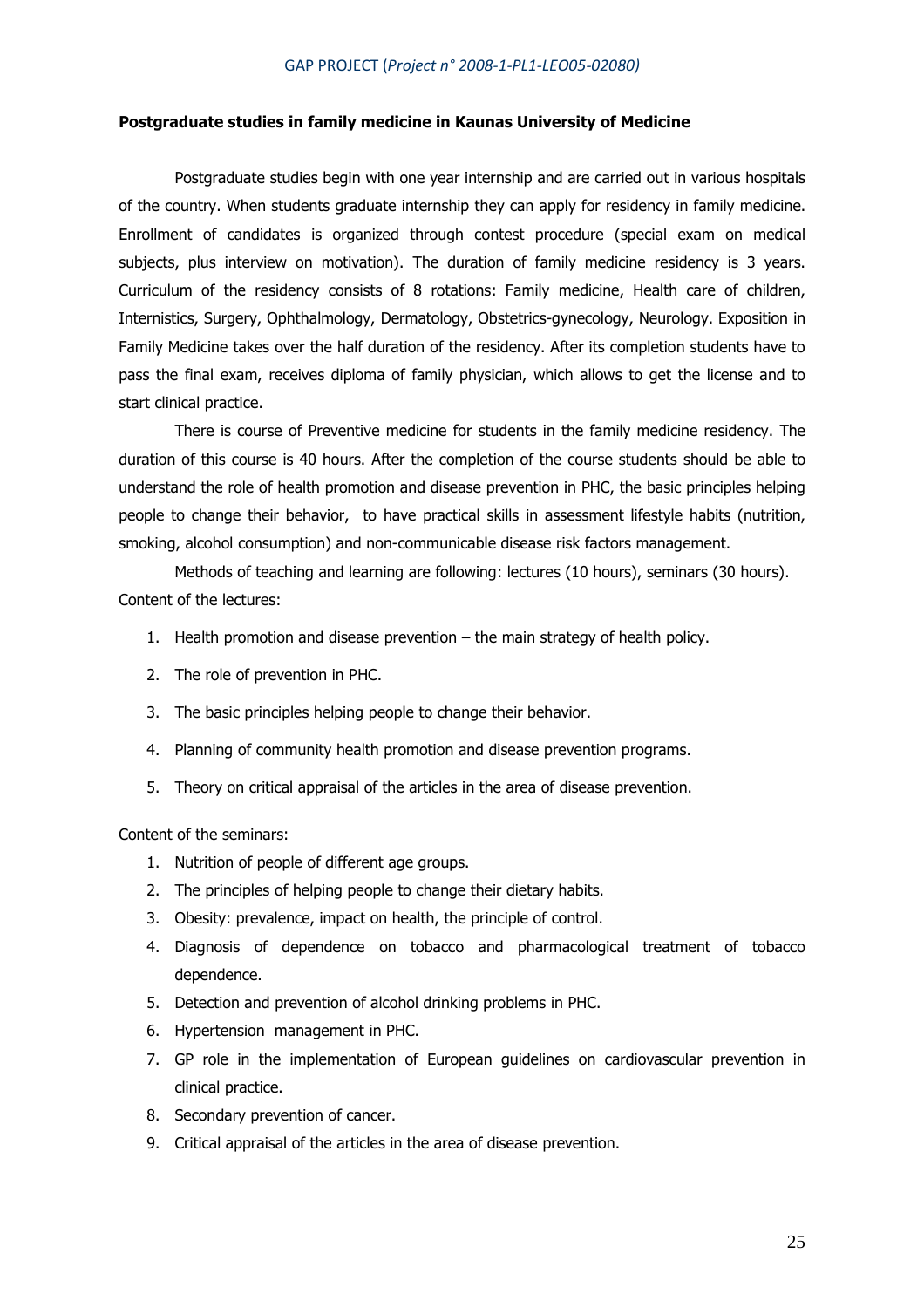The assessment of the course: discussion of the appraised articles and the questions on health promotion and disease prevention are included into final residency examination.

#### **Continuing medical education (CME) of family doctors at Kaunas University of Medicine**

Kaunas University of Medicine offers special CME course for family doctors "Reduction of risk for chronic diseases". The duration of the course is 36 hours. After completion of this course family doctors should be able to understand the risk concepts for disease and the main principles of health promotion and disease prevention. Methods of teaching and learning are lectures and seminars. Family doctors get acquainted with modern public health conception, the principles of disease risk management, the European strategy for the prevention and control of noncommunicable diseases, nutrition impact on health, the promotion of healthy nutrition, the principle of tobacco and alcohol control, cardiovascular and cancer prevention based on European guidelines, social aspects of children health, the principles of patient education, life with disease, national and international health information databases. Department of Family Medicine offers CME course "Control of chronic non-communicable diseases if family medicine practice". Duration of the course – 36 hours. The essence – disease prevention, early diagnosis, management of diabetes mellitus, arterial hypertension, cardiovascular diseases at PHC level.

#### **Conclusions and recommendations**

- 1. Lithuanian legislation on the functions and competencies of family doctors (Medical norm MN 14: 2005 "Functions, competencies and responsibilities of family doctors", 2005-12-22 Nr V-1013.) describes mainly competence areas related with diagnosing and treatment of the diseases. Very small attention is focused for defining of disease prevention and health promotion competencies as well as equipment (teaching materials, demonstrational equipment etc.), which is necessary for provision of the educational work.
- 2. Teaching curriculum of undergraduate, postgraduate and continuing education at Kaunas University of Medicine (at Medical Faculty of Vilnius University also) contains the rich set of different courses on healthy promotion and disease prevention. It covers majority of areas of clinical, educational and organizational competencies, which are necessary to have in the field.
- 3. Educational competencies (teaching, instructing, education in groups etc.) in the area of health promotion constitute some gap in the training curriculum for the family doctors. However these functions, which cover the community and the whole population level, are addressed mainly to the Public Health Centers and Municipality Health Bureaus by the Lithuanian national legislation.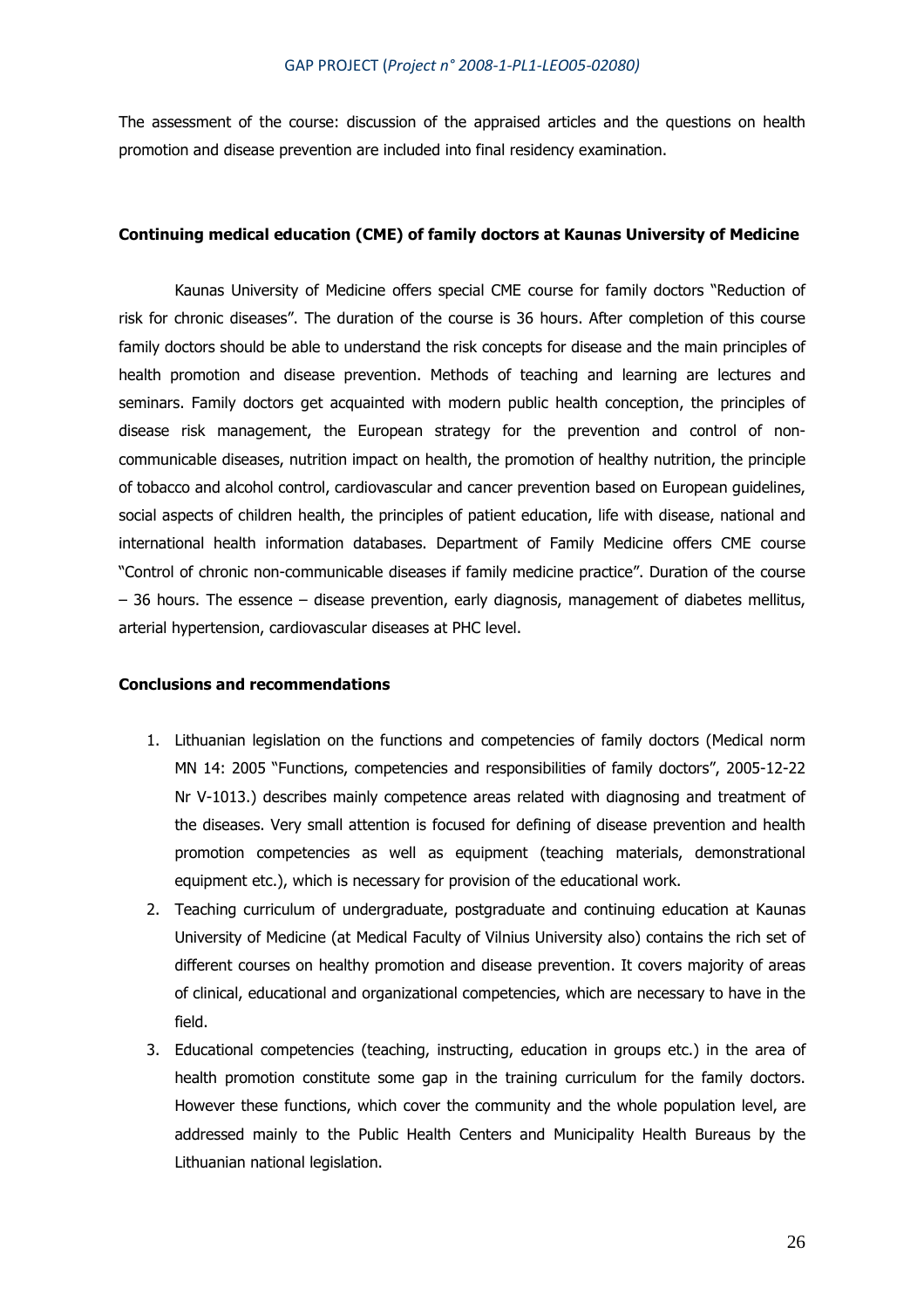- 4. Primary health care centers (family physicians) and Public Health Centers, Municipality Health Bureaus (public health specialists) should provide better coordination of their disease prevention and health promotion activities at the individual and population level.
- 5. Concept of team work, which involves community nurses, social workers, health educologists and family physicians should be developed and implemented in the teaching programs of the medical faculties and in the primary health care sector.

## **Literature**

- 1. G. Rose. The strategy of preventive medicine. Oxford University Press, New York 1999.
- 2. European Code Against Cancer and scientific: third version, 2003.
- 3. The Seventh Report of the Joint National Committee on Prevention, Detecyion, Evaluation, and Treatment of High Blood Pressure. JAMA, May 14, 2003 (http://www.nhlbi.nih.gov/guidelines/hypertension/express.pdf)
- 4. Preventing chronic diseases: vital investment: WHO global report. World Health Organization, 2005.
- 5. The European health report 2005: public health action for healthier and population. World Health Organization 2005.
- 6. Gaining health. The European Strategy for the prevention and Control of Noncommunicable Diseases. Copenhagen: World Health Organization; 2006.
- 7. 2007 Guidelines for the management or arterial hypertension. The Task Force for the Management of Arterial Hypertension of the European Society of Hypertension (ESH) and of the European Society of Cardiology (ESC), European Heart Journal, 2007, 28, 1462- 1536.
- 8. European guidelines on cardiovascular disease prevention in clinical practise, 2007 Fourth Joint Task Force of the European Society of Cardiology and other Societies on CVD prevention in clinical practise (www.escardio.org)
- 9. J. Petkevičienė. Guidelines for healthy nutrition. Kaunas, 2000 (in Lithuanian language)
- 10. A. Veryga, J. Klumbienė, J. Petkevičienė, N.Žemaitienė. Tobacco control and support to smokers to quit. Textbook, Kaunas, 2008 (in Lithuania language).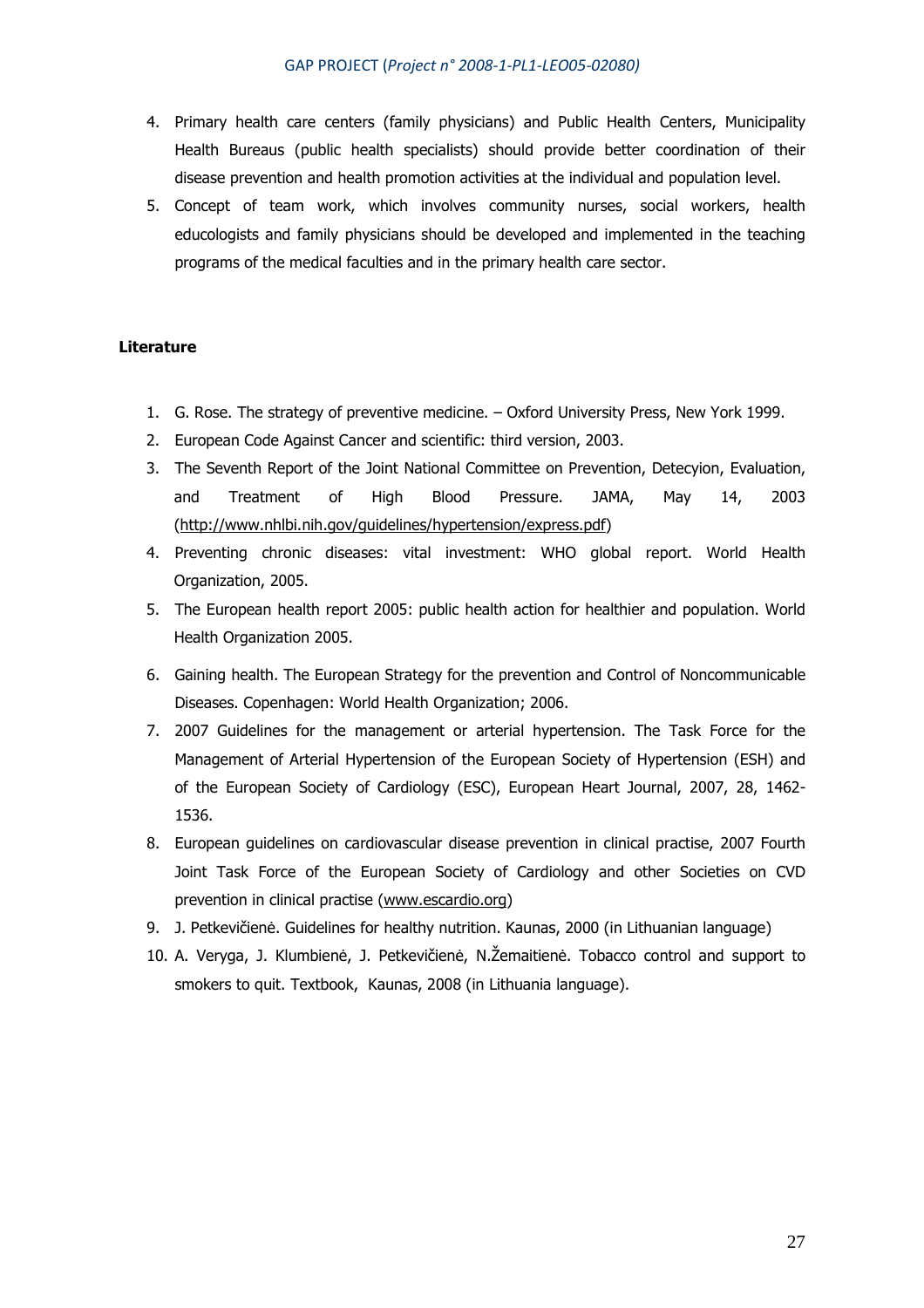## **Attachment III**

# **Analysis of Undergraduate and Postgraduate Curricula and the Description of the Role of the Family Doctor in Disease Prevention and Health Promotion**

Expert Opinion prepared under the Leonardo da Vinci Project By Jacek R. Łuczak, College of Family Physicians in Poland

## **TABLE OF CONTENTS**

**Introduction** 

- 6. Analysis of Medical Studies Curricula
- 7. Analysis of Postgraduate Training Curricula
- 8. Analysis of Specialty Curricula
- 9. Analysis of the Survey Results
- 10. Analysis of Legal Regulations Concerning the Family Doctors' Tasks and Obligations Relating to Health Promotion and Disease Prevention

Conclusions and Recommendations

Literature

**Enclosures** 

### **Introduction**

The family medicine definition accepted by WONCA in 2002 emphasizes the role of the family doctor in health promotion and disease prevention. The domination of prevention remains one of the six most important principles of family medicine.

The family doctor responsible for care over a specific population (entered on his patient list) directs his thinking and actions primarily to the healthy members of the population under his care who are exposed to risk factors in order to ward them off illnesses. The family doctor should regularly plan and carry out preventive operations, however, only those with proven effectiveness record.

The family doctor regularly, continually and systematically collects, processes and uses the data relating to the doctor's patients. Those activities are facilitated by long-term and regular contacts with the persons recorded on the family doctor's list. After several years, the doctor has unique and exhaustive database of demographic and epidemiological data in his practice, as well as data on the health condition, social and economic situation, health culture and health behaviour of his patients and families belonging to the local community.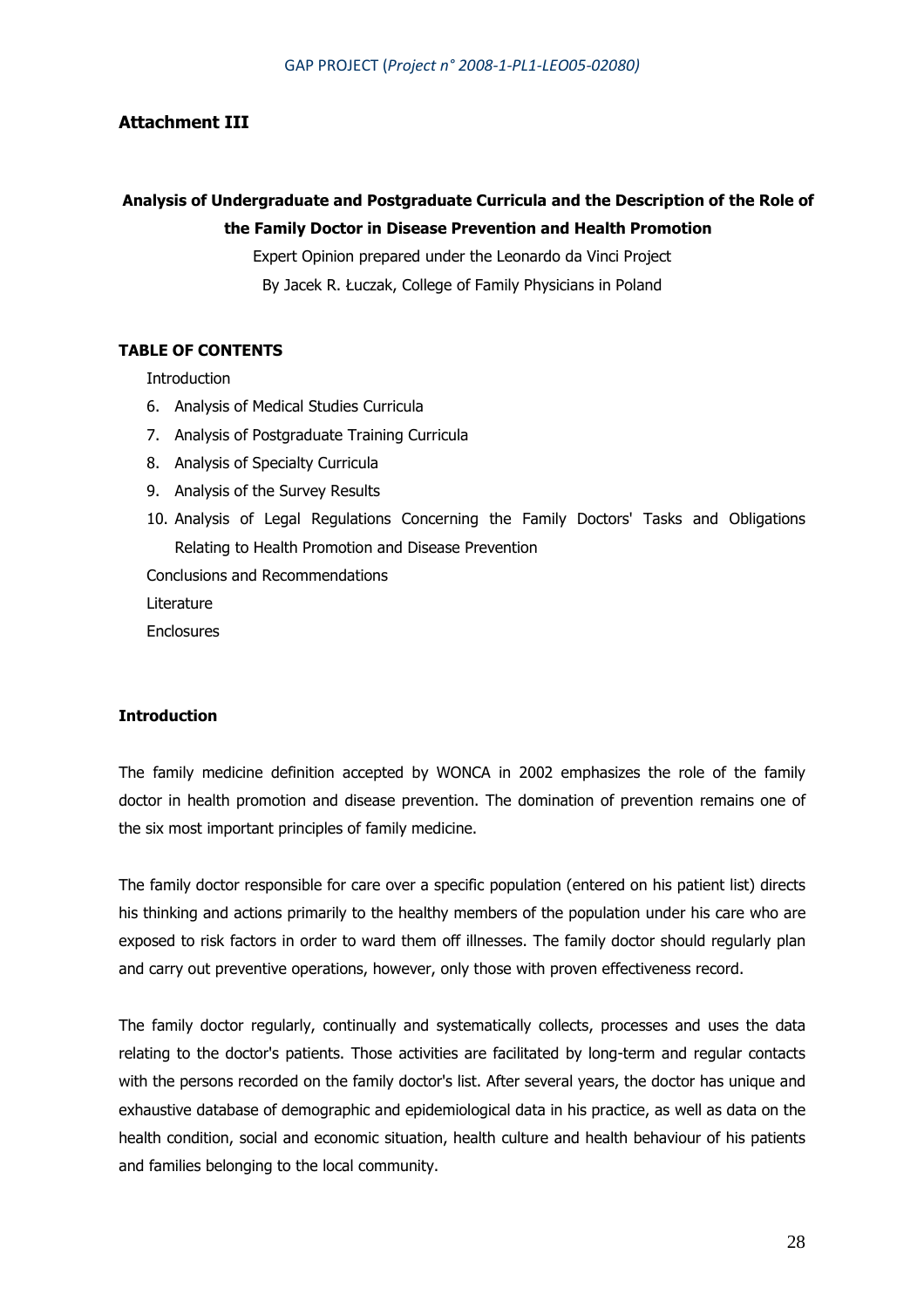The family doctor holds information indispensable for the identification of the people for whom interventions (e.g. inclusion in a specific preventive programme) may be effective and profitable. He holds the required knowledge and skills for conducting interventions in a proper manner, possesses the tools of exerting influence (as he is a credible person with authority) and is naturally interested in the application of effective actions leading to regaining and maintenance of good health by the people entered on his patient list. The family doctor operating in Poland is motivated to implement preventive actions owing to the *per capita* remuneration system, which practically means that, in difference to the *fee for service* system, the doctor is encouraged to keep his patients in good health and treat them effectively, because only then the patients visit him less often and he is charged with less work to do.

We can perceive health either from our individual perspective or from a community perspective. In either case, we are talking about the so-called health potential or health capital. Health potential (health capital) is a feature of an individual or a community that conditions their resistance to negative factors affecting health. A large health potential keeps the body balance (homeostasis) and successfully opposes the attempts at breaching that balance. Health potential may be increased by individuals' or community's activities designed for health promotion and disease prevention. The two most important directions of activities which increase health potential include obtaining favourable health oriented changes in the individuals' or community's lifestyle and shaping of a health oriented human environment (place of work, place of residence and social environments).

In the area of health promotion and disease prevention, the family doctor acts through individual risk assessment, practical advice, treatment and monitoring (based on guidelines), as well as inspiration and/or participation in effective screening testing and intervention research.

In addition to extensive social campaigns, with the use of media and health promotion and disease prevention activities conducted in schools, the activities carried out by family doctors and primarycare teams belong to the most effective medical operations.

This Expert Opinion is based on the following definitions:

**Disease prevention**: counteracting the diseases whose probability of occurrence is feasible in the future. Taking actions to reduce such probability.

**Primary prevention**: avoidance or at least reduction of exposure of particular persons and the whole society to known and avoidable risk factors.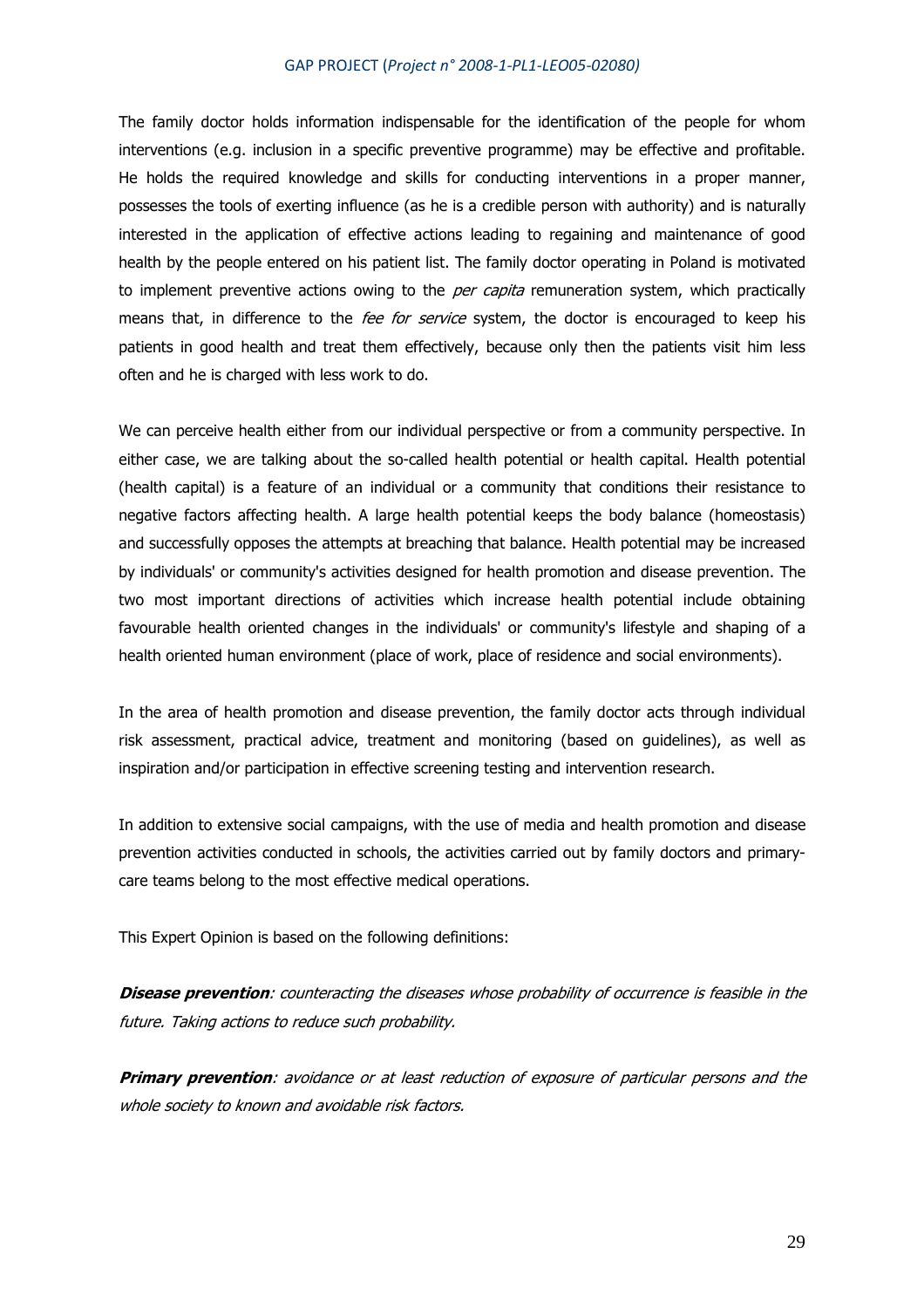**Primary prevention**: action taken to avoid or remove the cause of health problem in an individual or a population before it arises (An international Glossary for Family Practice, Edited by N. Bentzen, WONCA Classification Committee, 1995).

**Secondary prevention**: action taken against the course of disease by disease detection and treatment at early pre-clinical stages.

**Secondary prevention**: action taken to prevent development of a health problem from an early stage in an individual or a population, by shortening its course and duration (An international Glossary for Family Practice, Edited by N. Bentzen, WONCA Classification Committee, 1995).

**Health promotion**: it consists in heath strengthening (or augmentation). Each individual or defined population, e.g. a nation, possess specific health potential (health capital) which can be augmented (or reduced) by specific actions the most important of which include education and creation of the conditions for health strengthening by the public authorities supported by a network of organizations and agencies in the community (human capital).

**Risk factors**: measurable features which are associated with an increased probability of disease occurrence in the future.

## **1. Analysis of Medical Studies Curricula**

During a six-year course of study, the students of the Faculties of Medicine should take 105 hours of instruction on family medicine. The specific curriculum is developed on the basis of the Medical Syllabus, conclusions of the discussions conducted by the managers of academic faculties, coordinated by the National Consultant for Family Medicine, as well as the own experience and invention of the respective managers. The family medicine courses are conducted mostly at year six, less often at years five and six and sporadically at year four. The majority of classes are conducted in family doctor practices (more than 50% of the instruction time is spent there). In some medical schools, theoretical classes take place not only in family medicine centres but also in clinics and facilities which handle other narrow specialties. Such classes, however, are less positively evaluated by the students. Mainly classes and seminars dominate among the forms of small-group education. According to the National Consultant's opinion, lectures occupy less than 5% of the instruction time. The courses are concluded by a written or oral test credit. The majority of medical schools evaluate their teaching quality by surveys filled out by the students.

The health promotion and disease prevention issues are included in the Medical Syllabus according to particular diseases, except for care over the healthy child which is treated in a separate chapter.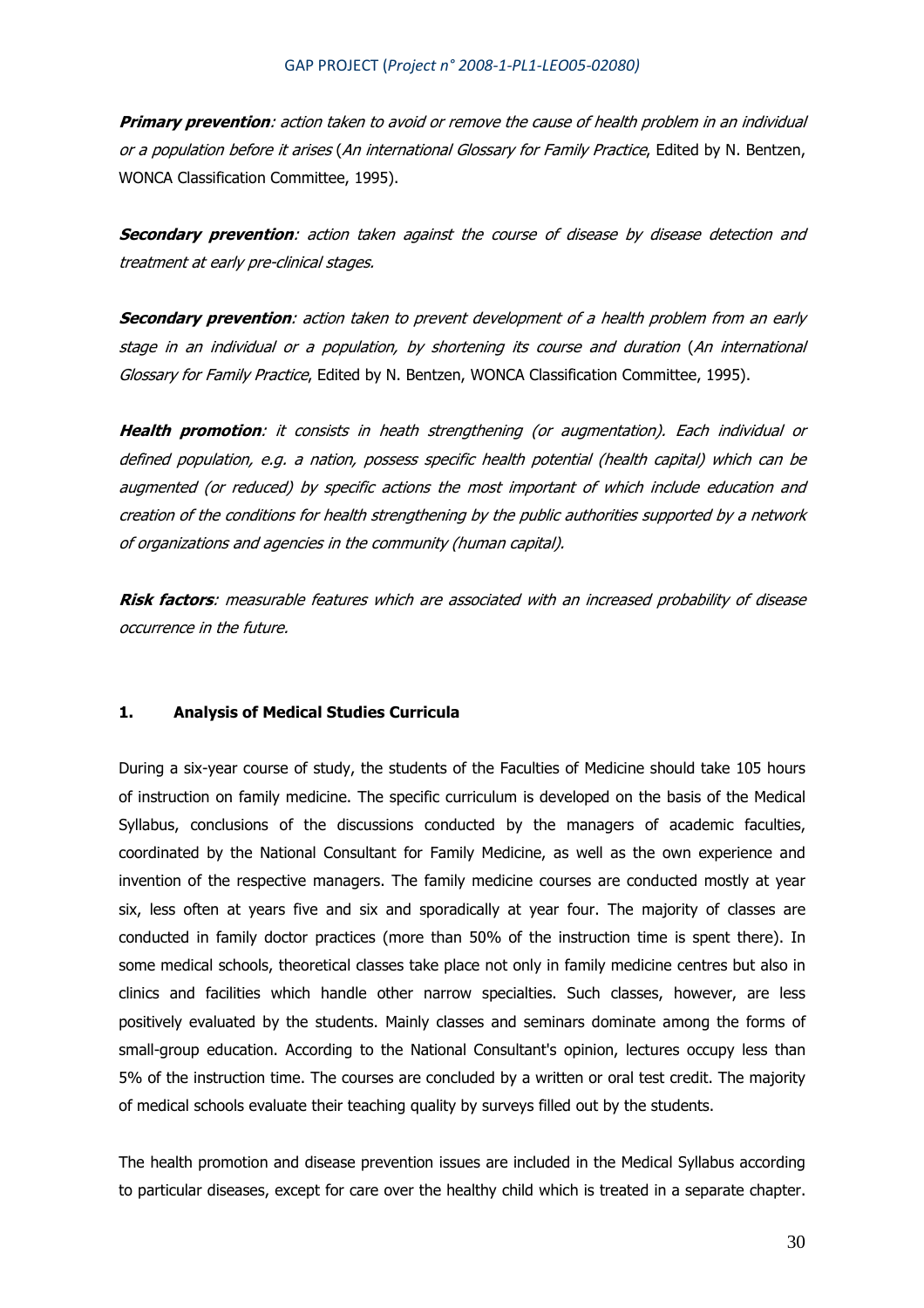The study of "Undergraduate Curriculum for Family Medicine" developed in 1999, which is a starting point for the construction of individual school curricula, indicates the knowledge and skills in the area of health promotion and disease prevention, with special stress on teaching the methods of solving such social problems as alcoholism, smoking, substance abuse and family violence.

For example, one of the Polish medical schools has divided equally the course into theoretical studies of family medicine and the classes conducted in a family doctor's practice. The curriculum contains seminars on disease prevention and health promotion (4 hours), substance abuse (2 hours) and environmental health conditions (2 hours). The prevention part is discussed at the seminars devoted to chronic and civilisation diseases and developed during the classes held directly in family doctors' practices.

## **2. Analysis of Postgraduate Training Curricula**

The purpose of postgraduate studies for doctors is, among others, to "expand theoretical knowledge and learn, consolidate and acquire practical skills in the area of the prevention of the most frequent adults' and children's diseases." Postgraduate studies usually last 12 months.

Partial postgraduate studies in internal diseases (11 weeks) include prevention as an element of a systemic approach. The course gives general knowledge of the prevention of cardiovascular, respiratory and digestive system diseases etc. The course contains 5 hours of lectures on AIDS prevention. It also includes the skill of correct examination and interpretation of glycaemia and arterial tension, as well as the skill of prostate evaluation.

Partial postgraduate studies in paediatrics (8 weeks) include especially the following:

- the inoculation calendar, the principles of application of vaccines and serums, the knowledge of post-inoculation reactions and inoculation counter-indications
- newborn baby evaluation (Apgar)
- newborn baby screening tests
- identification of inborn defects and respective procedures
- blood sample collection for the test to diagnose thyroid gland deficiency and phenyloketonuria

Partial postgraduate studies in gynaecology and obstetrics (8 weeks), include for example the principles of pre-pregnancy care and the correct pregnancy procedures. The curriculum contains the teaching of breast feeding, premature delivery prevention, serological conflict and foetus defects, with conducting and interpretation of cytological tests. During the course, the doctor learns the principles of prevention, diagnosing and treatment of menstruation and fertility disorders,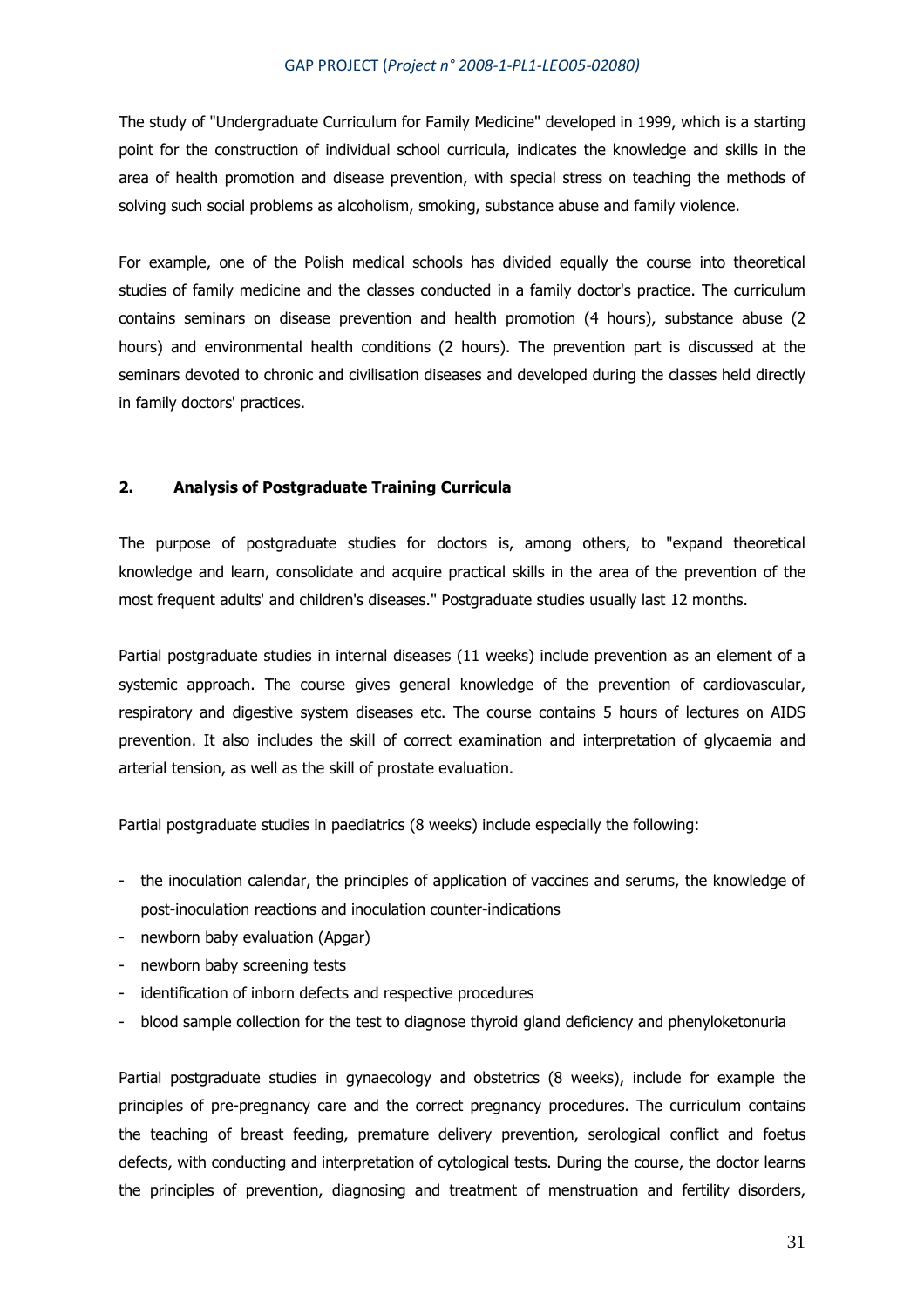genital organ and breast cancer and menopause. The doctor learns the family planning methods and principles as well.

Partial postgraduate studies in family medicine (6 weeks) include for example prevention of the diseases which are the most frequent causes of patients' visits. The curriculum specifies the diseases under a traditional classification, similar to the system applied for partial postgraduate studies in internal diseases or gynaecology and obstetrics. In addition, the family medicine curriculum takes into account the prevention of ear inflammation and hearing disorders, contagious diseases, including the ones propagated by animals, and sight disorders (defects, glaucoma, cataract, injuries and inflammations).

The family medicine curriculum also contains learning of the principles of co-operation with the family nurse, social worker, medical consultants and the organizations and agencies that operate around a family practice, e.g. the local government, schools, the Department of Public Health, nongovernment organizations and advocacy groups.

The skills to be acquired by the student include the following:

- evaluation of the physical and psychomotoric development of children
- conducting preventive inoculations according to the inoculation calendar
- identification of glycaemia, glycosuria and ketonuria
- conducting skin tests
- application of tetanus prevention
- pregnancy and foetus evaluation
- cytological sample collection
- examination of sight sharpness, colour vision and two-eye vision
- fundus examination

#### **3. Analysis of Specialty Curricula**

The family medicine specialty offered to the physicians who have completed postgraduate studies continues for four years. Its goal is to prepare competent family doctors capable of ensuring comprehensive, continuous and managed primary care for individuals, families and local communities. The competences covered by the curricula include health promotion and introduction to promotional projects and the development of specific preventive strategies. After passing a three-stage examination in family medicine (a written test, a practical skill examination and an oral test), the consultant will be authorized to provide health services on his own, also in the areas of health promotion and disease prevention.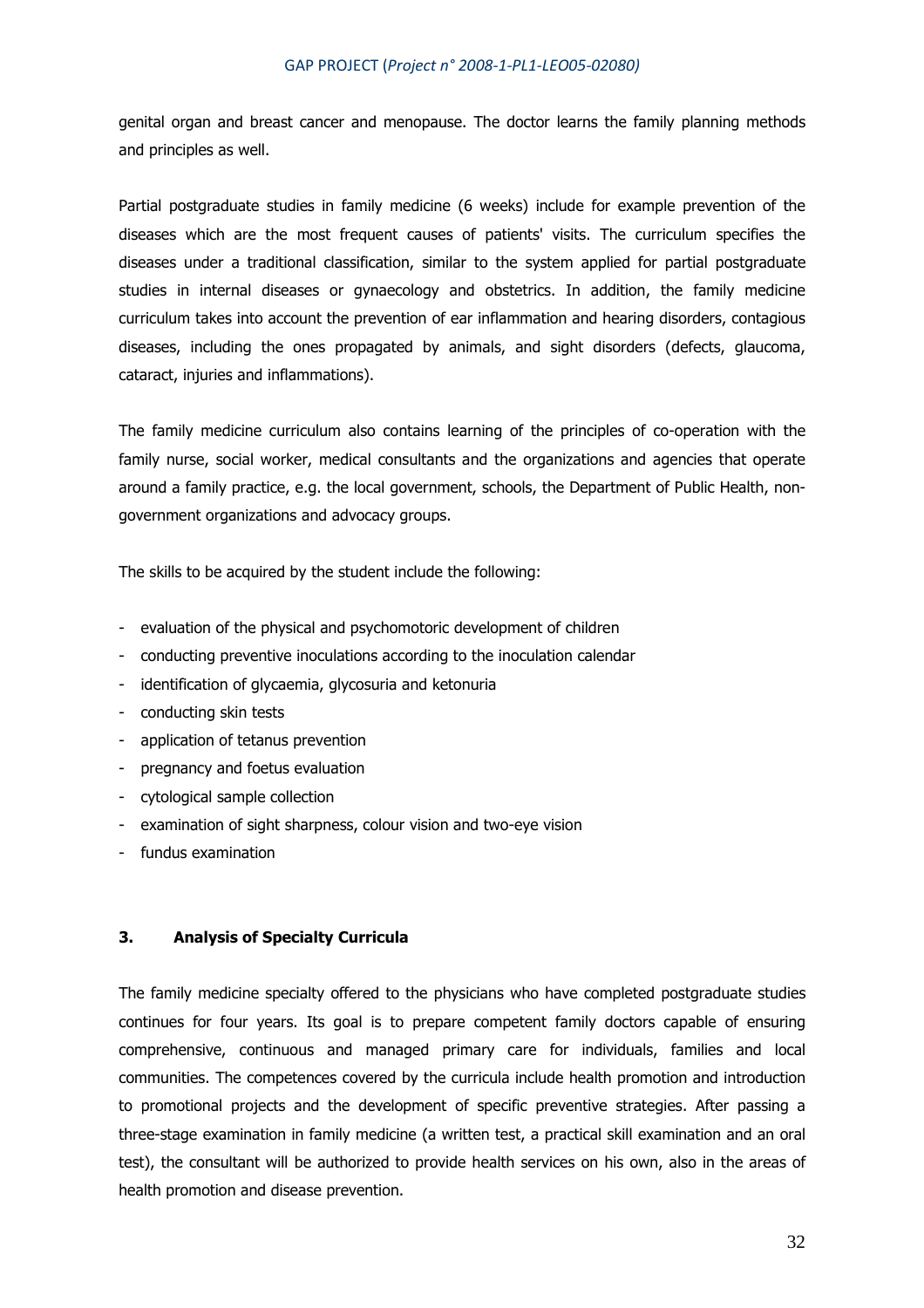Specialty education continues for two years in particular consultant wards and clinics. The directional internal disease, paediatrics or gynaecology and obstetrics curricula may include disease prevention issues as well, which is quite understandable.

However, what is the most important is to include the resident in solving real and practical health promotion and disease prevention problems and conducting screening tests in the family doctor's clinic. Usually the family doctor for whom the resident works during two years is the specialty study manager under a contract with the National Health Fund (NFZ).

The specialty curriculum also includes mandatory courses organized by the Family Doctor Education Centres (OKLR). The health promotion and disease prevention topics are presently included in the introductory course curriculum ("Care of Special Patient Groups"), a two-day oncology course, and primarily in the five-day course on "Public Health". The last course discusses such issues as the following:

- health promotion and disease prevention definitions
- theoretical foundations of health promotion
- health status and health behaviour conditions
- National Health Programme and international programmes (WHO, EU)
- central government's health policy and local community health programmes
- possibilities of health promotion and disease prevention in the family doctors' practices
- prevention of circulation system and cancer diseases, as well as accidents and injuries
- counteracting addictions: smoking, alcoholism and substance abuse
- the principles of healthy diet and physical activity
- preventive inoculations
- dispansery groups

### **4. Analysis of Survey Results**

As part of this Project, a survey on the evaluation of the competences obtained as a result of the curriculum completion by students and residents was prepared and distributed. The survey was meant for the education leaders in nine academic (students and residents) and two non-academic (residents only) family doctor training centres (Attachment 1). The family medicine education leaders evaluated higher the curricula for residents than those for students.

In the case of the resident curricula, the highest evaluations were given for smoking and substance abuse counteracting, as well as the prevention of myocardial ischemia, arterial hypertension and myocardial failure. In the case of the student curricula, the highest evaluations were given to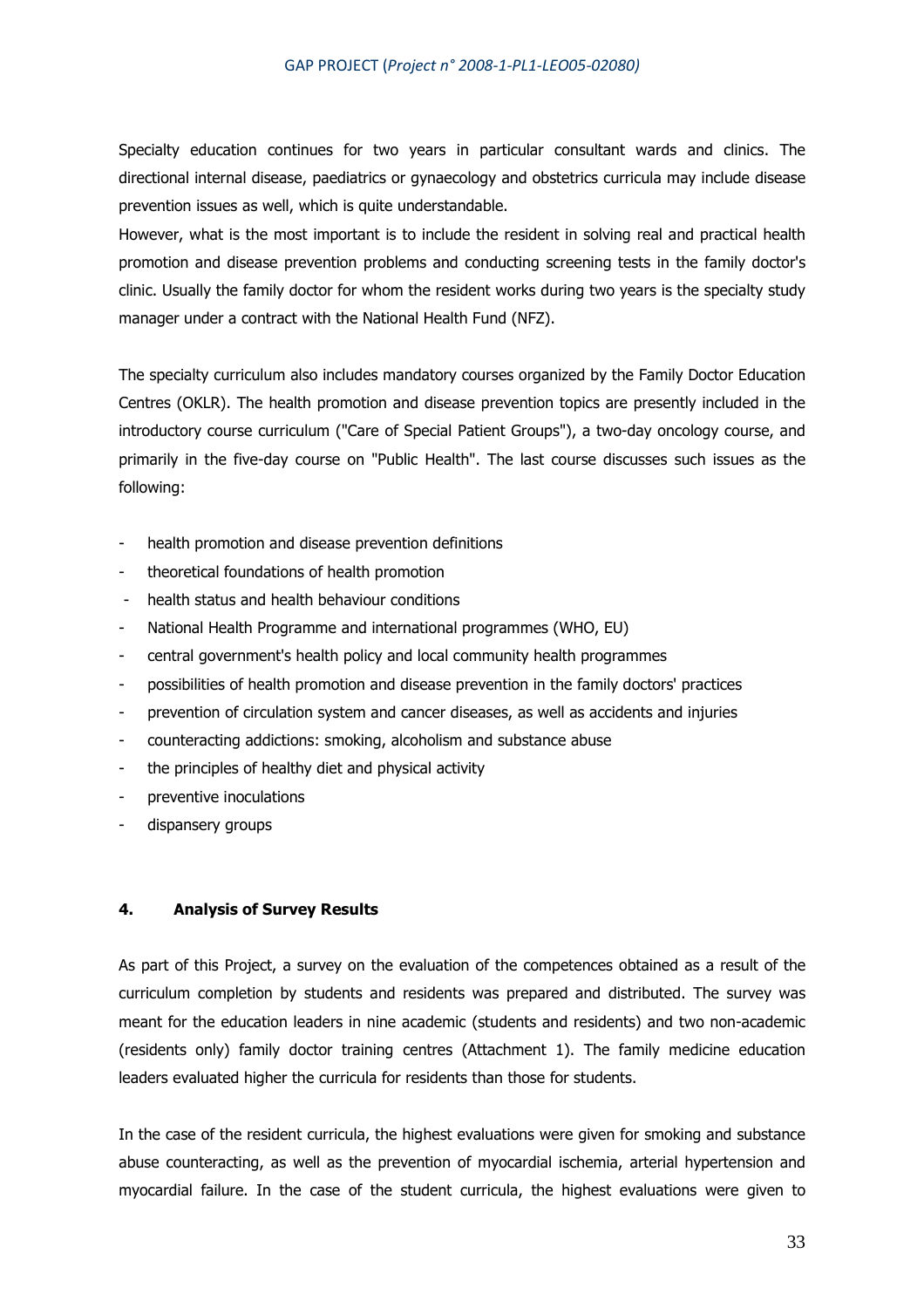preventive inoculations, balance examinations of children, breast feeding, diabetes, arterial hypertension, myocardial ischemia and smoking counteracting.

The worst grades were given to resident curricula for tooth decay prevention, andropause, early diagnosing of children's metabolic diseases and the initiation and implementation of health programmes, as well as the development of prevention information for the patients. Exactly the same topics were poorly evaluated in the teaching of students. In addition, low evaluation of student education concerned such topics as accidents, injuries, poisoning, depression and suicides, together with menopause and skin cancer prevention.

# **5. Analysis of Legal Regulations Concerning the Family Doctors' Tasks and Obligations Relating to Health Promotion and Disease Prevention**

The scope of the primary care physician's tasks is regulated in Poland by the Regulation of the Minister of Health of 20.10.2005. To attain the goal of health maintenance, the physician conducts health education, systematic and regular health evaluations during balance examinations, participates in the implementation of health programmes and diagnoses the environment.

To attain the goal of disease prevention, the physician indentifies the risk factors and carries out the activities designed for risk limitation, coordinates the implementation of such activities, qualifies people for mandatory preventive inoculations, participates in the implementation of prevention programmes and conducts systematic and regular evaluation of health condition under screening tests, in accordance with applicable regulations.

Another Regulation of the Minister of Health of 22.12.2004 concerns the scope and organization of preventive health care for children and youth (up to 19 years old). Such care extended by the primary care physician includes in particular conducting health education for students and parents (active advice), carrying out preventive check-ups (health balance testing) in specific age groups, with the obligation to maintain detailed documentation, conducting check-ups before inoculations and execution of preventive inoculations and formulation of guidelines for school nurses.

Health balance testing is conducted in children aged 7, 10, 12 and 13, and between 16 and 19. The activities include recording body height and weight, evaluation of the motor system, sight and hearing tests, arterial tension tests and examination of a number of other parameters that allow for diagnosing of early changes and starting preventive actions.

The Regulation of the Minister of Health concerning the scope of health services, including screening tests and the periods of conducting them, of 21.12.2004 regulates for example the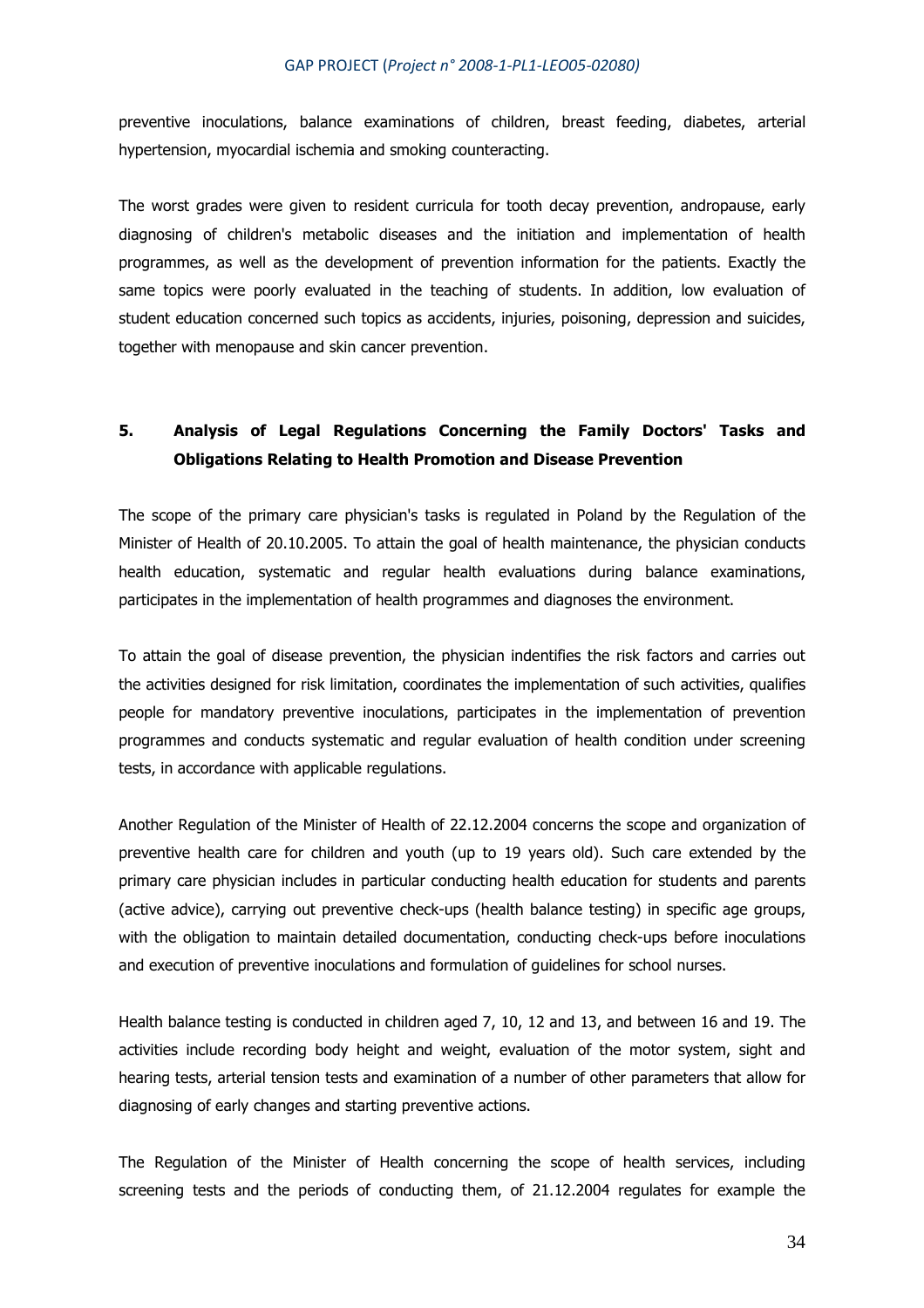principles of active preventive care of children until they turn seven. Extensive medical examinations and mandatory inoculations (based on the inoculation calendar) are conducted in children aged 1-2 weeks, 2-6 months, 9 months,12 months and 2, 4, 5 and 6 years.

The same Regulation determines the principles of cancer prevention. The family doctor (primarycare physician) is expected to carry out in particular:

- interviews on family histories in respect of cancer (during the first visits)
- breast self-examination instruction for women aged more than 18 years
- physical breast examinations for women aged more than 35 years, conducted every year
- examinations of skin, lips, oral cavity and throat every year
- per rectum examinations of men and women aged more than 45 years every year

To prevent smoking-related diseases, the family doctor should pass information on the harmfulness of smoking and determine the best methods of smoking counteraction with those addicted. During each visit, the family doctor should evaluate the addiction control progress.

To prevent tuberculosis, the family doctor should conduct interviews and take necessary preventive actions.

To prevent circulatory system diseases, the family doctor should carry out:

- interviews for that purpose
- examine arterial tension in the persons who visit the doctor for other causes than circulatory system diseases
- measure body height and weight to calculate the BMI every three years in persons with obesity or aged more than 40 years
- in the case of BMI exceeding 30, the family doctor should evaluate the patient's diet and establish indications for body mass normalization

The Management Board of the College of Family Physicians in Poland approached the Ministry of Health in Poland several times in the past, suggesting the amendments of the above Regulation, indicating that the execution of all the recommendations contained therein would not give the doctor any time for carrying out the indispensable treatment activities. However, the fact that many interventions specified in the Regulation were included contrary to the current medical knowledge status is even a more important problem. The college postulated to issue an opinion on the Regulation through the Medical Technology Evaluation Agency. Unfortunately, such an opinion has not been ordered.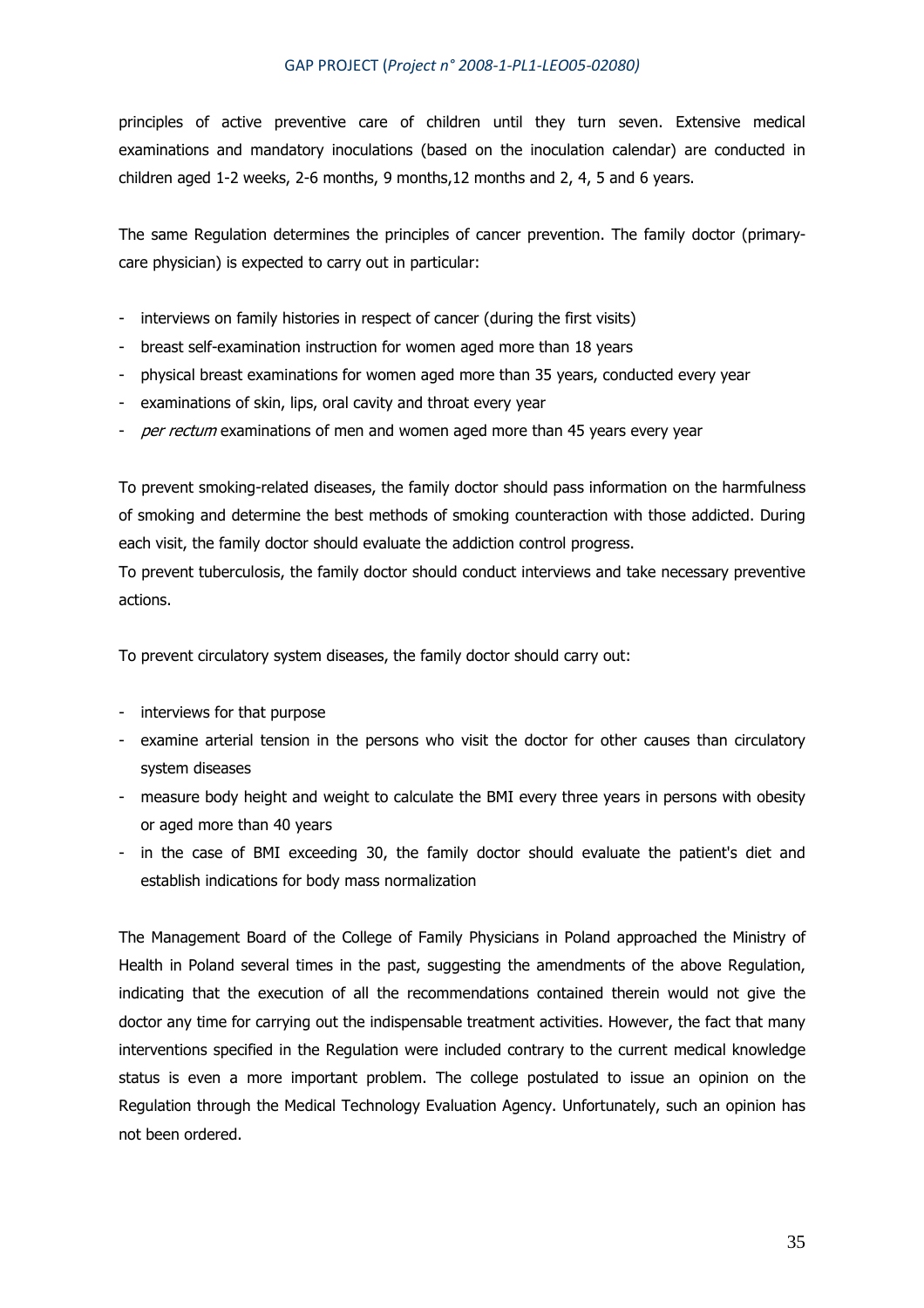In addition to the Regulations and orders of the Minister of Health, the principles of the provision of services in the area of health promotion and disease prevention by the family doctors are regulated by the Order of the President of the National Health Fund Concerning Determination of the Conditions of Conclusion and Performance of Health Care Contracts in Primary Care No. 105/2008/DSOZ, issued on 05.11.2008.

The Order specifies two programmes which are separately financed by the National Health Fund:

## 1) Circulatory System Disease Prevention Programme

This Programme is designed for the people facing specific risk factors who enter ages 35, 40, 45, 50 or 55 in the period covered by the Programme contract and in whom no circulatory system diseases were diagnosed before. It is indicated that the most efficient method would be that based on personal invitations, supplemented by media campaigns and supported by local governments. The effectiveness measures will be the following: the number of patients reporting to examinations, the number of patients displaying risk factors, the number of Programme participants who have used instructions and the number of patients diagnosed for the circulatory system diseases. Expanded examinations allow for risk evaluation under the SCORE scale. The examination records contain personal data. The National Health Fund pays 48 Polish zlotys for one unit (advice) under that prevention Programme. The capitation rate is 96 Polish zlotys per person aged 20-65 years.

## 2) Smoking Disease Prevention Programme (Including the Chronic Obturation Lung Disease)

This Programme is designed for smokers aged more than 18 years and in particular for men and women with the obturation lung disease aged 40-65 years. The methods of inviting them to examinations, the obligation to reveal personal data and the methods of effectiveness evaluation are the same as in the Circulatory System Disease Prevention Programme. The National Health Fund pays 14 Polish zlotys for one unit (advice) under that prevention Programme or 25 Polish zlotys if a spirometry test is conducted as well.

Regardless of the Programmes, for each person who has obtained advice in connection with the circulatory system diseases or diabetes treatment, the rate is multiplied by 3 (base rate x 3 in the monthly settlement).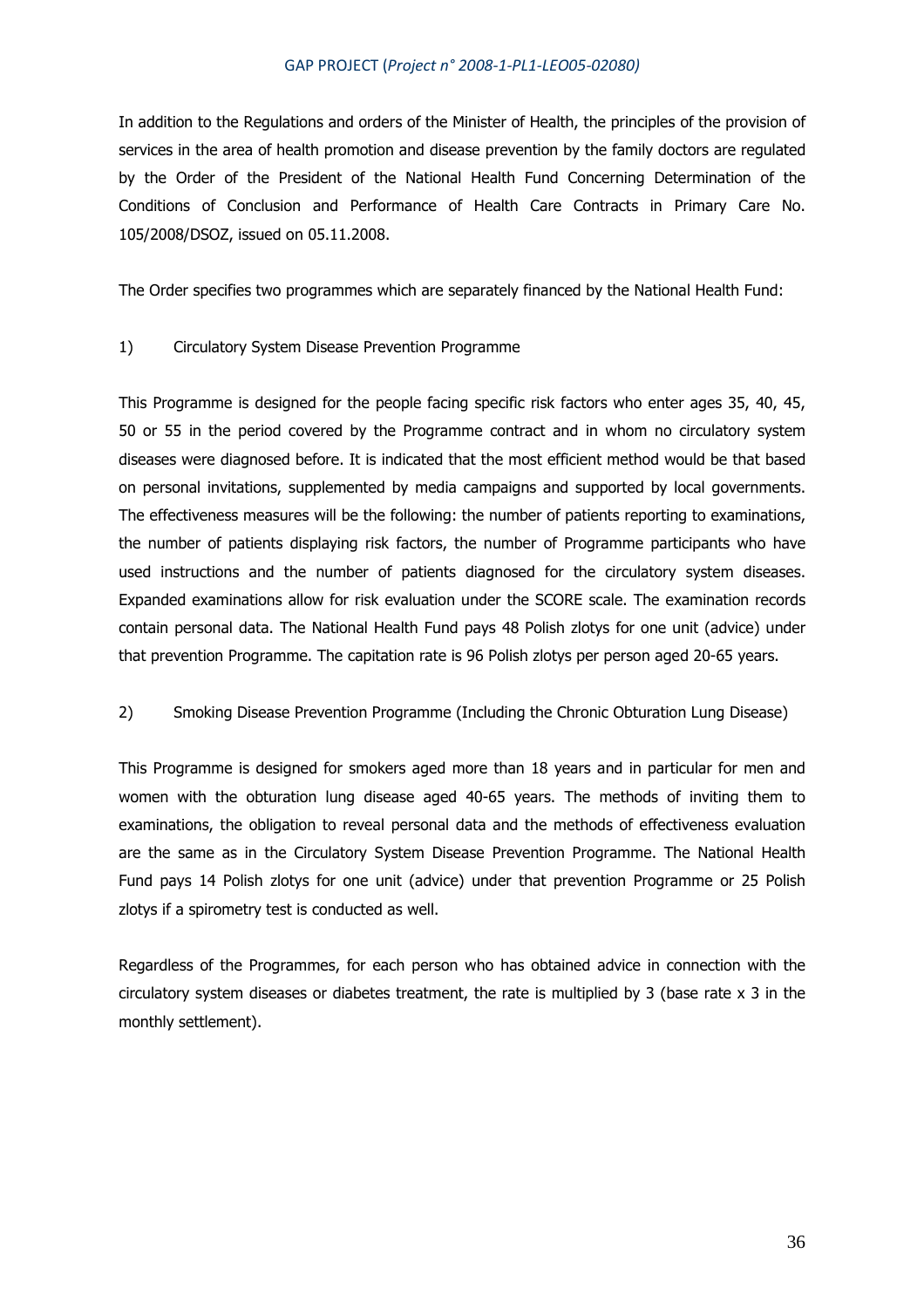### **Conclusions and Recommendations**

- 1. The analysis of the curricula and legal regulations, within the scope covered by this Expert Opinion, indicated an essential lack of topic ordering.
- 2. A clear and definite determination is required for the approach, scope and detailed contents of the course in public health, with the topics of health promotion and disease prevention as parts of the course. It is necessary to take into account the continuity of instruction (course of studies, postgraduate training and specialty (residency) in family medicine), together with the contents passed during the other clinical and non-clinical courses (e.g. in oncology, cardiology, sociology, medicine etc.).
- 3. It is recommended that exchange of experiences should be conducted between the family doctor education centres, academic facilities, EU (WONCA-EURACT) and non-EU countries.
- 4. Education needs to stress the practical activities that are specific for primary care and the development of attitudes and orientations that are proper for primary care. Health promotion and disease prevention education should apply the "age group" approach, with a considerable stress on early diagnosis (e.g. "oncologic vigilance").
- 5. In education, emphasis should be put on the teaching of skills in the family doctor practice ("professional learning from a master"), small-group work, with the use of modern teaching methods, and proper evaluation of students' and residents' progress.
- 6. The family doctors who work under the patient-list system (caring for their patient population), who are additionally strengthened by the gate-keeper role and the right to coordinate the care process, are the public health physicians who are able to implement the essential programmes of health promotion and disease prevention in a cost-effective manner.
- 7. As to health promotion and disease prevention, we need indispensable tools for programme implementation and evaluation. The programme implementation must be preceded by cost effectiveness studies. Family doctors can be involved exclusively in the programmes which have been positively verified by Health Technology Assessment reports.
- 8. It is not possible to implement health programmes, without respecting the principle of equality. All the programme projects should be covered by equal evaluation procedures as well. The prioritization criteria should be revealed, and the procedures should be simple and transparent.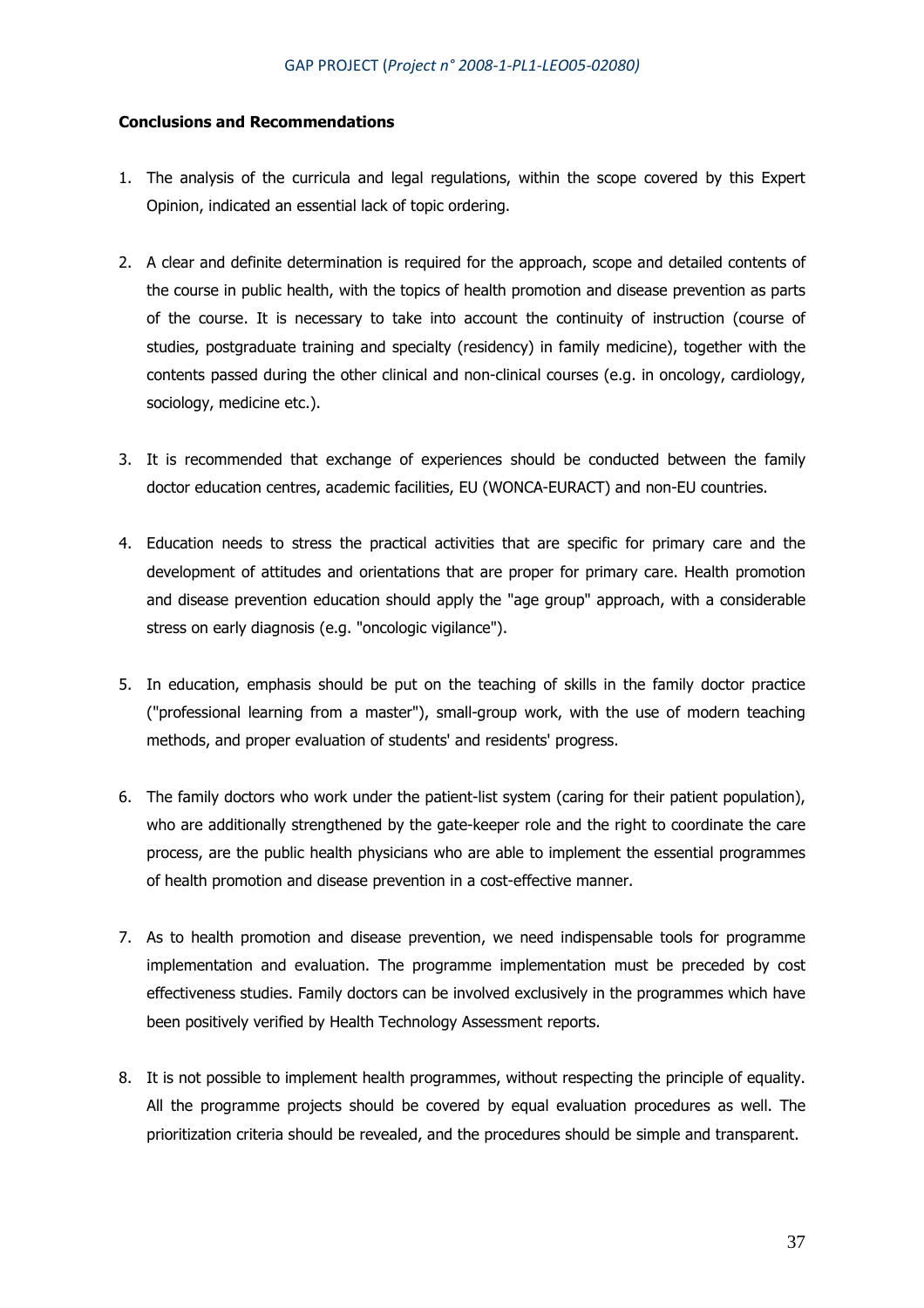- 9. Besides knowledge and skills, it is necessary to analyze the family doctors' possibilities (including technical capabilities, time availability and licences) before project implementation. It is also necessary to apply proper means of motivation for family doctors (financing techniques).
- 10. Family doctors should co-operate in the development of health promotion and disease prevention programmes, organize that process and implement their own guidelines in the area of health promotion and disease prevention.

### **Literature**

- 13. Gaining Heath. The European Strategy for the Prevention and Control of Non-communicable Diseases. WHO Europe 2006.
- 14. A New Strategic Approach to Health for the EU (2008-2013). http://europa.eu/scadplus/leg/en/cha/c11579.htm
- 15. The EURACT Educational Agenda of Family Medicine. EURACT 2005.
- 16. Primary Health Care. Now More Than Ever. The World Health Report 2008.
- 17. Syllabus Medyczny dla absolwentów wydziałów lekarskich akademii medycznych. Urban&Partner 2000.
- 18. Uczenie w oparciu o problem (Problem Based Learning), A. Windak, T. Tomasik, P. van Hasselt. VESALIUS 1994.
- 19. Program kształcenia przeddyplomowego w dziedzinie medycyny rodzinnej. Pod red. M. Godycki-Ćwirko, K. Kosiek.
- 20. Wytyczne do programu kształcenia lekarza rodzinnego. Ministerstwo Zdrowia 1992.
- 21. Program specjalizacji w medycynie rodzinnej. CMKP, Warszawa 2005.
- 22. Cele kształcenia w medycynie rodzinnej. CMKP, Warszawa 2000.
- 23. Promocja zdrowia. Podrecznik dla studentów medycyny i lekarzy rodzinnych. Urban&Partner 2004, pod red. F. Lwow i A. Milewicza.
- 24. Zdrowie publiczne wyzwaniem dla systemów zdrowia XXI wieku. A. Wojtczak. PZWL 2009.
- 25. Edukacja Zdrowotna. Podręcznik akademicki. B. Wojnarowska. PWN 2007.
- 26. Prewencja w Podstawowej Opiece Zdrowotnej. Przewodnik dla lekarzy rodzinnych i studentów. CINDI. Łódź 1995.
- 27. Zagadnienia profilaktyki i promocji zdrowia. Podręcznik metodyczny dla nauczycieli lekarzy rodzinnych. Pod red. A. Mierzecki, M. Godycki-Ćwirko. AKTIS. Łódź 2000.
- 28. Wybrane zagadnienia zdrowia publicznego dla lekarzy rodzinnych. Red. Z. Król, J. Łuczak, Zdrowie i Zarządzanie. Kraków 2005.
- 29. Podręcznik Polskiego Forum Profilaktyki. Red. P. Podolec. Medycyna Praktyczna. Kraków 2007.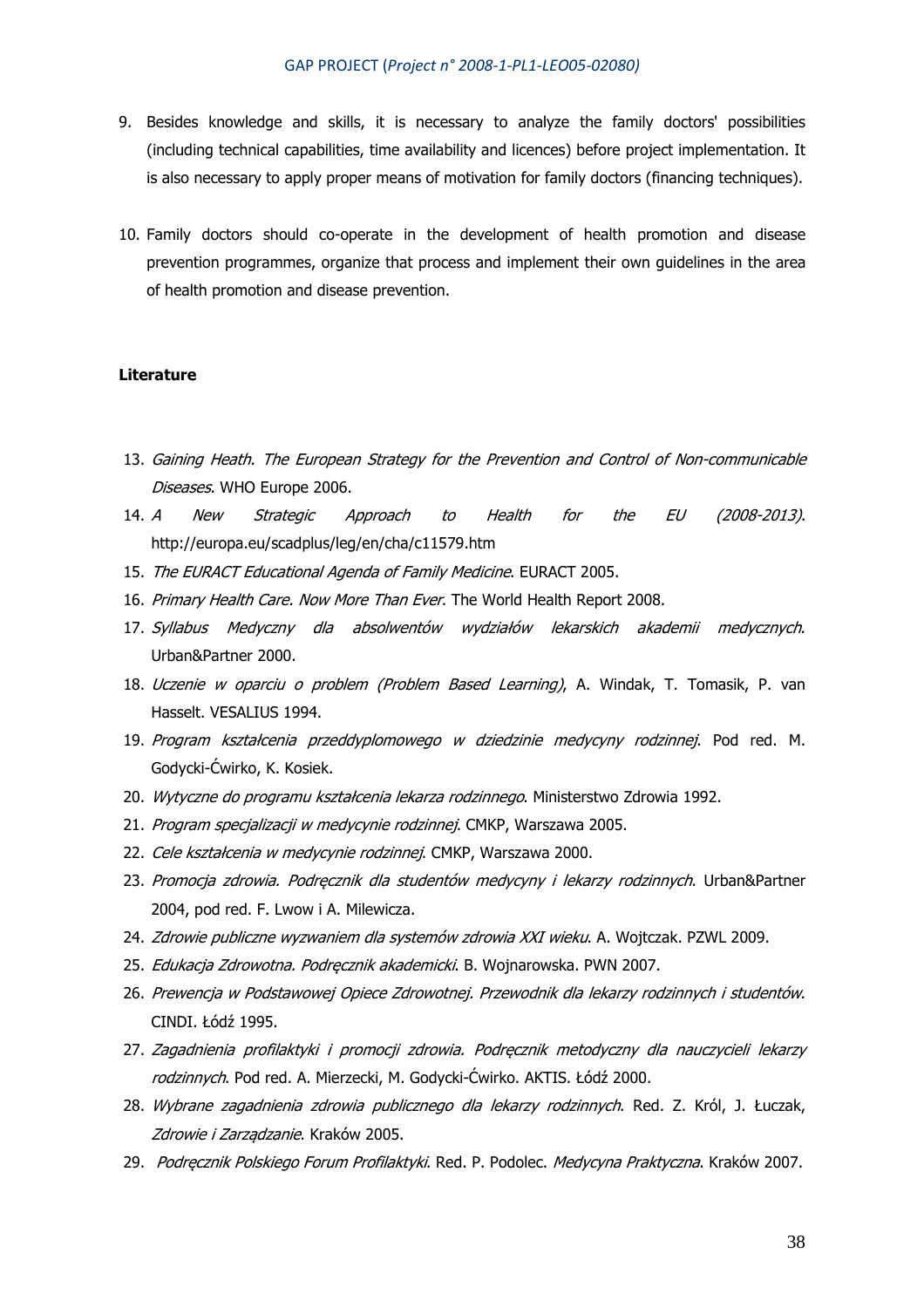- 30. Guidelines for Preventive Activities in General Practice. The Royal Australian College of General Practitioners 2005.
- 31. Putting Prevention into Practice. The Royal Australian College of General Practitioners 2006.
- 32. Rozporządzenia i zarządzenia Ministra Zdrowia i Prezesa NFZ. MZ and NFZ websites.

## **Questionnaire**

Dear Colleagues,

Under our Leonardo da Vinci Project conducted by the College of Family Physicians in Poland, we have adopted the activities designed for the determination of the family doctor's role in the area of health promotion and disease prevention. One of the initial stages of our Project is to establish to what extent specific topics are included in the course conducted by you.

We are writing to request you to evaluate the contents of your courses for students (undergraduate studies) and residents (specialty courses), respectively, with respect to selected topics included in the curricula, as well as the quality of education. I wish to assure you that this Survey is not meant for school evaluation (the collected data will remain confidential), but rather for the evaluation of education in health promotion and disease prevention.

Please evaluate particular areas of competence, using the school grading system and assuming the following marks:

| Points | Evaluation     | Specification                                                   |
|--------|----------------|-----------------------------------------------------------------|
| 5      | Very Good      | Complete and comprehensive course teaching, with all the topics |
|        |                | included                                                        |
| 4      | Good           | Course teaching includes all essential topics                   |
| 3      | Satisfactory   | Course teaching includes only the most important topics         |
| 2      | Unsatisfactory | Course teaching is treated superficially                        |
|        | None           | No course available                                             |

It should take you about 15 minutes to fill in this Survey, and it is essential for the success of our Project that you send it back to us by Monday 20.04.2009.

I am personally asking you to offer your kind assistance in this matter. In case of questions or doubts, please call me at 0-602-626064.

Regards,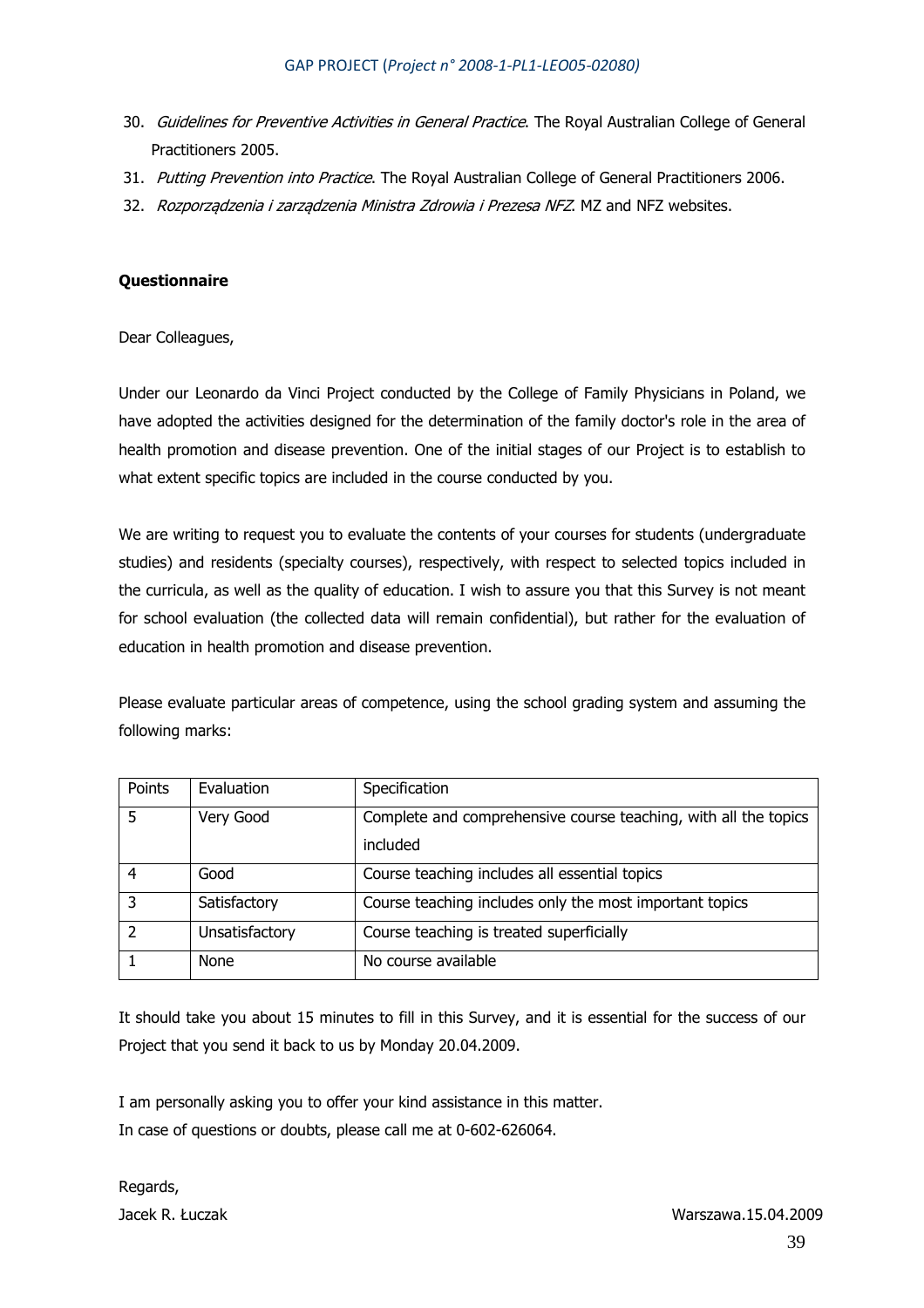Using the point scale from 1 to 5, pleased determine to what degree, in your opinion, education in health promotion and disease prevention is conducted for family medicine students and/or residents in the areas specified below.

## **Outcomes**

| <b>SCOPE</b>               | <b>Students</b> | <b>Residents</b>                   | <b>Remarks</b> |  |
|----------------------------|-----------------|------------------------------------|----------------|--|
| Smoking                    | 5554522<br>4.0  | 55555554444<br>4.64                |                |  |
| Alcohol abuse              | 5323232<br>2.86 | 4.64<br>55545544545                |                |  |
| Improper diet              | 3.43<br>3344334 | 43434544454<br>4.0                 |                |  |
| Inadequate physical        | 3423333<br>3.0  | 53443544454<br>4.09                |                |  |
| training                   |                 |                                    |                |  |
|                            |                 |                                    |                |  |
| Arterial hypertension      | 4455335<br>4.14 | 4.64<br>55545554445                |                |  |
| Myocardial ischemia        | 4435345<br>4.0  | 55555554455<br>4.82                |                |  |
| Heart failure              | 4434145<br>3.57 | 55555554255<br>4.64                |                |  |
| Lung embolism              | 3123134<br>2.43 | 3.45<br>53542423244                |                |  |
| <b>Diabetes</b>            | 4455334<br>4.0  | 4.27<br>54544554245                |                |  |
|                            |                 |                                    |                |  |
| Breast cancer              | 5515234 3.57    | 25554553345<br>4.18                |                |  |
| Cervical carcinoma         | 2515234 3.0     | 23554453345<br>3.9                 |                |  |
| Lung cancer                | 4415234 3.29    | 4.0<br>25544544335                 |                |  |
| Colonic carcinoma          | 5414234 3.29    | 4.09<br>25545544335                |                |  |
| Prostatic carcinoma        | 5414234 3.29    | 3.9<br>25544543335                 |                |  |
| Skin cancer                | 4213124 2.43    | 3.55<br>25524523344                |                |  |
|                            |                 |                                    |                |  |
| <b>Inoculations</b>        | 4445535 4.29    | 45545554355<br>4.55                |                |  |
| Children's health          | 4445535 4.29    | 4.27<br>44245554455                |                |  |
| balance tests              |                 |                                    |                |  |
| Children's metabolic       | 2144124 2.57    | 52235322344<br>3.18                |                |  |
| diseases                   |                 |                                    |                |  |
| Tooth decay                | 3144225 3.0     | 33114122235<br>2.45                |                |  |
|                            |                 |                                    |                |  |
|                            |                 |                                    |                |  |
| Andropause                 | 2113133 2.0     | 2.73<br>33314412243                |                |  |
| Menopause                  | 2113134 2.14    | 44544454254<br>4.09                |                |  |
| Accidents, injuries,       | 3113142 2.14    | 33534542342<br>3.45                |                |  |
| poisoning                  | 2133334 2.71    | 4.0                                |                |  |
| Depression and<br>suicides |                 | 53545552334                        |                |  |
|                            | 2124345 3.0     |                                    |                |  |
| Pregnancy care             | 3444445 4.0     | 53545553353<br>4.18<br>23544554455 |                |  |
| <b>Breast feeding</b>      |                 | 4.18<br>4.0                        |                |  |
| Family violence            | 3413343 3.0     | 45544532345                        |                |  |
|                            |                 |                                    |                |  |
| Risk factors, including    | 2433345 3.43    | 33543422355<br>3.55                |                |  |
| genetic ones               |                 |                                    |                |  |
| Health promotion and       | 3444435 3.86    | 4.18<br>43544553454                |                |  |
| education                  |                 |                                    |                |  |
| Initiation and             | 2134331 2.43    | 34213332342<br>2.73                |                |  |
| implementation of          |                 |                                    |                |  |
| health programmes          |                 |                                    |                |  |
| Development of             | 2133431 2.43    | 25114422343<br>2.82                |                |  |
| information materials      |                 |                                    |                |  |
| for patients               |                 |                                    |                |  |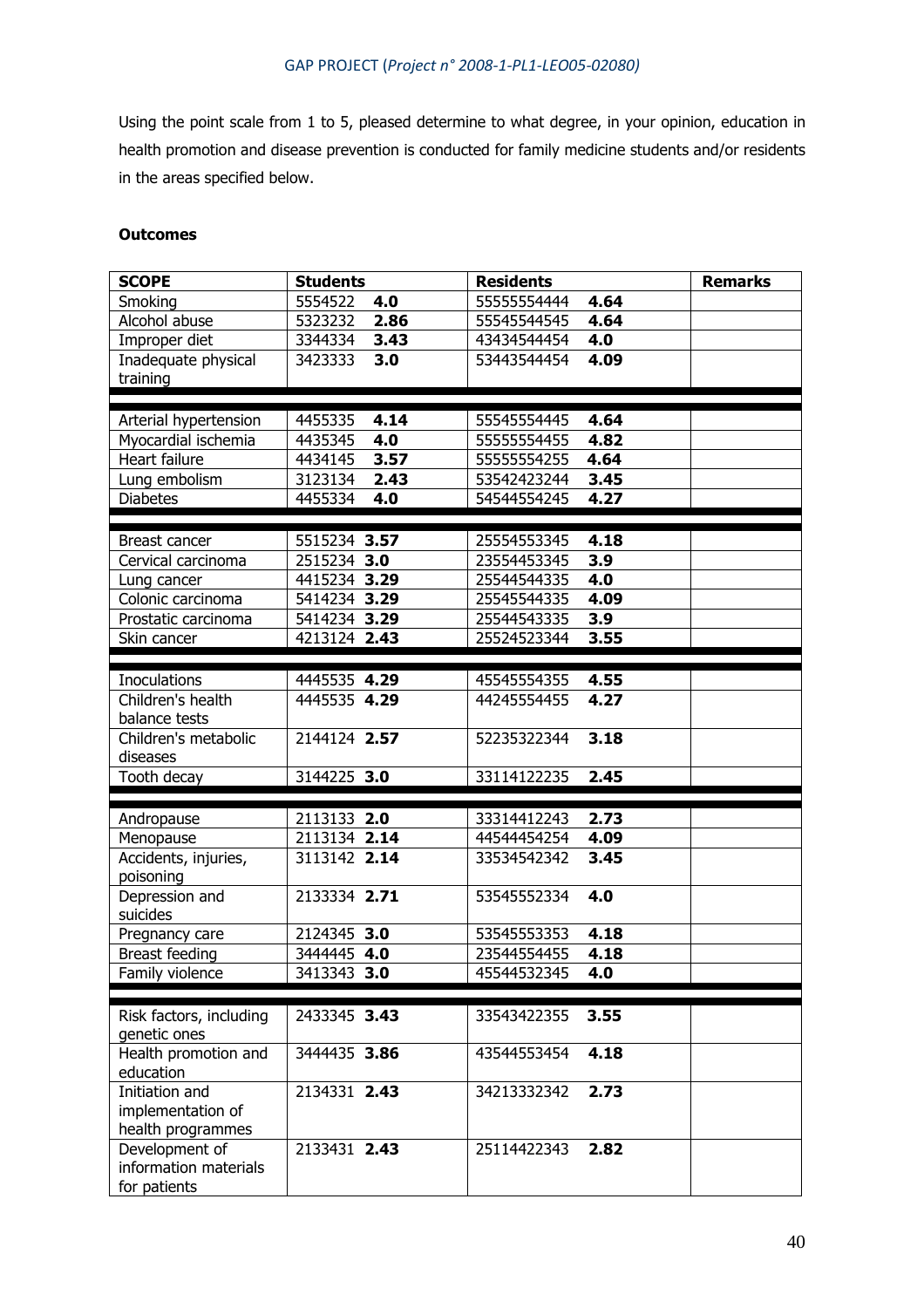## **Attachment IV**



# SHARPENS YOUR THINKING

# Work package No 1

## **General Practitioners' skills profile in health promotion and disease prevention.**

The results of analysis of the training programme and description of GP's role in health promotion, disease prevention and the GP's competences which should be achieved during the specialization

AUTHORS: Katarzyna Machaczek, Malcolm Whitfield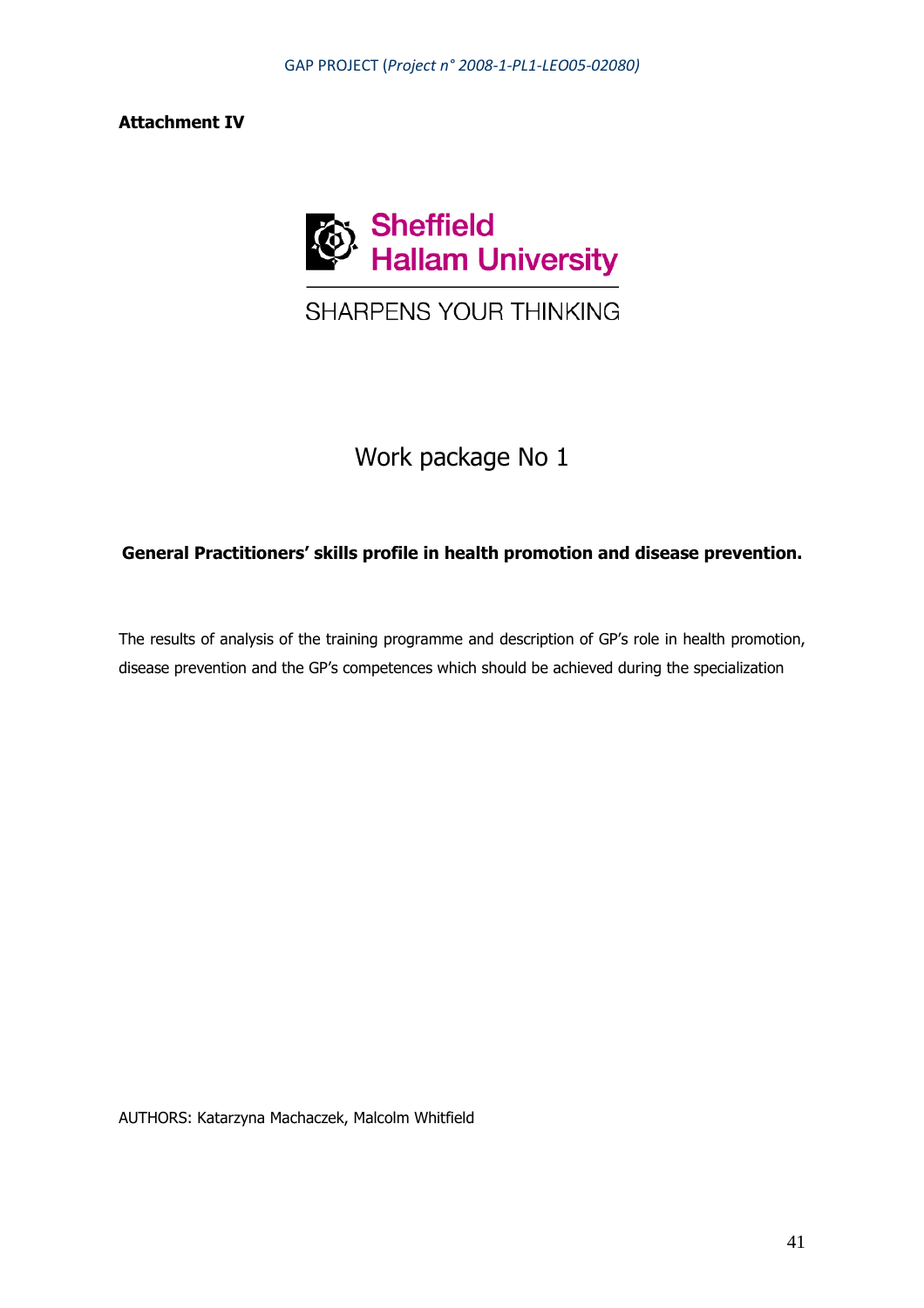| General Practitioners' skills profile in health promotion and disease prevention. |
|-----------------------------------------------------------------------------------|
| The United Kingdom - Royal College of General Practitioners                       |

| <b>Skill Area</b>             | <b>Aspect</b>                                                            | <b>Ability</b>                                                                                                                                                                                |
|-------------------------------|--------------------------------------------------------------------------|-----------------------------------------------------------------------------------------------------------------------------------------------------------------------------------------------|
| A person-centred approach     | The broad context of an individual's<br>life. An individual's lifestyle. | Demonstrate an understanding of the patient's (and where appropriate<br>the family's) expectations and the community, social and cultural<br>dimensions of their lives).                      |
|                               |                                                                          | Help the patient to understand work-life balance and, where<br>appropriate, help patients achieve a good work-life balance.                                                                   |
|                               |                                                                          | Demonstrate an understanding of the concepts of risk and be able to<br>$\bullet$<br>communicate risk effectively to the patient and his or her family.                                        |
|                               |                                                                          | • Describe the effects of smoking, alcohol, and drugs on the patient and<br>his or her family.                                                                                                |
|                               |                                                                          | • Promote health on an individual basis as part of the consultation.                                                                                                                          |
|                               |                                                                          | • Negotiate a shared understanding of problems and their management<br>(including self-management) with the patient, so that the patient is<br>empowered to look after his or her own health. |
|                               |                                                                          | Recognise and contend with the potential tension between the GP's<br>health promotion role and the patients' own agenda                                                                       |
|                               |                                                                          |                                                                                                                                                                                               |
| <b>Problem-solving skills</b> | Basic clinical skills and evaluating                                     | • Assess an individual patient's risk factor                                                                                                                                                  |
|                               | scientific evidence                                                      | • Use basic statistical technique                                                                                                                                                             |
|                               |                                                                          | • Interpret evidence about a screening programme and decide whether it<br>is worthwhile $-$ for individuals or groups                                                                         |
|                               |                                                                          | • Use routinely available data to describe the health of his or her local<br>population, compare it with that of other populations, and identify                                              |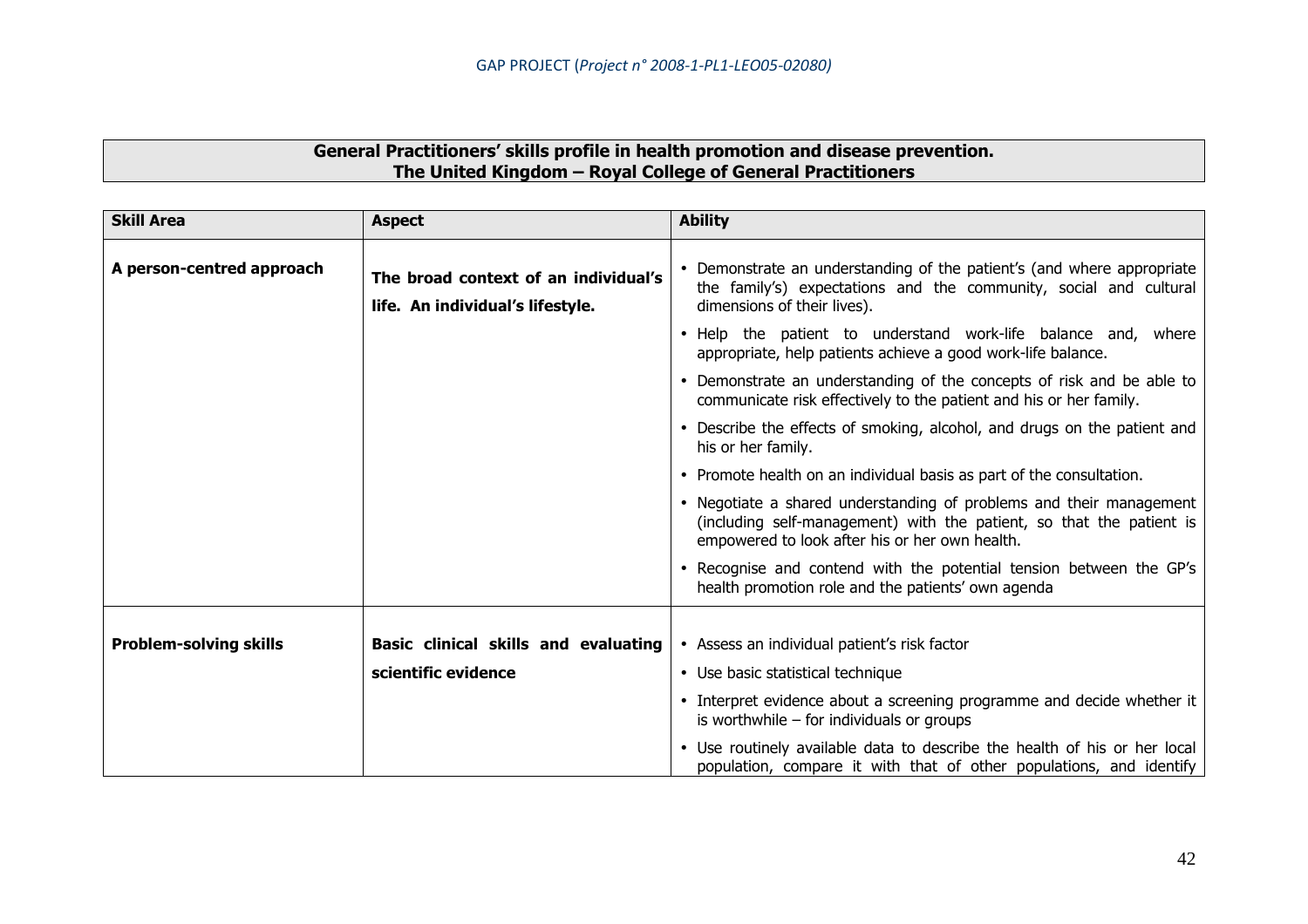| localities or groups with poor health within it.                                                                                                                                         |
|------------------------------------------------------------------------------------------------------------------------------------------------------------------------------------------|
| • Undertake a needs assessment of a target group or service.                                                                                                                             |
|                                                                                                                                                                                          |
| • Aiming at a holistic approach to the patient and his or her family, where<br>the main focus would be in promoting their health and general<br>wellbeing.                               |
| • Reducing risk factors by promoting self-care and empowering patients is<br>an important task of the GP.                                                                                |
| • Minimise the impact of the patient's symptoms on his or her wellbeing<br>by taking into account the patient's personality, family, daily life and<br>physical and social surroundings. |
| • Woking with other members of the primary healthcare team to promote<br>health and wellbeing by applying health promotion and disease<br>prevention strategies appropriately.           |
| • Coordinating a patient's care provided by other healthcare professional<br>and care provided by other agencies.                                                                        |
| • Acting as an advocate for the patient and her or his family.                                                                                                                           |
|                                                                                                                                                                                          |
| • Understand the concept of health.                                                                                                                                                      |
| • Understand approaches to behavioural change and their relevance to<br>health promotion and self-care.                                                                                  |
| • Be able to judge the point at which a patient will be receptive to the<br>concept and the responsibility of self-care.                                                                 |
| • Understand the role of GP and the wider primary healthcare team in<br>health promotion activities in the community.                                                                    |
| • Understand the importance of ethical tensions between the needs of the                                                                                                                 |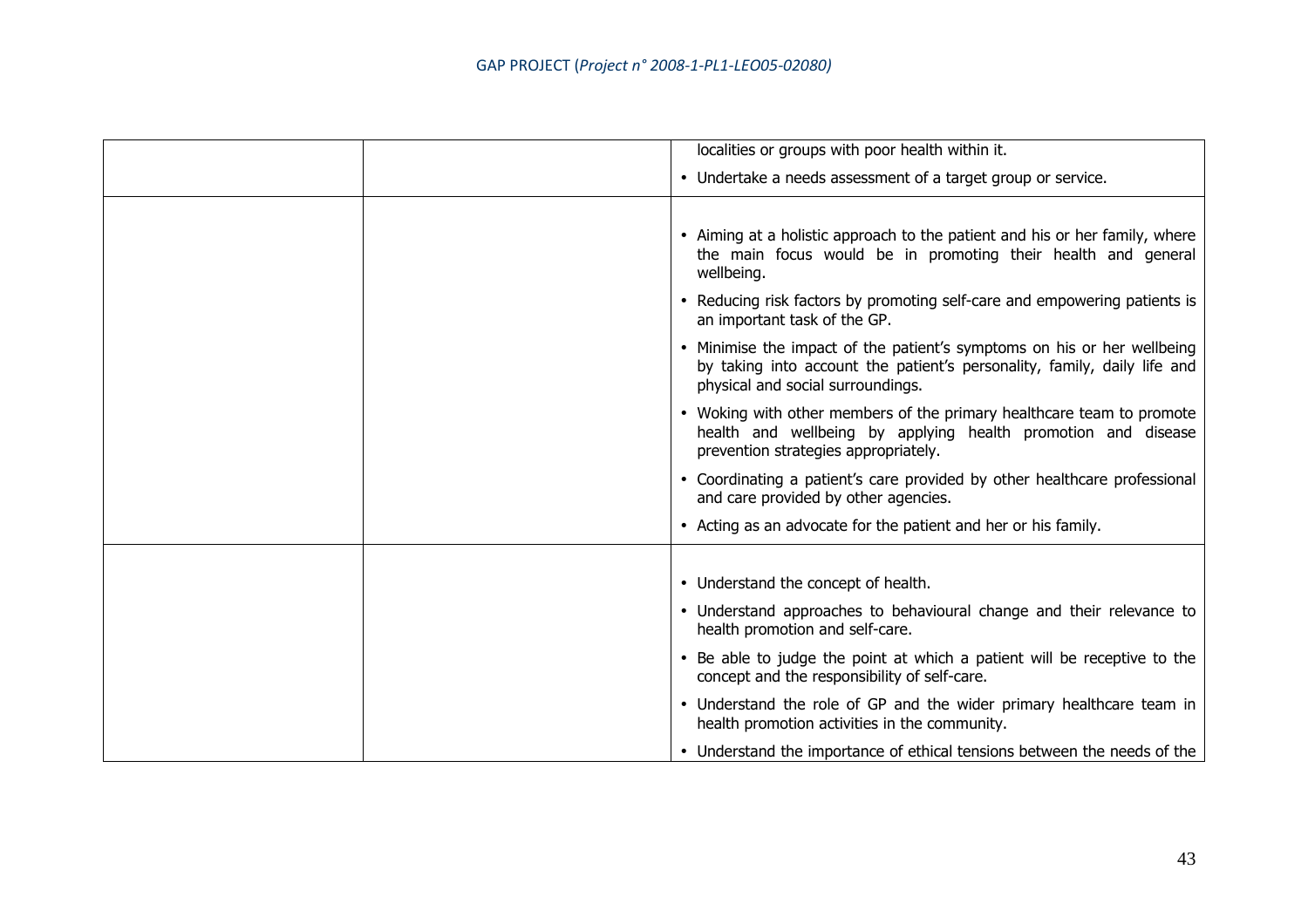|                              | individual and the community, and to act appropriately.                                                                                                           |
|------------------------------|-------------------------------------------------------------------------------------------------------------------------------------------------------------------|
|                              | • Be able to work as an effective team member over a prolonged period<br>of time and understand the importance of teamwork in primary care.                       |
|                              |                                                                                                                                                                   |
| <b>Community orientation</b> | • A responsibility for the individual patient, her or his family and the wider<br>community.                                                                      |
|                              | • Understand the characteristics of the community including socio-<br>economic, ethnicity and health features.                                                    |
|                              | • Engaging in the public health agenda and thus influencing health policy<br>in the community.                                                                    |
|                              |                                                                                                                                                                   |
|                              | <b>DESCRIBE</b>                                                                                                                                                   |
|                              | • The need to reconcile the needs of individuals with the needs of the<br>community in which they live.                                                           |
|                              | • The scale of health problems in a locality in terms of incidence and<br>prevalence, and be able to make comparison with other populations.                      |
|                              | • The interrelationship between health and social care including the wider<br>determinants of health within community, e.g. housing, employment<br>and education. |
|                              | • The impact of poverty, genetics, ethnicity and local epidemiology on an<br>individual and a local community's health.                                           |
|                              | • The impact of inequalities and discrimination on health.                                                                                                        |
|                              | • The inequalities in healthcare provision: the "inverse care law".                                                                                               |
|                              | • The structure of her or his local and national healthcare system and its<br>economic limitations.                                                               |
|                              | • The roles of the other professionals involved in public health, e.g. school                                                                                     |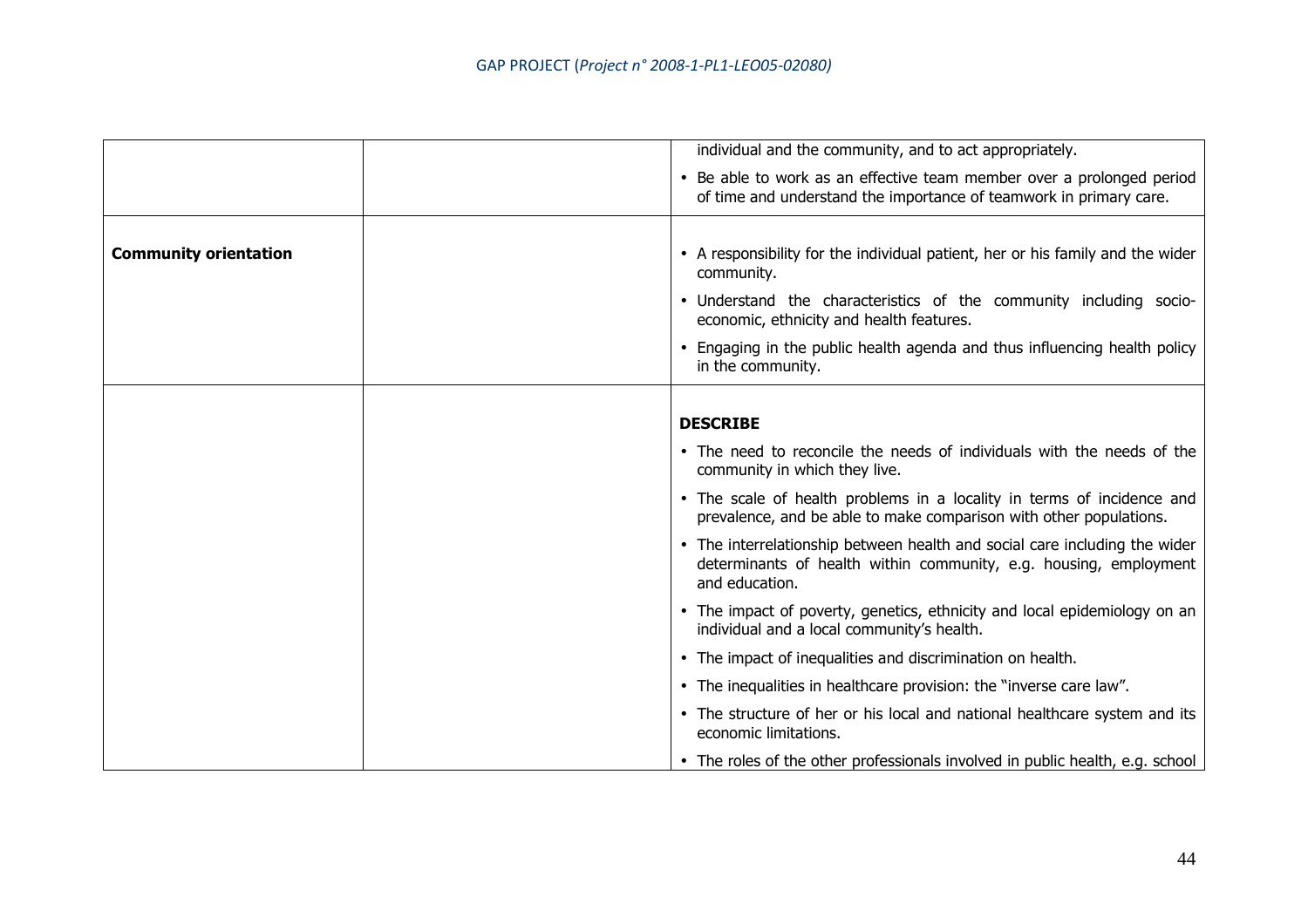|                |             | nurses, health visitors and public health specialists.                                                                                                            |
|----------------|-------------|-------------------------------------------------------------------------------------------------------------------------------------------------------------------|
|                |             | • The importance of involving the public and communities in improving<br>health and reducing inequalities.                                                        |
|                |             |                                                                                                                                                                   |
|                |             | • Being aware of the concept of holism in GPs' wider role as a family<br>doctor with a key responsibility for the wider public's health and should<br>have:       |
|                |             | • Knowledge of the holistic*concept and its implications for the patients'<br>and her or his family's care.                                                       |
|                |             | • An ability to understand a patient as a bio-psycho-social 'whole'.                                                                                              |
|                |             | • Skills to transform holistic understanding into practical measures.                                                                                             |
|                |             | • Knowledge of the cultural background and beliefs of the patient, in so<br>far as they are relevant to health care.                                              |
|                |             | · Tolerance and understanding towards patients' experiences, beliefs,<br>values and expectations, as they affect healthcare delivery.                             |
|                |             |                                                                                                                                                                   |
|                | Contextual  | • Ability to describe                                                                                                                                             |
|                |             | • The impact of the local community, including socio-economic factors,<br>geography, culture and the workplace on patient care.                                   |
|                |             | • The impact of overall GP workload on the care given to the individual<br>patient, and the facilities (e.g. staff, equipment) available to deliver that<br>care. |
|                |             | • The financial and legal framework in which health care is given at<br>practice level.                                                                           |
|                |             |                                                                                                                                                                   |
| Self awareness | Attitudinal | • GPs should have awareness of:                                                                                                                                   |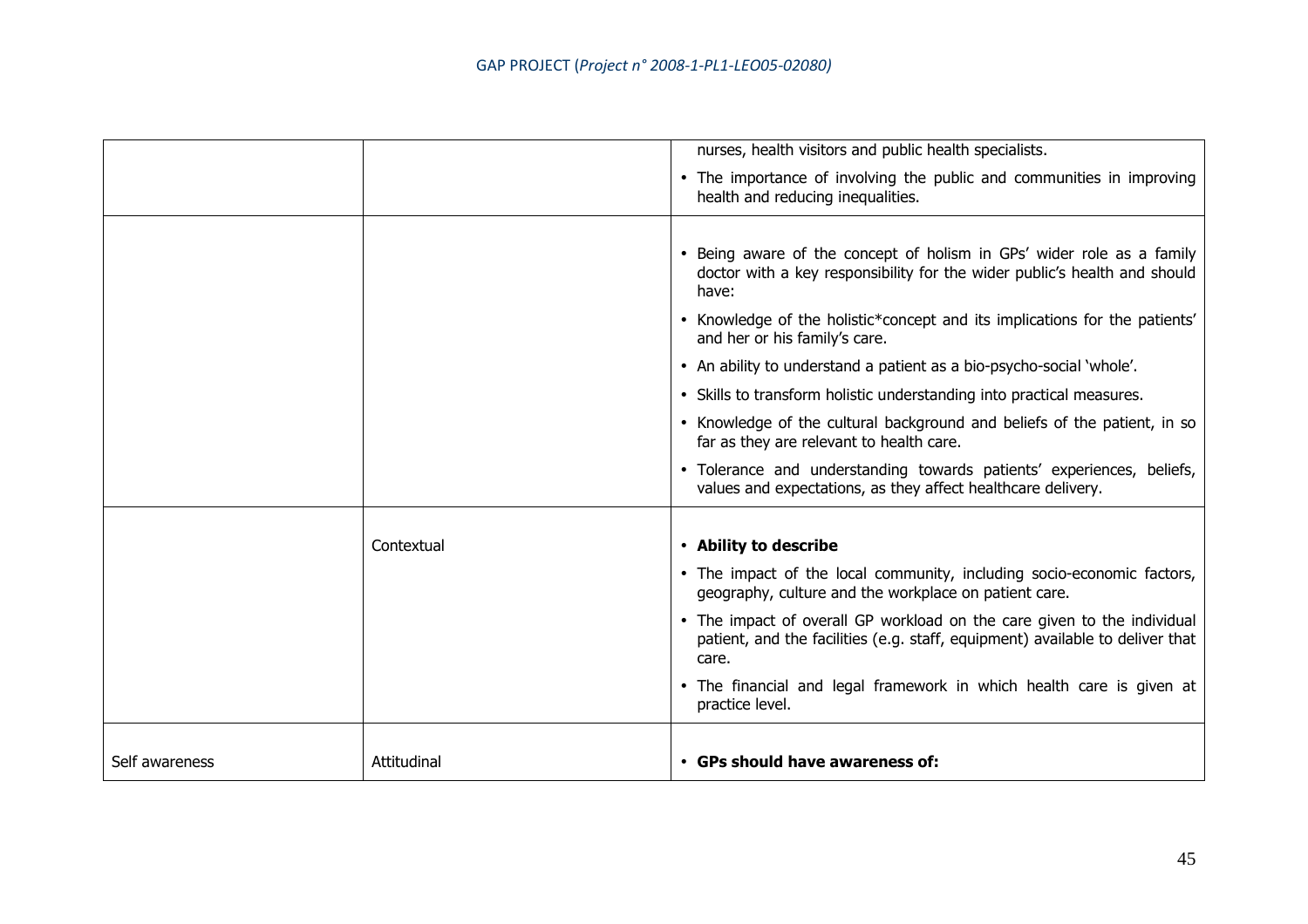| An equilibrium between work and<br>life |                                | • Self – an understanding of their own capabilities and values and that<br>their attitudes and feelings are important determinants of how they<br>practise.   |
|-----------------------------------------|--------------------------------|---------------------------------------------------------------------------------------------------------------------------------------------------------------|
|                                         |                                | • The interaction of work and the doctor's own private life, and striving<br>for a good balance between them.                                                 |
|                                         |                                | Ethical aspects of clinical practice (prevention, diagnostics, therapy,<br>factors that influence lifestyles).                                                |
|                                         |                                |                                                                                                                                                               |
|                                         | Evaluating scientific evidence | • Ability to describe                                                                                                                                         |
|                                         |                                | • How to access, read and assess medical literature critically.                                                                                               |
|                                         |                                | • The general principles, methods and concepts of scientific research and<br>the fundamentals of statistics (incidence, prevalence, predicted value<br>etc.). |
|                                         |                                | • The scientific backgrounds of public health, epidemiology and                                                                                               |

\*Holistic has been defines as:

"Carrying for the whole person in the context of the person's values, their family beliefs, their family system, and their culture in the larger community, and considering a range of therapies based on the evidence of their beliefs and cost".

Kemper (2000)

"A willingness to use a wide range of interventions… an emphasis on a more participatory relationship between doctors and patient; and a awareness of theimpact of the 'health' of the practitioner on the patient" Pietroni (1987)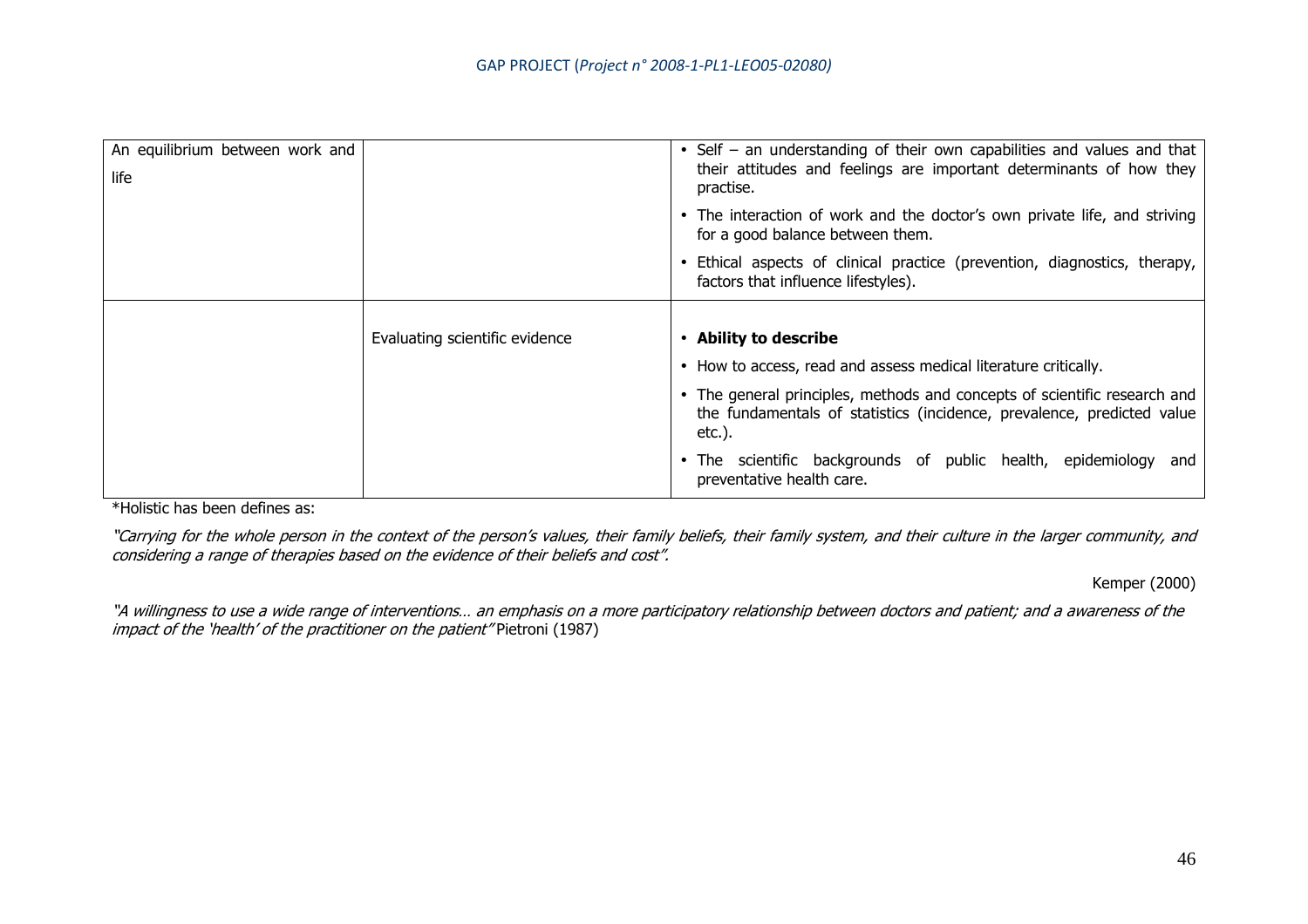#### **References**

- 1. Acheson D. 2008, Independent Inquiry into Inequalities in Health.
- 2. Birch, K., Field, S., & Scrivens, E. 2000, *Quality in General Practice.*
- 3. Black D. 1980, Inequalities in health.
- 4. Britton, J. 2004, ABC of smoking .cessation. London: BMJ Books.
- 5. Brown, R. L., Pfeifer, J. M., Gjerde, G. L., Seibert, C. S., & Haq, C. L. Teaching Patient centered Tobaco Intervention to First - year Medical Students. J Gen Inten Med 19, 534-539. 2004.
- 6. Bury, M. 1997, *Health and Illness in a Changing Society* London: Routledge.
- 7. Calabrese, L. H., Kelley, D. M., Cullen, R. J., & Locker, G. 1991, "Physicians' attitudes, beliefs, and practices regarding AIDS health care promotion", *Arch.Intern.Med.*, vol. 151, no. 6, pp. 1157-1160.
- 8. Chief Medical Officer 2005, Annual report of the Chief Medical Officer 2004, London, Department of Health.
- 9. Crebolder, H. F. & van Der Horst, F. G. Anticipatory care and the role of Dutch general practice in health promotion - a critical reflection. Patient Educ Couns 28[1], 51-55. 1996.
- 10. Daniel, M., Green, L. W., Marion, S. A., Gamble, D., Herbert, C. P., Hertzman, C., & Sheps, S. B. 1999, "Effectiveness of community-directed diabetes prevention and control in a rural Aboriginal population in British Columbia, Canada", Soc.Sci.Med., vol. 48, no. 6, pp. 815-832.
- 11. Department of Health 1996, Immunisation Against Infectious Disease 1996 "The Green Book", London: HMSO.
- 12. Department of Health 2001, Health Promotion England, London, Department of Health.
- 13. Department of Health 2003, Tackling health inequalities: a programme for action. London: Department of Health.
- 14. Dismuke, S. E. & McClary, A. M. Putting it all together: building a Four-year Curriculum. Academic Medicine 75, S90-S92. 2000.
- 15. Farmer, R. 1996, Lecture Notes on Epidemiology and Public Health Medicine, Oxford, Blackwell Science.
- 16. Geller, A. C., Zapka, J., Brooks, B. A., Dube, B. A., Powers, C. A., Rigotti, N., O'Donnel, J., & Ockene, M. D. Tobacco Control Competencies for US Medical Students. Americal Journal of Public Health 95[6], 950-955. 2005.
- 17. Graham, E., Negron, R., Domoto, P., & Milgrom, P. 2003, "Children's oral health in the medical curriculum: a collaborative intervention at a university-affiliated hospital", J.Dent.Educ., vol. 67, no. 3, pp. 338-347.
- 18. Guy De Backer 2009, New European quidelines for cardivascular disease prevention in clinical practice.
- 19. Hart, T. J. 1988, New Kind of Doctor. London: Merlin Press.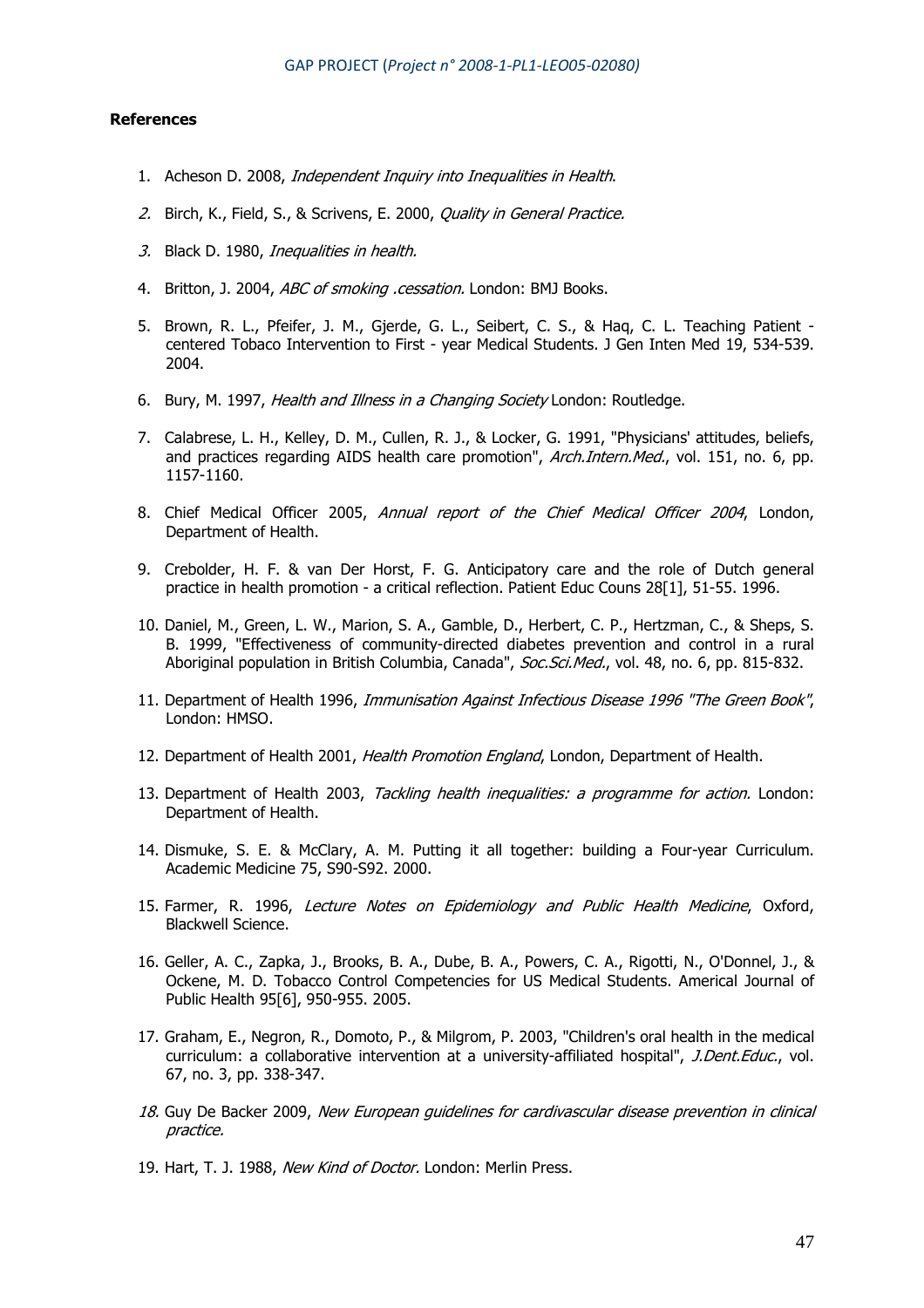- 20. Health Inequalities Standing Group of the Royal College of General Practitioners. 2003, Hard Lives: improving the health of people with multiple problems. London: Royal College of General Practitioners.
- 21. Herbert, C. P. 1989, "Health promotion: what is the role of family physicians", Fam.Med, vol. 21, no. 1, pp. 10, 18.
- 22. Herbert, C. P. 1990, "Teaching prevention by debate", Fam. Med. vol. 22, no. 2, pp. 151-153.
- 23. Herbert, C. P. Clinical health promotion and family physicians: a Canadian perspective. Patient Educ Couns 25, 277-282. 1994.
- 24. Herbert, C. P. 1995, "Clinical health promotion and family physicians: a Canadian perspective", Patient Educ Couns, vol. 25, no. 3, pp. 277-282.
- 25. Herbert, C. P. 1998, "Young people's health. What do teenagers want from their family doctors?" Can.Fam.Physician, vol. 44, pp. 2349-3.
- 26. Herbert, C. P. 1999, "Should physicians assess lifestyle risk factors routinely?", CMAJ., vol. 160, no. 13, pp. 1849-1850.
- 27. Herbert, C. P. 2001, "The fifth principle. Family physicians as advocates", Can.Fam.Physician, vol. 47, pp. 2441-2451.
- 28. Herbert, C. P. 2004, "Future of research in family medicine: where to from here?", Ann.Fam.Med., vol. 2 Suppl 2, p. S60-S64.
- 29. Herbert, C. P. 2005, "Physicians and advocacy", CMAJ. vol. 173, no. 6, p. 578.
- 30. Herbert, C. P. 2005, "Changing the culture: interprofessional education for collaborative patient-centred practice in Canada", J.Interprof.Care, vol. 19 Suppl 1, pp. 1-4.
- 31. Herbert, C. P., Bainbridge, L., Bickford, J., Baptiste, S., Brajtman, S., Dryden, T., Hall, P., Risdon, C., & Solomon, P. 2007, "Factors that influence engagement in collaborative practice: how 8 health professionals became advocates", Can.Fam.Physician, vol. 53, no. 8, pp. 1318-1325.
- 32. J Th.M.van Eijk. The role of Dutch General practitiones in lcinical health promotion. Patient Educ Couns 25, 269-276. 1995.
- 33. Jones, R., Britten, N., & Culpepper, L. 2004, Oxford Texbook of Primary Medical Care, Oxford: Oxford University Press.
- 34. Kinsinger, L. Teaching Prevention in Internal Medicine Clerkships. Academic Medicine 75, S60- S65. 2000.
- 35. Lane, S. L., Ross, V., Chen, M. D., & O'Neill, C. Core competencies for Preventive Medicine Residents. Am J Prev Med 16[4], 367-372. 1999.
- 36. Lindsay, E. A., Ockene, J. K., Hymowitz, N., Giffen, C., Berger, L., & Pomrehn, P. 1994, "Physicians and smoking cessation. A survey of office procedures and practices in the Community Intervention Trial for Smoking Cessation", Arch.Fam.Med., vol. 3, no. 4, pp. 341-348.
- 37. Litaker, D., Cebul, R. D., Masters, S., Nosek, T., Haynie, R., & Smith, C. K. 2004, Disease prevention and Health Promotion in Medical Education: Reflections from an Academic Health Center Academic Medicine.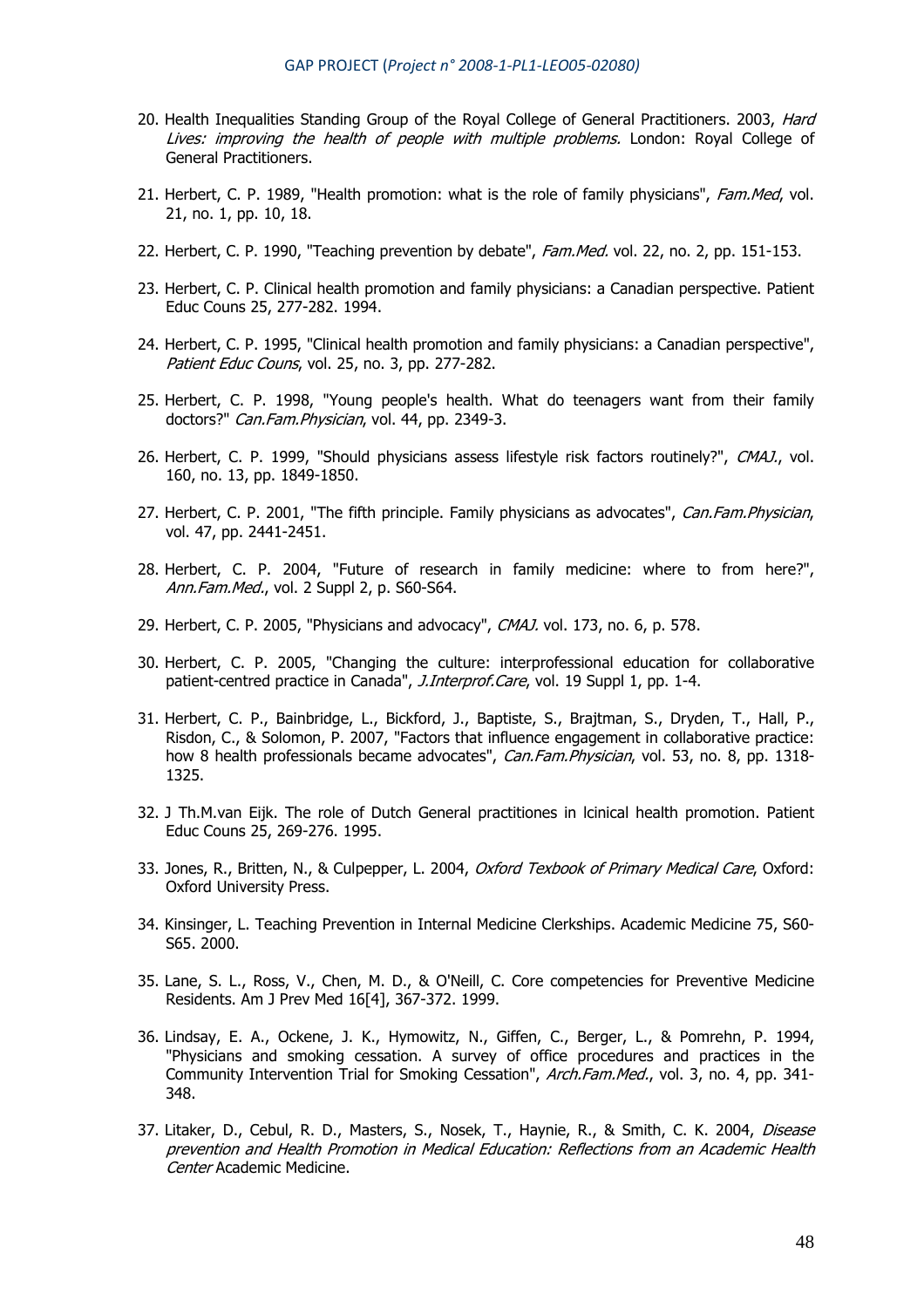- 38. McIntosh, S., Block, R. C., Kapsak, G., & Rearson, T. A. Training Medical Students in Community Health: A Nover Required Fourth-Year Clerkship at the University of Rochester. Academic Medicine 83, 357-364. 2008. Ref Type: Magazine Article
- 39. Mohanna, K. & Chambers, R. 2001, Risk Matters in Healthcare, Communicating, Explaining and Managing Risk Radcliffe Medical Press, Abingdon, Oxon.
- 40. Ockene, J. K., Lindsay, E. A., Hymowitz, N., Giffen, C., Purcell, T., Pomrehn, P., & Pechacek, T. 1997, "Tobacco control activities of primary-care physicians in the Community Intervention Trial for Smoking Cessation. COMMIT Research Group", Tob.Control, vol. 6 Suppl 2, p. S49-S56.
- 41. Ockene, J. K., Lindsay, E. A., Hymowitz, N., Giffen, C., Purcell, T., Pomrehn, P., & Pechacek, T. 1997, "Tobacco control activities of primary-care physicians in the Community Intervention Trial for Smoking Cessation. COMMIT Research Group", Tob.Control, vol. 6 Suppl 2, p. S49-S56.
- 42. Pencheon, D., Guest, C., Melzer, D., & Muir Gray, J. A. 2001, The Oxford Handbook of Public Health Practice, Oxford: Oxford University Press.
- 43. Pencheon, D., Guest, C., Melzer, D., & Muir Gray, J. 2009, The Oxford Handbook of Public Health Practice.
- 44. Pomrehn, P. R., Davis, M. V., Chen, D. W., & Barker, W. 2000, "Prevention for the 21st century: setting the context through undergraduate medical education", Acad.Med., vol. 75, no. 7 Suppl, pp. S5-13.
- 45. Radcliffe Medical Press 2003, Involving patients and the public: how to do it better. Second edition.
- 46. Rovesti, S., Cavazzuti, L., & Faggiano, D. 2006, "[Health certification requested for admission to degree courses in Italian university medical schools]", Ann.Ig, vol. 18, no. 6, pp. 565-569.
- 47. Sackett, D. L., Haynes, B. R., Guyatt, G., & Tugwell, P. 1991, *Clinical Epidemiology: a basic* science for clinical medicine. Boston: Lippincott, Wilkins & Williams.
- 48. Smith, H. E. & Herbert, C. P. 1993, "Preventive practice among primary care physicians in British Columbia: relation to recommendations of the Canadian Task Force on the Periodic Health Examination", CMAJ. vol. 149, no. 12, pp. 1795-1800.
- 49. Thijs, G. A. 2007, "GP's consult and health behaviour change project. Developing a programme to train GPs in communication skills to achieve lifestyle improvements", Patient Educ Couns, vol. 67, no. 3, pp. 267-271.
- 50. Wanless, D. 2004, Securing Good Health for the Whole Population: final report., London: HSMO.
- 51. Warrell, D., Cox, T. M., Firth, J. D., & Benz, E. J. 2004, Oxford Texbook of Medicine (4th Edition), Oxford: Oxford University Press.
- 52. Evidence-Based Medicine 2009;14:24; doi:10.1136/ebm.14.1.24Copyright © 2009 by the BMJ Publishing Group Ltd. 2009.
- 53. Acheson, D. Independent inquiry into inequalities in health report. London: The Stationery Office. 1998.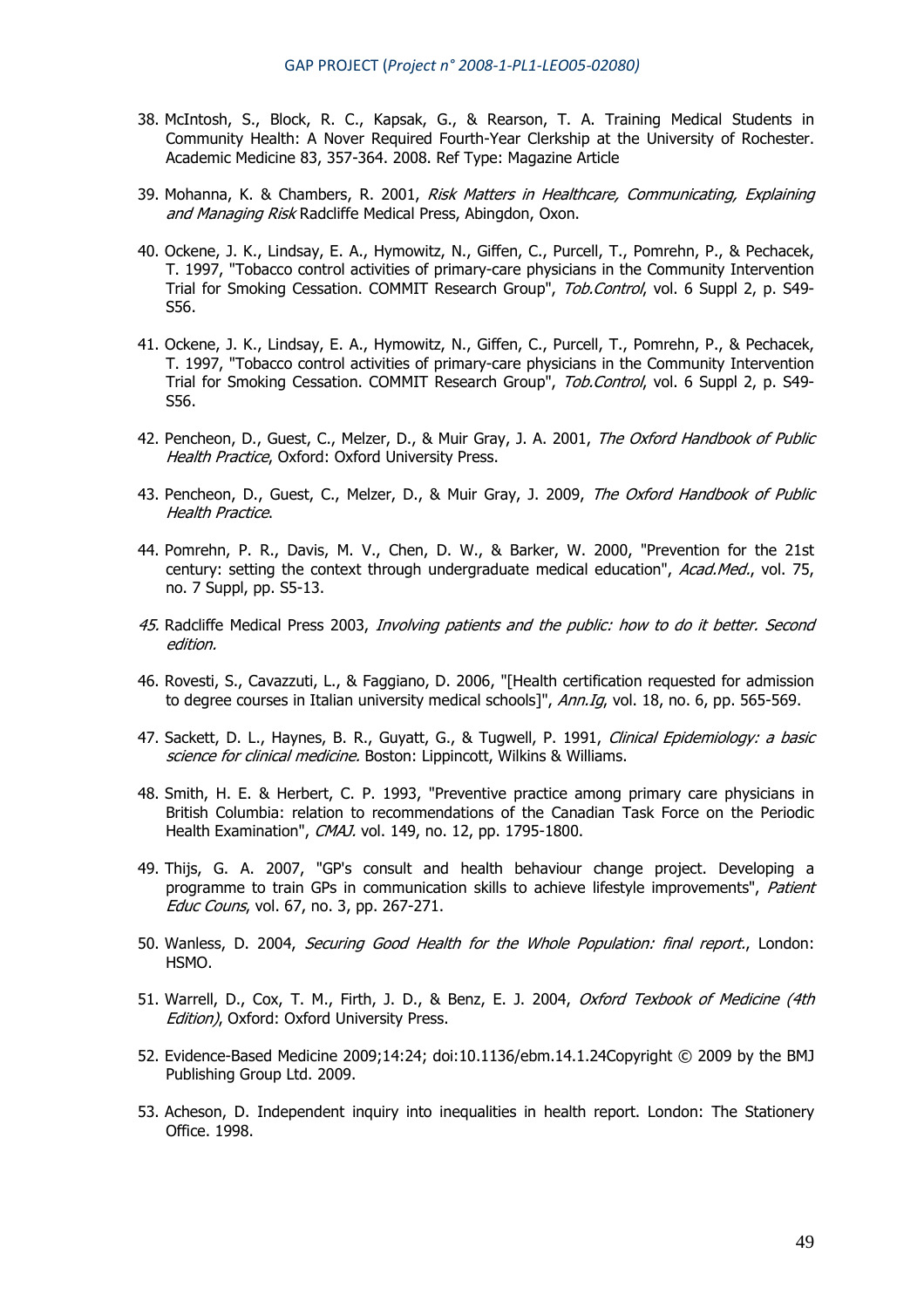- 54. Ae-Young, K., Eun-Young, K., Cheol-Hwan, K., Hee-Gerl, S., Eun-Young, Y., Ggod-Me., J., & Kyung-Ja. Effects of community-based case management program for clients with hypertension. Cochrane Database . 2009.
- 55. Agosti, V., Graziano, S., Artiaco, L., & Sorrentino, G. Biological mechanisms of stroke prevention by physical activity in type 2 diabetes. Acta Neurologica Scandinavica. 119[4], 213- 223. 2009.
- 56. Arrol, B. & Beaglehole, R. Exercise for hypertension. Lancet 341:1248-9. 1993.
- 57. Baigent, C., Keech, A., & Kearney, P. M. e. al. Efficacy and safety of cholesterol-lowering treatment: prospective meta-analysis of data from 90,056 participants in 14 randomised trials of statins. Lancet 366, 1267-1278. 2005.
- 58. Bartlett, H., Ashley, A., & Howells, K. Evaluation of the Sonning Common health walks scheme. Oxford: Brookes University. 1998.
- 59. Bautista-Castana, I., Doreste, J., & Serra-Majem, L. Effectiveness of interventions in the prevention of childhood obesity. European Journal of Epidemiology 19[7], 617-622. 2004.
- 60. Belch, J., MacCuish, A., Campbell, I., Cobbe, S., Taylor, R., Prescott, R., Lee, R., Bancroft, J., MacEwan, S., Shepherd, J., Macfarlane, P., Morris, A., Jung, R., Kelly, C., Connacher, A., Peden, N., Jamieson, A., Matthews, D., Leese, G., McKnight, J., O'Brien, I., Semple, C., Petrie, J., Gordon, D., Pringle, S., & MacWalter, R. Prevention of Progression of Arterial Disease and, (2008). The prevention of progression of arterial disease and diabetes (POPADAD) trial: factorial randomised placebo controlled trial of aspirin and antioxidants in patients with diabetes and asymptomatic peripheral arterial disease. BMJ , a1840. 2008.
- 61. Beyer, F. R., Dickinson, H. O., Nicolson, D., Ford, G. A., & Mason, J. Combined calcium, magnesium and potassium supplementation for the management of primary hypertension in adults. Cochrane Database of Systematic Reviews 2006, Issue 3.Art.No.: CD004805.DOI: 10.1002/14651858.CD004805.pub2. 2006.
- 62. Blood Pressure Lowering Treatment Trialists' Collaboration. Effects of different blood-pressurelowering regimens on major cardiovascular events: results of prospectively-designed overviews of randomised trials. Lancet 362, 1527-1545. 2003.
- 63. Braith, R. W. e. al. Moderate and high intensity exercise lowers blood pressure in normotensive subjects aged 60-79 years. Am J Cardiol 73, 1124-1128. 1994.
- 64. British Cardiac Society, B. H. A. B. H. S. B. D. A. Joint British recommendations on prevention of coronary heart disease in clinical practice: summary. BMJ 320, 705-708. 2000.
- 65. British Cardiac Society, Diabetes UK, H. U., Primary Care Cardiovascular Society, The Stroke Association, & British Hypertension Society 2005, *JBS 2: Joint British Societies' quidelines on* prevention of cardiovascular disease in clinical practice 91(Supplement 5 ):v1-v52; doi:10.1136/hrt.2005.079988 Copyright © 2005 BMJ Publishing Group Ltd & British Cardiovascular Society.
- 66. British Health Foundation. Physical activity to reduce cardiovascular risk. September 2008.
- 67. British Medical Association. New GMS contract 2003. Quality indicators- Summary of points: Secondary prevention in coronary heart disease. http://www.doh.gov.uk/nsf/coronary.htm. 2003.
- 68. Brunner, E., White, I., Thorogood, M., Bristow, A., Curle, D., & Marmot, M. Can dietary interventions change diet and cardiovascular risk factors? A meta-analysis of randomised control trials. American Journal of Public Health 87[9], 1415-1422. 1997.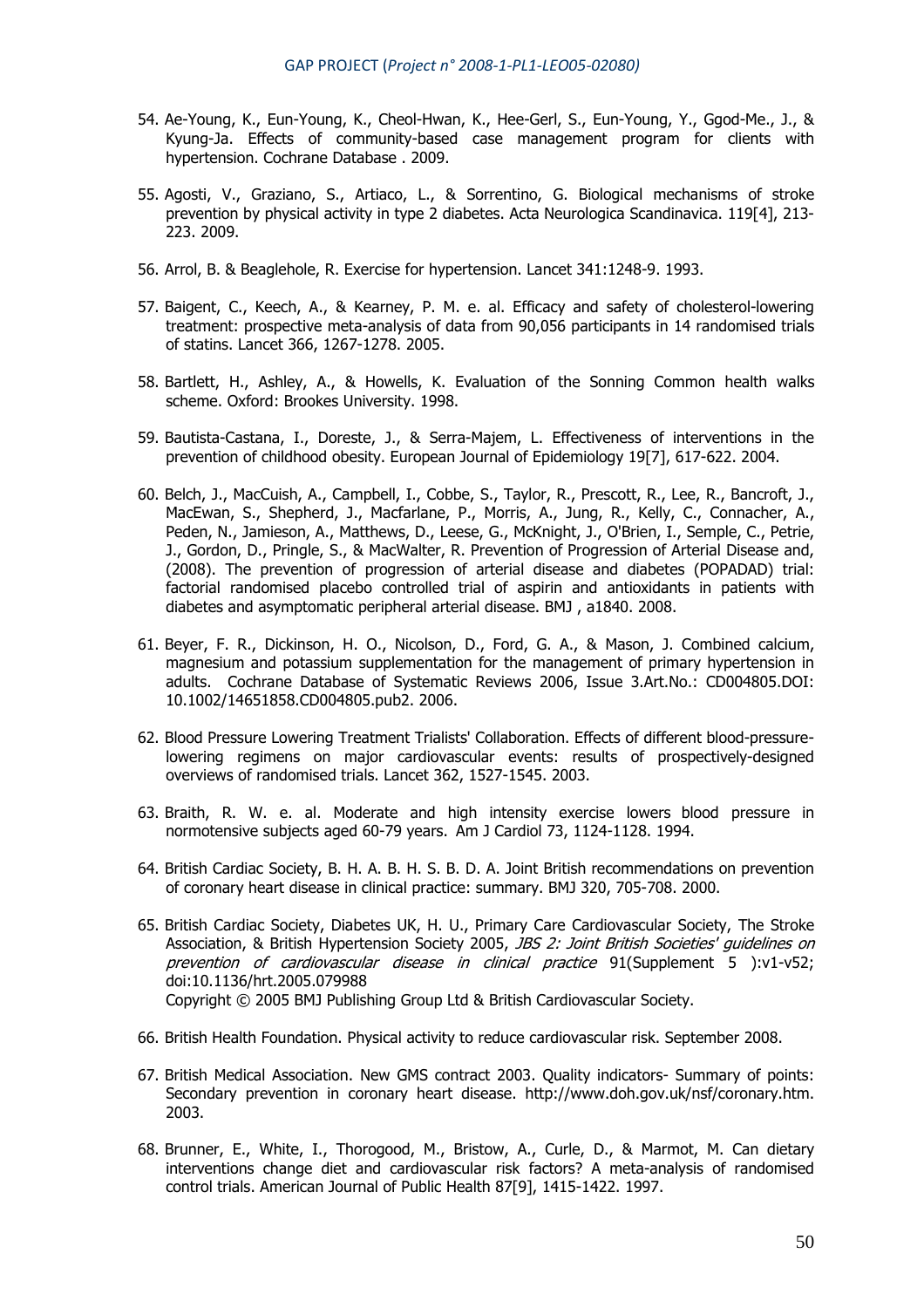- 69. Bucher, H. C., Griffith, L. E., & Guyatt, G. H. Systematic review on the risk and benefit of different cholesterol-lowering interventions. Arterioscler Thromb Vasc Biol 19, 187-195. 1999.
- 70. Bullock, S. The economic benefits of farmers' markets. London:Friends of the Earth. 2000.
- 71. Bulugahapitiya, U., Siyambalapitiya, S., Sithole, J., & Fernando, D. J. Age threshold for vascular prophylaxis by aspirin in patients without diabetes. Heart 94, 1429-1432. 2008.
- 72. Bur, A. M., Jewell, T., & Rayner, K. Sussex Farmers' Market: an evaluation of three pilot markets in Lewes. Lewes: Common Cause. 1999.
- 73. Burr, M. L., Fehily, A. M., Gilbert, J. F., & et al. Effects of changes in fat, fish, and fibre intakes on death and myocardial reinfarction: diet and reinfarction trial (DART). Lancet 2, 757-761. 1989.
- 74. Cahill, K. & Perera, R. Competitions and incentives for smoking cessation. Cochrane Database Syst Rev 2008. (4):CD004986. 2008.
- 75. Cahill, K., Moher, M., & Lancaster, T. Workplace interventions for smoking cessation. Cochrane Database of Systematic Reviews 2008, Issue 4.Art. 2008.
- 76. Cappuccio, F. P. Commentary: Controversies in NICE guidance on lipid modification for the prevention of cardiovascular disease. BMJ 336, 1248-1249. 2008.
- 77. Caraher, M. & Lang, T. Evaluating cooking skills classes: areport to Health Promotion Wales. Cardiff: Health Promotion Wales. 1995.
- 78. Caraher, M. & Lang, T. Can't cook, won't cook: a review of cooking skills and their relevance to health promotion. International Journal of Health Promotion and Education 37[3], 89-100. 1999.
- 79. Chadle, A., Sterling, T. D., Schmid, T. L., & Fawcett, S. B. Promising community-level indicators for evaluating cardiovascular health-promotion programs. Education Research 15[1], 109-116. 2000.
- 80. Cleroux, J., Feldman, R. D., & Petrella, R. J. Lifestyle modifications to prevent and control hypertension. 4. Recommendations on physical exercise training. Canadian Hypertension Society, Canadian Coalition for High Blood Pressure Prevention and Control, Laboratory Centre for Disease Control at Health Canada, Heart and Stroke Foundation of Canada. CMAJ Canadian Medical Association Journal.160(9 Suppl):S21-8. 1999.
- 81. Clinical Evidence. Clinical evidence: a compendium of the best available evidence for effective health care. London:BMJ Books. 2000.
- 82. Colhoun H, Betteridge D, & Durrington P. Primary prevention of cardiovascular disease with atorvastatin in type 2 diabetes in the collaborative atorvastatin diabetes study (CARDS): multicentre randomised placebo-controlled trial. Lancet 364[685], 696. 2004.
- 83. Contento, I. The effectiveness of nutrition education and implications for nutrition education policy. Journal of NutritionEducation 27, 217-418. 1995.
- 84. De Backer, G., Ambrosioni, E., & Borch-Johnsen, K. e. al. European guidelines on cardiovascular disease prevention in clinical practice. Third Joint Task Force of European and other societies on cardiovascular disease prevention in clinical practice (constituted by representatives of eight societies and by invited experts). Eur J Cardiovasc Prevention Rehabilitation.2003;10(suppl 1):S2-78; Eur Heart J 2003;24:1601-10. 2003.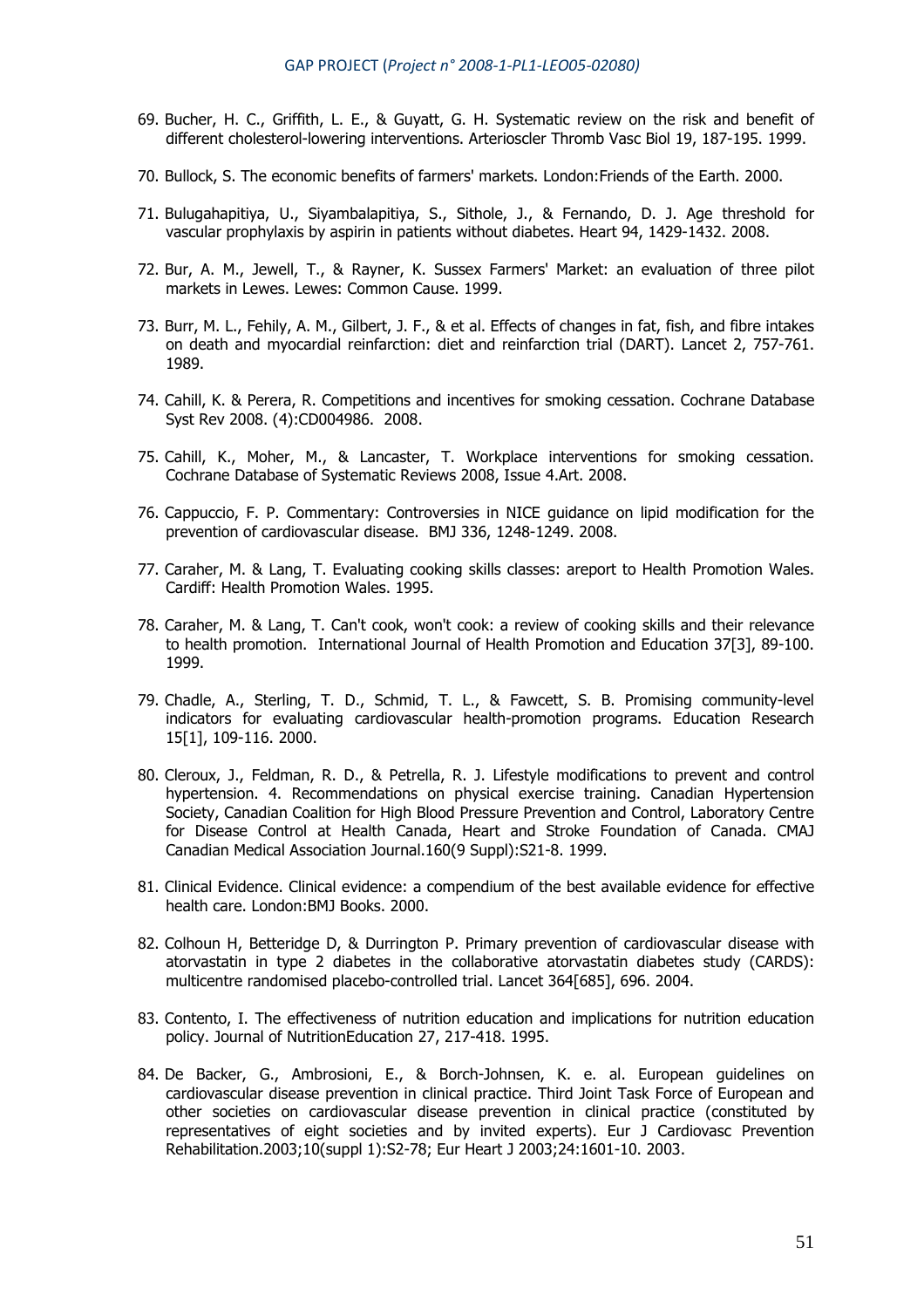- 85. Department of Health. Nutritional aspects of cardiovascular disease: report of the cardiovascular review group of the Committee on Medical Aspects of Food Policy. London: The Stationery Office. 1994.
- 86. Department of Health. Low income, food, nutrition and health: report from the Nutrition Task Force. London: DH. 1996. Ref Type: Magazine Article
- 87. Department of Health. Nutritional aspects of the development of cancer: report of the working group on diet and cancer of the Committee on Medical Aspects of Food and Nutrition Policy. London: The Stationery Office. 1998.
- 88. Department of Health. National service framework for coronary heart disease. Modern standards and service models. London: Department of Health. http://www.doh.gov.uk/nsf/coronary.htm. 2000.
- 89. Dickinson, H. O., Nicolson, D., Campbell, F., Cook, J. V., Beyer, F. R., Ford, G. A., & Mason, J. Magnesium supplementation for the management of primary hypertension in adults. Cochrane Database of Systematic Reviews 2006, Issue 3.Art.No.: CD004640.DOI: 10.1002/14651858.CD004640.pub2. 2006.
- 90. Dickinson, H. O., Beyer, F. R., Ford, G. A., Nicolson, D., Campbell.F., Cook, J. V., & , M. J. Relaxation therapies for the management of primary hypertension in adults. Cochrane Database of Systematic Reviews 2008, Issue 1.Art.No.: CD004935.DOI: 10.1002/14651858.CD004935.pub2. 2008.
- 91. Doak, C. M., Visscher, T. L., Renders, C. M., & Seidell, J. C. The prevention of overweight and obesity in children and adolescents: a review of interventions and programmes. Obesity Reviews 7[1], 111-136. 2006.
- 92. Dobson, B., Kellard, K., & Talbot, D. A recipe for success? An evaluation of a community food project. Loughborough: Centre forResearch in Social Policy, Loughborough University. 2000.
- 93. Eakin, E. G., Glasgow, R. E., & Riley, K. M. Review of primary care-based physical activity intervention studies. The Journal of FamilyPractice 49, 158-168. 2000.
- 94. Ellison, R. C., Capper, A. L., Goldberg, R. J., Witschi, J. C., & Stare, F. J. The environment component changing school food service to promote cardiovascular health. Health Education Quarterly 16, 285-297. 1989.
- 95. Ellison, R. C., Goldberg, R. J., Witschi, J. C., Capper, A. L., & Puleo, E. M. Use of fat modified food products to change dietary fat intake of young people. American Journal of Public Health 80, 1374-1376. 1990.
- 96. Epstein, L. H., Myers, M. D., Raynor, H. A., & Saelens, B. E. Treatment of pediatric obesity. International Journal of Obesity and Related Metabolic Disorders. 101, 554-570. 1998.
- 97. EUROASPIRE I and II Group. Clinical reality of coronary prevention guidelines: a comparison of EUROASPIRE I and II in nine countries. Lancet 357, 995-1001. 2001.
- 98. EUROASPIRE II Study Group. Lifestyle and risk factor management and use of drug therapies in coronary people from 15 countries. Principal results from EUROASPIRE II. Euro heart survey programme. Eur Heart J 22, 554-572. 2001.
- 99. Fagard, R. H. Physical exercise and coronary artery disease. Acta Cardiol 57, 91-100. 2002.
- 100. Fahey, T., Schroeder, K., & Ebrahim, S. Interventions used to improve control of blood pressure in patients with hypertension. Cochrane Database of Systematic Reviews 2006, Issue 4.Art.No.: CD005182.DOI: 10.1002/14651858.CD005182.pub3. 2006.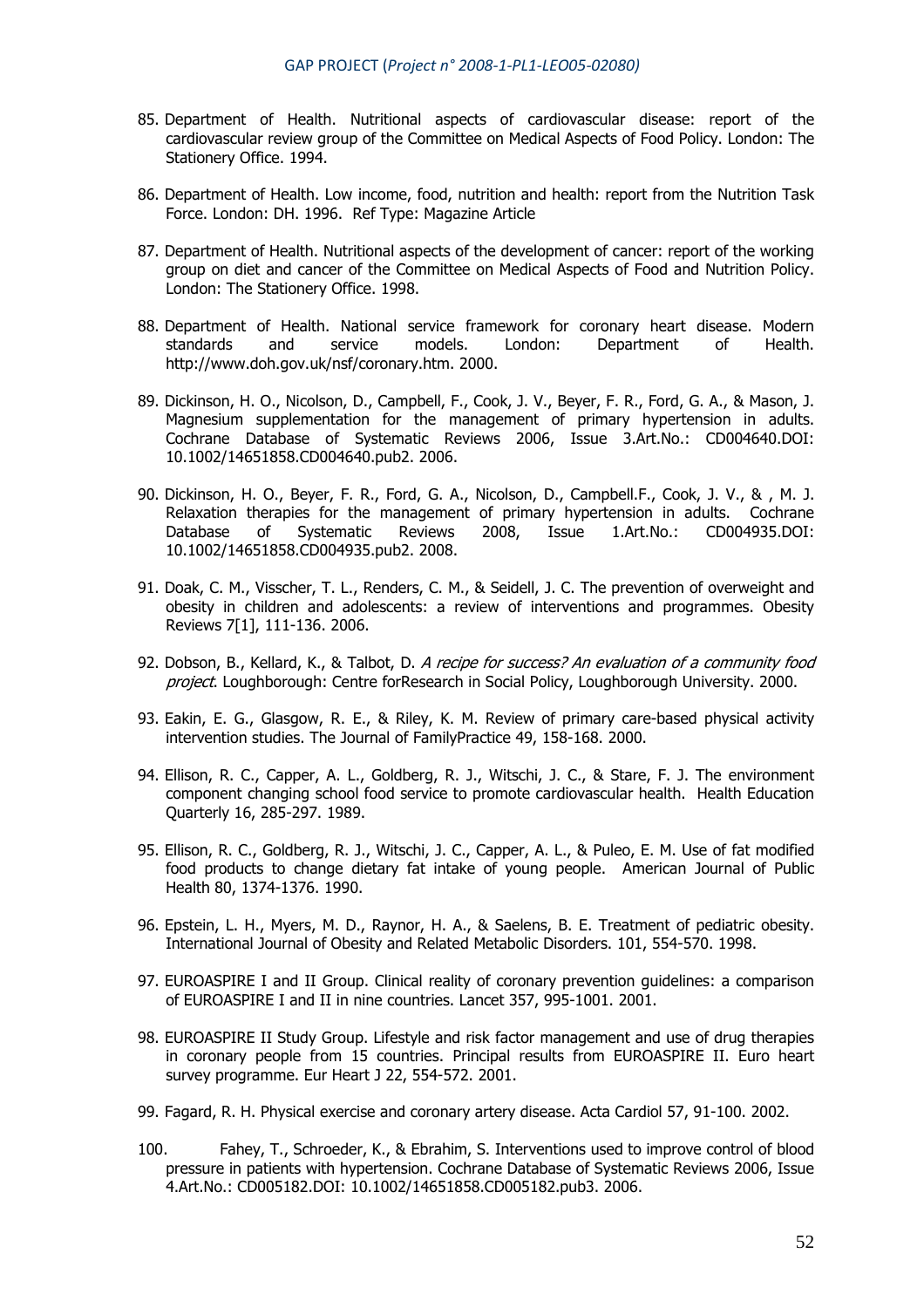- 101. Fahey, T., Schroeder, K., & Ebrahim, S. Interventions used to improve control of blood pressure in patients with hypertension. Cochrane Database of Systematic Reviews 2006, Issue 4.Art.No.: CD005182.DOI: 10.1002/14651858.CD005182.pub3. 2006.
- 102. Fahey, T., Schroeder, K., & Ebrahim, S. Interventions used to improve control of blood pressure in patients with hypertension. Cochrane Database of Systematic Reviews 2006, Issue 4.Art.No.: CD005182.DOI: 10.1002/14651858.CD005182.pub3. 2006.
- 103. Fattirolli, F., Burgisser C., & Burgisser, C. Physical activity and cardiovascular health a close link. Monaldi Archives for Chest Disease 60[1], 73-78, 2003.
- 104. Ferns, G., Keti, V., & Griffin, B. Investigation and management of hypertriglyceridaemia. Journal of Clinical Pathology 61, 1174-1183. 2008.
- 105. Franz, M. J. Effectiveness of weight loss and maintenance interventions in women. Current Diabetes Reports 4[5], 387-393. 2004.
- 106. Gaede, P., Vedel, P., & Larsen, N. e. al. Multifactorial intervention and cardiovascular disease in people with type 2 diabetes. N Engl J Med 348, 383-393. 2003.
- 107. Gidding, S. S., Alice, H., Myles, S., Karpyn, A., Mennella, J. A., Popkin, B., Rowe, J., Van Horn, L., & Whitsel, L. Implementing American Heart Association Pediatric and Adult Nutrition Guidelines: A Scientific Statement From the American Heart Association Nutrition Committee of the Council on Nutrition, Physical Activity and Metabolism, Council on Cardiovascular Disease in the Young, Council on Arteriosclerosis, Thrombosis and Vascular Biology, Council on Cardiovascular Nursing, Council on Epidemiology and Prevention, and Council for High Blood Pressure Research. Circulation 119[8], 1161-1175. 2009.
- 108. Gordon, D. J., Probstfield, J. L., & Garrison, R. J. e. al. High-density lipoprotein cholesterol and cardiovascular disease. Four prospective American studies. Circulation 79, 8- 15. 1989.
- 109. Gorgojo Jimenez, L., Gonzalez Enriquez, J., & Salvador Llivina, T. Efficacy, effectiveness and cost-effectiveness of interventions for smoking cessation IPE-03/40 (Public report). Anales del Instituto de Estudios Madrilenos 2003: 76. 2009.
- 110. Green, R., Kwok, S., & Durrington, P. N. Preventing cardiovascular disease in hypertension: effects of lowering blood pressure and cholesterol. Qjm. 95[12], 821-826. 2006.
- 111. Gregory, J., Lowe, S., Bates, C. J., Prentice, A., Jackson, L. V., Smithers, G., Wenlock, R., & Farron, M. National diet and nutrition survey: young people aged 4 to 18 years. Vol. 1, Report of the diet and nutrition survey. London: The Stationery Office. 2000.
- 112. Gregory, J. R., Collins, D. L., Davies, P. S. W., Hughes, J. M., & Clarke, P. C. National diet and nutrition survey: children aged 11/2 to 41/2 years. Vol. 1, Report of the diet and nutrition survey. London: TheStationery Office. 1995.
- 113. Hausenloy, D. J. & Yellon, D. M. Targeting residual cardiovascular disease risk: raising high-density lipoprotein cholesterol levels. Heart 2008; 94: 706-14. Heart 94, 706-714. 2008.
- 114. He, F. J. & MacGregor, G. A. Effect of longer-term modest salt reduction on blood pressure. Cochrane Database of Systematic Reviews 2004, Issue 1.Art.No.: CD004937.DOI: 10.1002/14651858.CD004937. 2004.
- 115. HEA. Scientific basis of nutrition education: a synopsis of dietary reference values. London: HEA. 1992.
- 116. HEA. Nutritional aspects of cardiovascular disease. London: HEA. 1996.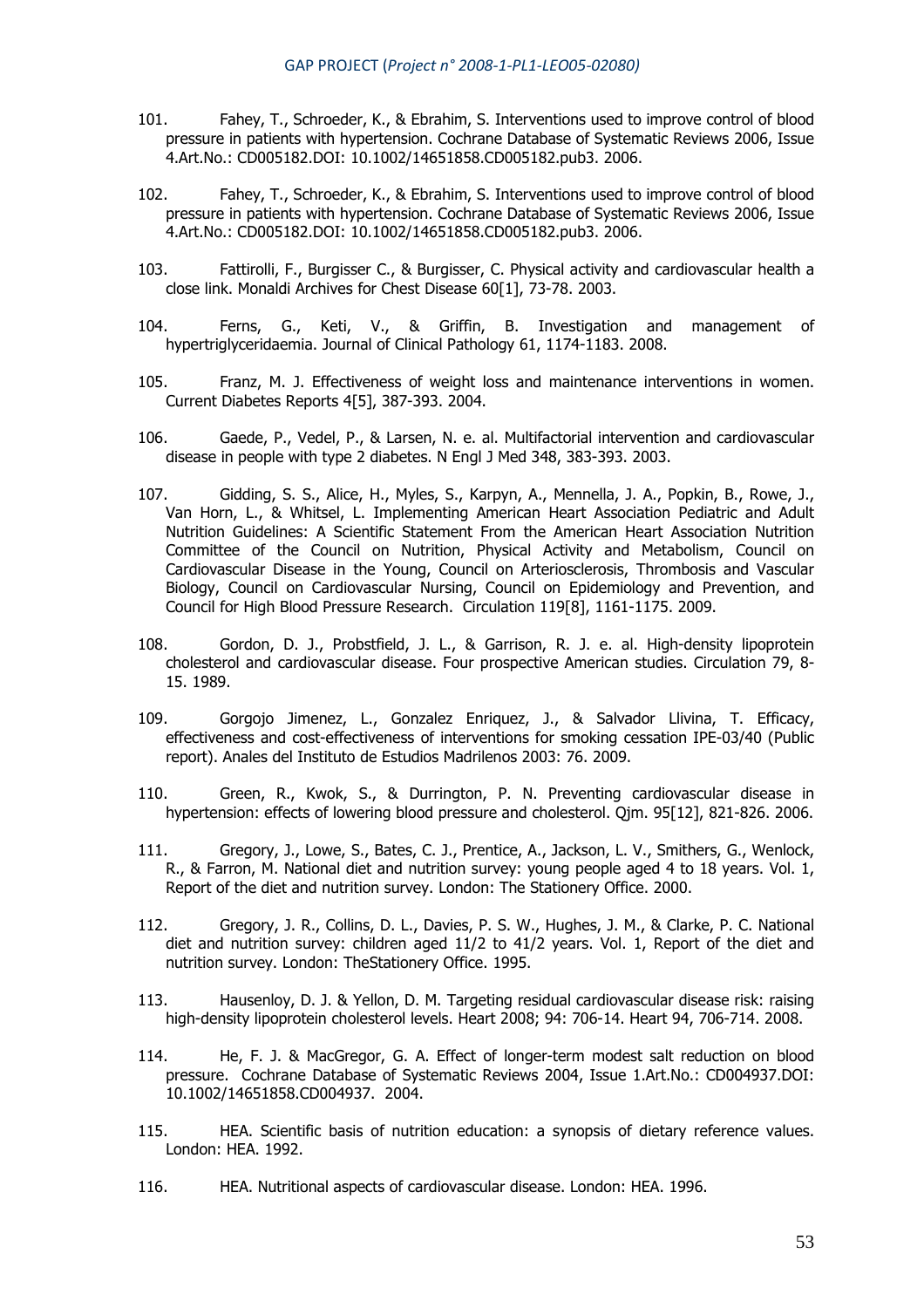- 117. HEA. Deprived neighbourhoods and access to retail services: a report on work undertaken by the Health Education Authority on behalf of the Department of Health and the Social Exclusion Unit (unpublished). London: HEA. 1998.
- 118. HEA. The national catering initiative: promoting healthier choices. London: HEA. 1998.
- 119. HEA. Young people and health: health behaviour in school-aged children. A report of the 1997 findings. London: HEA. 1999.
- 120. HEA. Black and minority ethnic groups in England: the second health and lifestyles survey. London: HEA. 2000.
- 121. HEA, D. a. M. The balance of good health. London: HEA. 1994.
- 122. Heart 2005. JBS 2 Joint British Societies' guidelines on prevention of cardiovascular disease in clinical practice. 91(Suppl 5): v1-52 . 2005.
- 123. Hillsdon, M., Thorogood, M., & Foster, C. A systematic review of strategies to promote physical activity. In: D. MacAuley, ed. Benefits and hazards of exercise, Vol. 1. London: British Medical JournalPublications. 25-46. 1999.
- 124. Hodgson, P., Wyles, D., Kennedy-Haynes, L., & Hunt, C. Friends with food: the development of a nutrition education programme for low income groups, 1990-1994. Huddersfield: Huddersfield Health Promotion Unit. 1995.
- 125. Holt, T. A. Detection of undiagnosed diabetes using UK general practice data. British Journal of Diabetes & Vascular Disease 8, 291-294. 2008.
- 126. Hooper L, Bartlett, C., Davey Smith, G., & Ebrahim, S. Advice to reduce dietary salt for prevention of cardiovascular disease. Cochrane Database of Systematic Reviews 2004, Issue 1.Art.No.: CD003656.DOI: 10.1002/14651858.CD003656.pub2. 2004.
- 127. Hooper, L., Kroon, P. A., Rimm, E. B., Cohn, J. C., Harvey, I., A Le Cornu, K., Ryder, J., Hall, W., & Cassidy, A. Flavonoids, flavonoid-rich foods, and cardiovascular risk: a metaanalysis of randomized controlled trials1,2. American Journal of Clinical Nutrition 88[1], 38-50. 2008.
- 128. House of Commons. Risk reduction for vulnerable road users. Transport Committee, third report.London: The Stationery Office. 1996.
- 129. Hughes, J., Stead, L., & Lancaster, T. Antidepressants for smoking cessation (Cochrane Review). The Cochrane Library, Issue 2.Oxford: Update Software. 2002.
- 130. Jeffery, R. W. Public health approaches to the management of obesity. *In:* K.D. Brownell and C.G. Fairburn, eds. *Eating disorders and obesity*. New York: The Guilford Press. 558-563. 1995.
- 131. Jürgens G & Graudal NA. Effects of low sodium diet versus high sodium diet on blood pressure, renin, aldosterone, catecholamines, cholesterols, and triglyceride. Cochrane Database of Systematic Reviews 2004, Issue 1.Art.No.: CD004022.DOI: 10.1002/14651858.CD004022.pub2. 2004.
- 132. Kahn, R., Robertson, R. M., Smith, R., & Eddy, D. The impact of prevention on reducing the burden of cardiovascular disease. Diabetes Care.31(8):1686-96 31[8], 1686- 1696. 2008.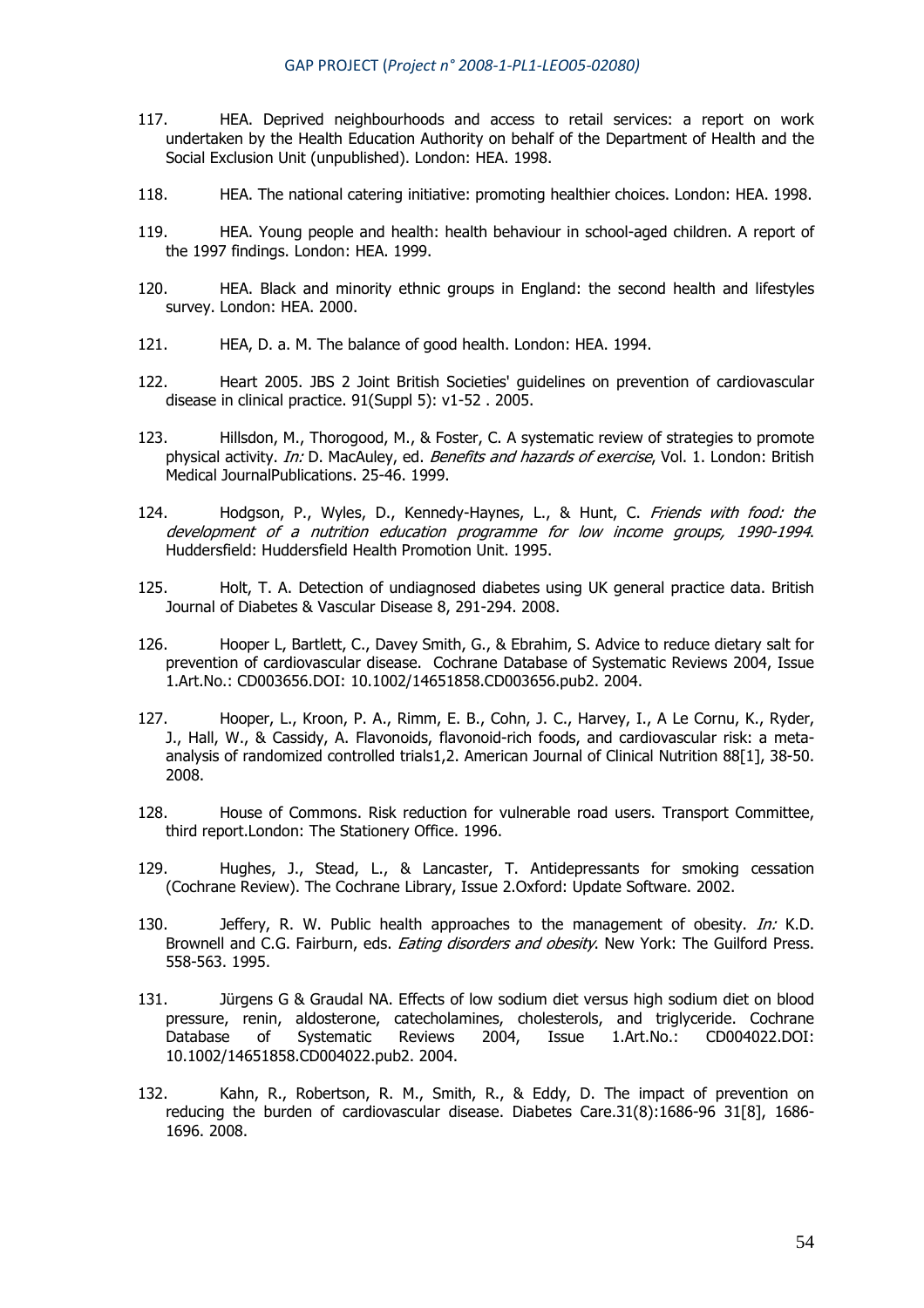- 133. Kane, R. L., Johnson, P. E., Town, R. J., & Butler, M. A structured review of the effect of economic incentives on consumers' preventive behavior. Am J Prev Med 27[372], 351. 2004.
- 134. Kavey, R. E., Allada, V., Daniels, S. R., Hayman, L. L., McCrindle, B. W., Newburger, J. W., Parekh, R. S., & Steinberger, J. Cardiovascular risk reduction in high-risk pediatric patients: a scientific statement from the American Heart Association Expert Panel on Population and Prevention Science; the Councils on Cardiovascular Disease in the Young, Epidemiology and Prevention, Nutrition, Physical Activity and Metabolism, High Blood Pressure Research, Cardiovascular Nursing, and the Kidney in Heart Disease; and the Interdisciplinary Working Group on Quality of Care and Outcomes Research: endorsed by the American Academy of Pediatrics. [Review] [401 refs]. Circulation 114[24], 2710-2738. 2006.
- 135. Knowler, W. C., Barrett-Connor, E., & Fowler, S. E. e. al. Reduction in the incidence of type 2 diabetes with lifestyle intervention or metformin. N Engl J Med 346, 393-403. 2002.
- 136. Kodama, S., Tanaka, S., & Saito, K. e. al. Effect of aerobic exercise training on serum levels of high-density lipoprotein cholesterol: a meta-analysis. Arch Intern Med 167, 999-1008. 2007.
- 137. Kokkinos, P. F. & et al. Effects of regular exercise on blood pressure and LV hypertension. N Engl J Med 333[1462], 1467, 1995.
- 138. Kumanyika, S. K., Obarzanek.E., Stettler, N., Bell, R., Field, A. E., Fortmann, S. P., Franklin.B.A., Gillman, M. W., Lewis, C. E., Poston, W. C., 2nd.Stevens, J. H. Y., & American Heart Association Council on Epidemiology and Prevention. Population-based prevention of obesity: the need for comprehensive promotion of healthful eating, physical activity, and energy balance: a scientific statement from American Heart Association Council on Epidemiology and Prevention, Interdisciplinary Committee for Prevention (formerly the expert panel on population and prevention science). Circulation 118[4], 428-464. 2008.
- 139. Kumanyika, S. K., Obarzanek, E., Stettler, N., & et al. Population-based prevention of obesity: the need for comprehensive promotion of healthful eating, physical activity, and energy balance: a scientific statement from American Heart Association Council on Epidemiology and Prevention, Interdisciplinary Committee for Prevention (formerly the expert panel on population and prevention science). Circulation 118[4], 428-464. 2008.
- 140. Kuppuswamy, V., Mela, M., Eustace, I., & Gupta, S. Meeting UK national targets for lipids in acute coronary syndrome with early and intensive lipid reduction: a single centre District general hospital experience. British Journal of Diabetes & Vascular Disease 8[286], 290. 2008.
- 141. Lagarde, M., Haines, A., & Palmer, N. Conditional Cash Transfers for Improving Uptake of Health Interventions in Low- and Middle-Income Countries. A Systematic Review. JAMA 298, 1900-1910. 2007.
- 142. Lancaster T & Fowler G. Training health professionals in smoking cessation. Cochrane Database of Systematic Reviews 2000, Issue 3. 2000.
- 143. Lancaster, T. & Stead, L. F. Self-help interventions for smoking cessation. Cochrane Database of Systematic Reviews 2005, Issue 3.Art. 2005.
- 144. Lindholm, L. H., Ibsen, H., & Dahlof, B. e. al. Cardiovascular morbidity and mortality in people with diabetes in the losartan intervention for endpoint reduction in hypertension study (LIFE): a randomised trial against atenolol. Lancet 359, 1004-1010. 2002.
- 145. Lucinda J., Dietz, P. M., Njoroge, T., Callaghan, W. M., Bruce, C., Buus, R. M., & Williamson, D. F. Preventing type 2 diabetes: public health implications for women with a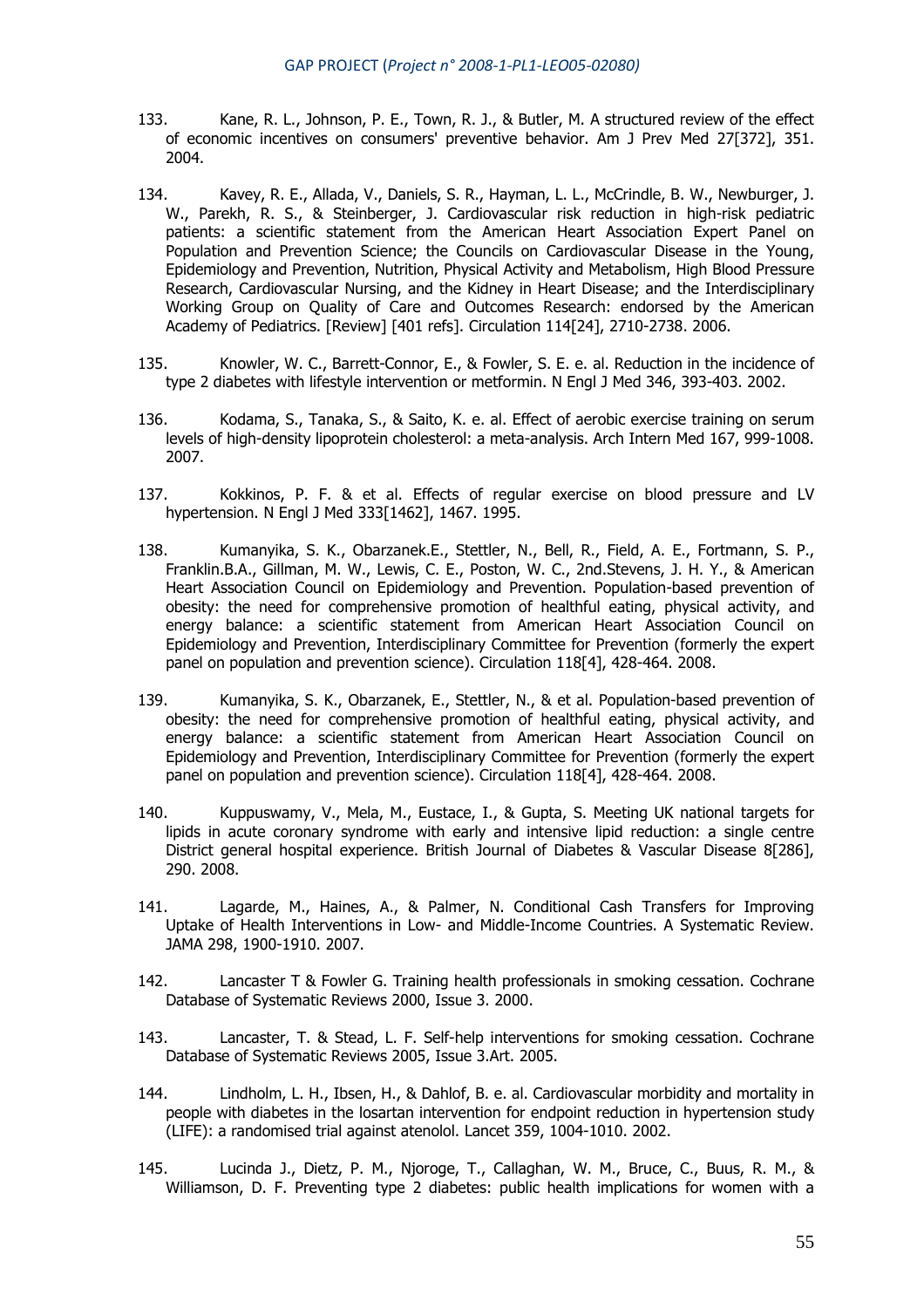history of gestational diabetes mellitus. American Journal of Obstetrics & Gynecology. 365e1- 365e8. 2009.

- 146. Marteau, T., Ashcroft, R., & Oliver, A. Using financial incentives to achieve healthy behaviour. BMJ 338:b1415. 2009.
- 147. McGeechan K, Macaskill P., Irwig L, Liew G, & Wong T Y. Assessing New Biomarkers and Predictive Models for Use in Clinical Practice. A Clinician's guide. Arch Intern Med 168[21], 2304-2310. 2008.
- 148. Morris, J. N. & Hardman, A. E. Walking to health. SportsMedicine 23, 306-332. 1997.
- 149. Mugarza, J. A., Wilding, J. P., Woodward, A., Hayden, K., & Gill, G. V. Achieving blood pressure control in patients with type 2 diabetes and diabetic renal disease by a nurse-led protocol based clinic. he British Journal of Diabetes & Vascular Disease 8[6], 279-284. 2008.
- 150. Muller-Riemenschneider, F., Bockelbrink, A., Reinhold, T., Rasch, A., Greiner, W., & Willich, S. N. Long-term effectiveness of behavioural interventions to prevent smoking among children and youth. Tobacco Control 17, 301-312. 2008. Ref Type: Magazine Article
- 151. Mulrow, C. D., Lau, J., Cornell, J., & Brand, M. Pharmacotherapy for hypertension in the elderly. Cochrane Database of Systematic Reviews 1998, Issue 2.Art.No.: CD000028.DOI: 10.1002/14651858.CD000028. 1998.
- 152. Musini, V. M., Fortin, P. M., Bassett, K., & Wright, J. M. Blood pressure lowering efficacy of renin inhibitors for primary hypertension. Cochrane Database of Systematic Reviews 2008, Issue 4.Art.No.: CD007066.DOI: 10.1002/14651858.CD007066.pub2. 2008. Ref Type: Magazine Article
- 153. Musini, V. M. & Fortin, P. M. Blood pressure lowering efficacy of renin inhibitors for primary hypertension. Bassett K, Wright JM. Issue 4.Art.No.: CD007066.DOI: 10.1002/14651858.CD007066 pub2. 2008.
- 154. Mutrie, N., Blamey, A., & Whitelaw, A. A randomised controlled trial of a cognitive behavioural intervention aimed at increasing active commuting in a workplace setting. Edinburgh:Chief Scientist's Office of the Scottish Executive. 1999.
- 155. Myers, J. Exercise and cardiovascular health. Circulation 107, e2-5. 2003.
- 156. Nafziger, A. N., Erb, T. A., Jenkins, P. L., Lewis, C., & Pearson, T. A. The Otsego-Schoharie healthy heart program: prevention of cardiovascular disease in the rural US. Scandinavian Journal of Public Health.Supplement. 56, 21-32. 2001.
- 157. National Coordinating Centre for Health Technology Assessment. 'Cut down to quit' with nicotine replacement therapies in smoking cessation: a systematic review of effectiveness and economic analysis. Health Technology Assessment Vol.12 No.2 2008. 2008.
- 158. National Institute for Health and Clinical Excellence. Hypertension: management of hypertension in adults in primary care. London: National Institute for Health and Clinical Excellence (NICE) 2006: 45. 2006.
- 159. National Institute for Health and Clinical Excellence. Statins for the prevention of cardiovascular events. London: National Institute for Health and Clinical Excellence (NICE) 2006: 45 . 2006.
- 160. National Institutes of Health. Physical activity and cardiovascular health. NIH consensus development panel on physical activity and cardiovascular health. JAMA 276, 241- 246. 1996.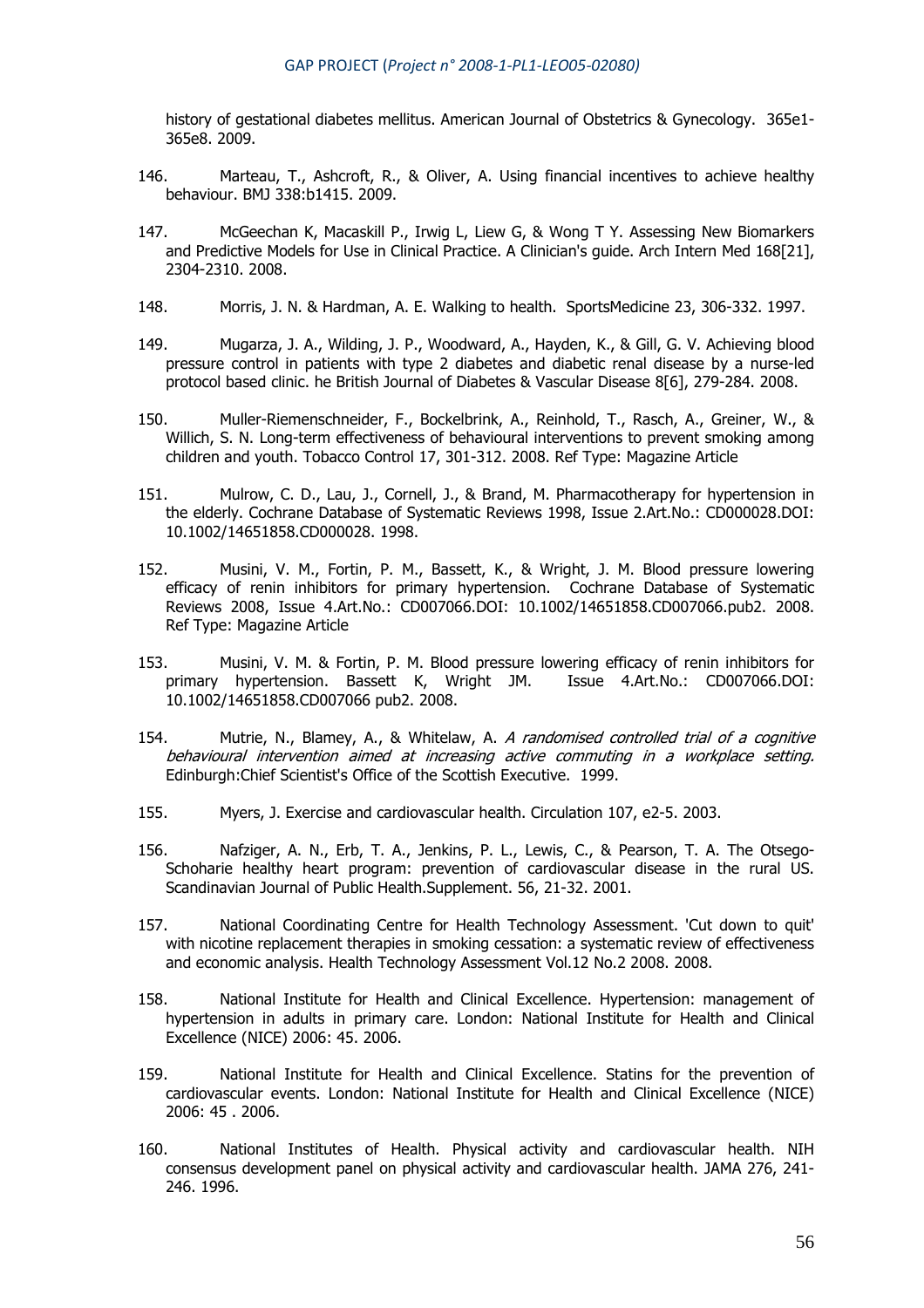- 161. National Institutes of Health. Physical activity and cardiovascular health. NIH consensus development panel on physical activity and cardiovascular health. JAMA 276[241], 246. 1996. Ref Type: Magazine Article
- 162. National Institutes of Health, N. H. L. a. B. I. Clinical guidelines on the identification, evaluation, and treatment of overweight and obesity in adults: the evidence report. Obes Res 6[S51], 210. 1998.
- 163. Nestle, M. & Jacobson, M. F. Halting the obesity epidemic: a public health policy approach. Public Health Reports 115, 12-24. 2000.
- 164. Neter, J. E., Stam, B. E., Kok, F. J., & et al. Influence of weight reduction on blood pressure. A meta-analysis of randomized controlled trials. Hypertension 42, 878-874. 2003.
- 165. NICE. Modelling the cost effectiveness of physical activity interventions. MATRIX Research & Consultancy. 2006.
- 166. NIH Consens Statement. Physical activity and cardiovascular health. Dec 18- 20;13(3):1-33. 1995.
- 167. Nissen SE, Wolski K, e. al., & Nicholls SJ. Effects of a potent and selective PPAR-alpha agonist in patients with atherogenic dyslipidemia or hypercholesterolemia: two randomized controlled trials. JAMA 297[1362], 1373. 2007.
- 168. North East Essex NHS Trust. 2009, Food vouchers incentives to pregnant smokers.
- 169. O'Meara, S., Glenny, A. M., Wilson, C., & et al. Effective management of obesity. Qual Health Care 6, 170-175. 1997.
- 170. Padwal, R. L. S. & Lau, D. C. W. Long term pharmacotherpy for overweight and obesity: a systematic review and meta-analysis of randomized controlled trials. Int J Obesity 27, 1437-1446. 2003.
- 171. Pan, X. R., Li, G. W., & Hu, Y. H. e. al. Effects of diet and exercise in preventing NIDDM in people with impaired glucose tolerance. The Da Qing IGT and diabetes study. Diabetes Care 20, 537-544. 1997.
- 172. Quan, A. P., Kerlikowske, K., Gueyffier, F., Boissel, J. P., & INDANA Investigators. Pharmacotherapy for hypertension in women of different races. Cochrane Database of Systematic Reviews 2000, Issue 2.Art.No.: CD002146.DOI: 10.1002/14651858.CD002146. 2000.
- 173. Raw, M., McNeill, A., & West, R. Smoking correction: evidence based recommendations for the health care system. BMJ 318, 182-185. 1999.
- 174. Reynolds, T. M., Mardani, A., Twomey, P. J., & Wierzbicki, A. S. Targeted versus global approaches to the management of hypercholesterolaemia. The Journal of the Royal Society for the Promotion of Health 128, 248-254. 2008.
- 175. Riddoch, C., Puig-Ribera, A., & Cooper, A. *Effectiveness of physical activity promotion* schemes in primary care: a review. London: HEA. 1998.
- 176. Robins, S. J. B. H. E. Fibric acid derivatives in cardiovascular disease prevention: results from the large clinical trials. Curr Opin Lipidol 17[4], 431-439. 2006.
- 177. Sattar, N. Review: PCOS, insulin resistance and long-term risks for diabetes and vascular disease. British Journal of Diabetes & Vascular Disease 9, 15-18. 2009.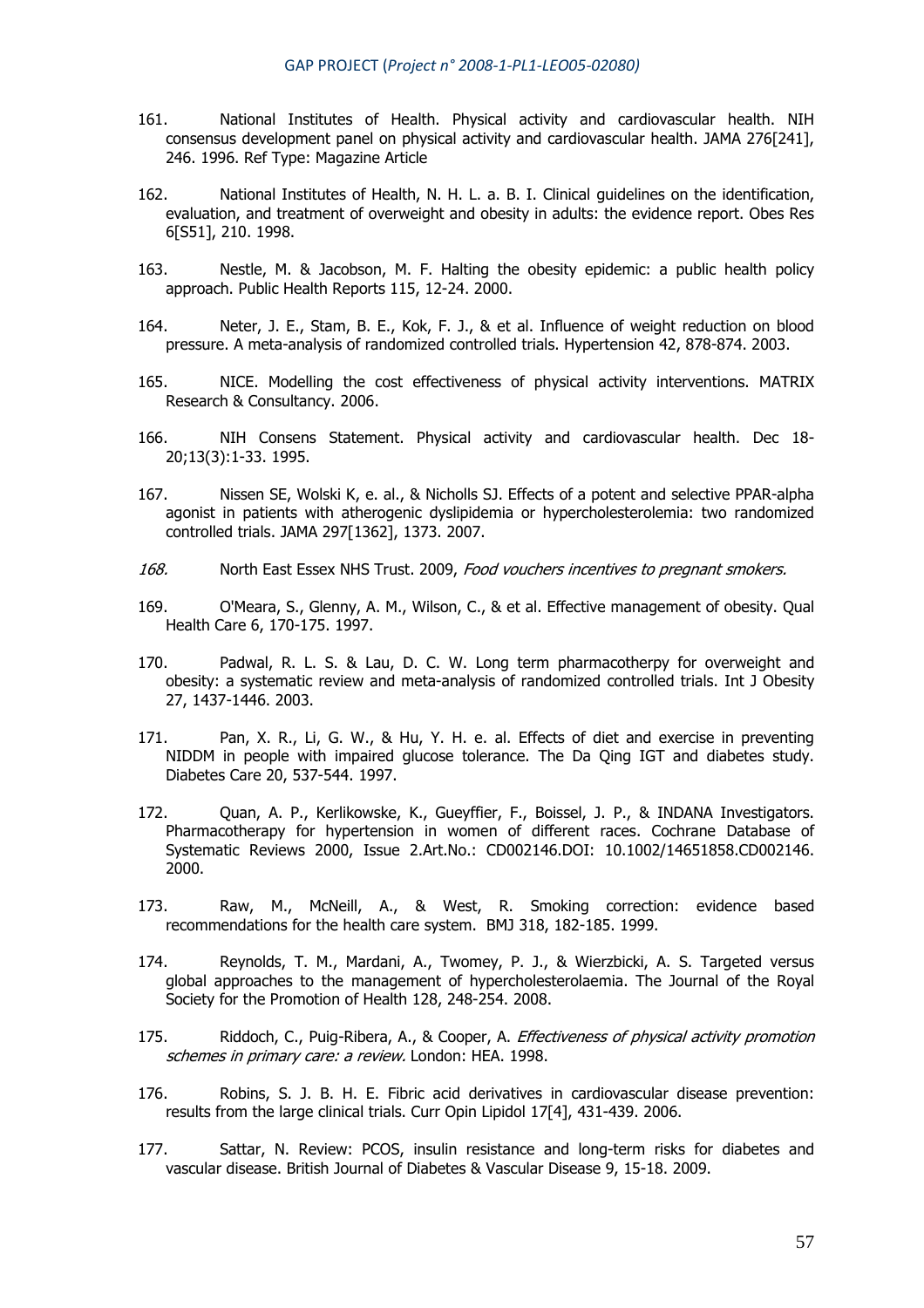- 178. Saunders S.A., Wallymhamed M., & Macfarlane I.A. Improvements in glycaemic control and cardiovascular risk factors in a cohort of patients with type 1 diabetes over a 5 year period. QJM 2009 1-2[1], 29-34. 2009.
- 179. Secker-Walker, R., Gnich, W., Platt, S., & Lancaster, T. Community interventions for reducing smoking among adults. Cochrane Database of Systematic Reviews 2002. 2009.
- 180. Sherwood, N. E., Jeffery, R. W., French, S. A., Hannan, P. J., & Murray, D. M. Predictors of weight gain in the Pound of Prevention study. International Journal of Obesity. 24, 395-403. 2000.
- 181. Shibuya, K. Conditional cash transfer: a magic bullet for health? The Lancet 371, 789- 791. 2009.
- 182. Simons-Morton, D. G., Calfas, K. J., Oldenburg, B., & Burton, N. Effects of interventions in health care settings on physical activity or cardiorespiratory fitness. American Journal of Preventive Medicine 15, 413-430. 1998.
- 183. Simons-Morton, D. G., Calfas, K. J., Oldenburg, B., & Burton, N. Effects of interventions in health care settings on physical activity or cardiorespiratory fitness. American Journal of Preventive Medicine 15, 413-430. 1998.
- 184. Sinclair HK, Bond CM, & Stead LF. Community pharmacy personnel interventions for smoking cessation. Cochrane Database of Systematic Reviews 2004, Issue 1. 2004.
- 185. Small, L., Anderson, D., & Melnyk, B. M. Prevention and early treatment of overweight and obesity in young children: a critical review and appraisal of the evidence. Pediatric Nursing 33[2], 149-152. 2007.
- 186. Smith, S. C., Jackson, R., & Pearson, T. e. al. Principles for national and regional guidelines on cardiovascular disease prevention. A scientific statement from the World Heart and Stroke Forum. Cir.culation 2004;109:3112-21 . 2009.
- 187. Snethen, J. A., Broome, M. E., & Cashin, S. E. Effective weight loss for overweight children: a meta-analysis of intervention studies. Journal of Pediatric Nursing 21[1], 45-46. 2006.
- 188. Sowden, A. J. & Stead, L. F. Community interventions for preventing smoking in young people. Cochrane Database of Systematic Reviews 2003, Issue 1.Art. 2003.
- 189. Stamatakis, E., Hamer, M., & Primatesta, P. Cardiovascular medication, physical activity and mortality: cross-sectional population study with ongoing mortality follow-up. Heart 2009 95, 448-453. 2009. Ref Type: Magazine Article
- 190. Stead, L. F. & Lancaster, T. Group behaviour therapy programmes for smoking cessation. Cochrane Database of Systematic Reviews 2005, Issue 2. 2005.
- 191. Stead, L. F., Bergson, G., & Lancaster, T. Physician advice for smoking cessation. Cochrane Database of Systematic Reviews 2008, Issue 2.Art. 2008. Ref Type: Magazine Article
- 192. Stead, L. F., Perera, R., & Lancaster, T. Telephone counselling for smoking cessation. Cochrane Database of Systematic Reviews 2006, Issue 3. 2009.
- 193. Stice, E., Shaw, H., & Marti, C. N. A meta-analytic review of obesity prevention programs for children and adolescents: the skinny on interventions that work. Psychological Bulletin 2006[132], 667-691. 2009.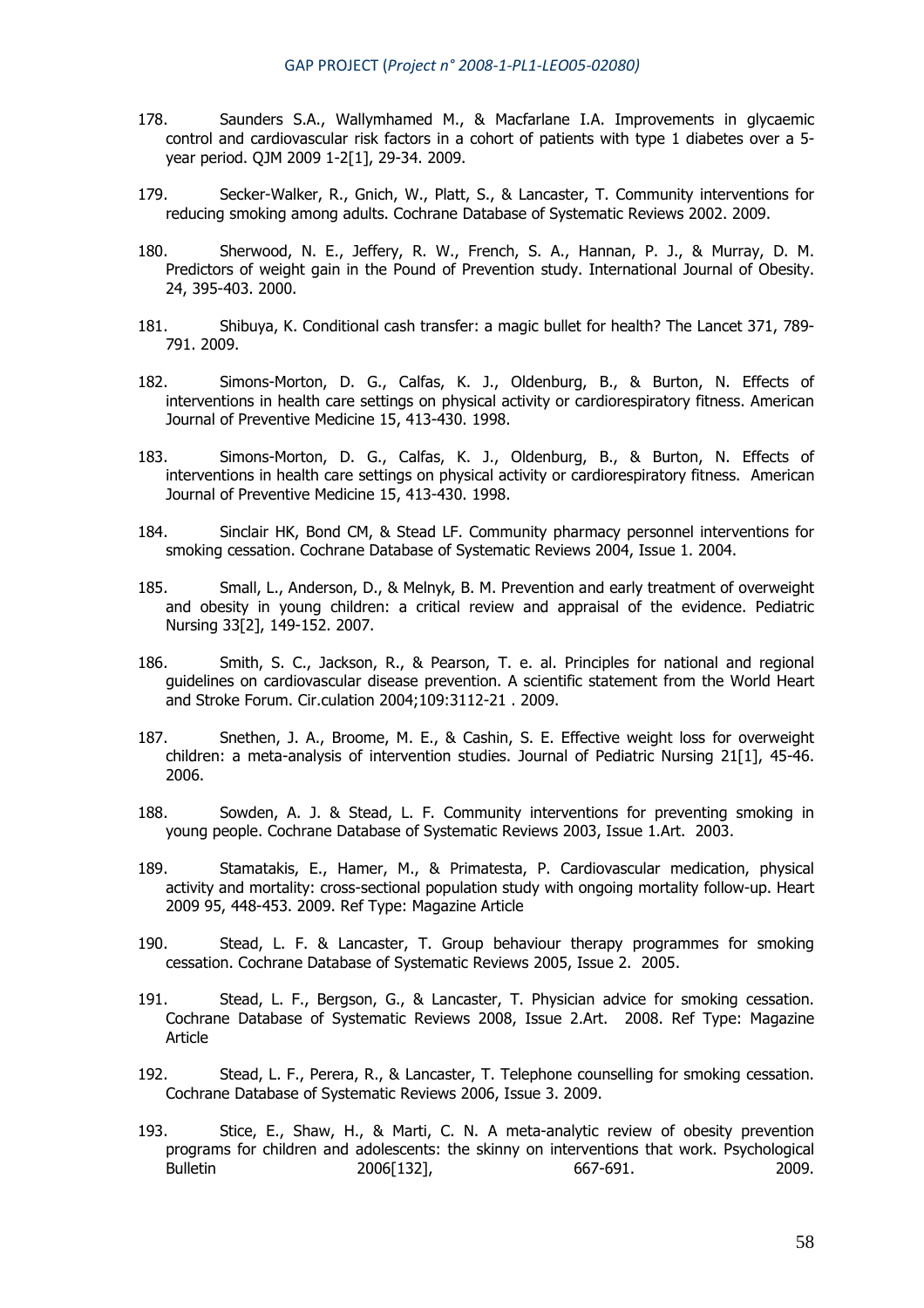- 194. Sutherland, K., Christianson, J. B., & Leatherman, s. Impact of Targeted Financial Incentives on Personal Health Behavior. Medical Care Research and Review 65[6], 36S-78S. 2008.
- 195. T Krones. Physician training in the use of a decision aid increased patient participation in decision making for CVD prevention. Evidence-Based Medicine 2009;14:24; doi:10.1136/ebm.14.1.24Copyright © 2009 by the BMJ Publishing Group Ltd. 2009.
- 196. The Norwegian Knowledge Centre for the Health Services. Primary prevention of cardiovascular disease, with emphasis on pharmacological interventions. Norwegian Knowledge Centre for the Health Services (NOKC).Report number 20 - 2008.2008. 2008.
- 197. Thompson, P. D., Buchner, D., Pina, I. L., & et al. Exercise and physical activity in the prevention and traeatment of atherosclerotic cardiovascular disease. A statement from the Council on Clinical Cardiology (subcommittee on exercise, rehabilitation and prevention) and the Council on Nutrition, Physical Activity and Metabolism (subcommittee on physical activity). Circulation 107, 3109-3116. 2003.
- 198. Torgerson, J. S., Hauptman, J., & Boldrin, M. N. e. al. Xenical in the prevention of diabetes in obese subjects (XENDOS) study: a randomized study of orlistat as an adjunct to lifestyle changes for the prevention of type 2 diabetes in obese people. Diabetes Care 27, 155-161. 2004.
- 199. Tully, M., Cupples, M. E., Hart, N. D., McEneny, J., McGlade, K., Chan, W., & Young, I. Randomised controlled trial of home-based walking programmes at and below current recommended levels of exercise in sedentary adults. Journal of Epidemiology & Community Health. 61[9], 778-783. 2007.
- 200. Tuomilehto, J., Lindstrom, J., & Eriksson, J. G. e. al. Prevention of type 2 diabetes mellitus by changes in lifestyle among subjects with impaired glucose tolerance. N Engl J Med 344, 1343-1350. 2001.
- 201. Ussher, M. H., Taylor, A., & Faulkner, G. Exercise interventions for smoking cessation. Cochrane Database of Systematic Reviews 2008, Issue 4. 2009.
- 202. Vergès, B. Fenofibrate therapy and cardiovascular protection in diabetes: recommendations after FIELD. Curr Opin Lipidol. 17[6], 653658. 2006.
- 203. Volpp, K. G., Troxel, A. B., Pauly, M. V., Glick, H. A., Puig, A., & Asch, D. A. A randomized, controlled trial of financial incentives for smoking cessation. N Engl J Med 360, 699-709. 2009.
- 204. White, A. R., Rampes, H., & Campbell, J. Acupuncture and related interventions for smoking cessation. Cochrane Database of Systematic Reviews 2006, Issue 1.Art. 2006.
- 205. Whitlock, E. P., O'Connor, E. A., Williams, S. B., Beil, T. L., & Lutz, K. W. Effectiveness of weight management programs in children and adolescents . Rockville: Agency for Healthcare Research and Quality (AHRQ) 2008: 92. 2008.
- 206. Wild, S. & Byrne, C. D. Time to rethink high-density lipoprotein?. Heart 94, 692-694. 2008.
- 207. Williams B, Brown MJ, & Poulter, N. R. e. al. British Hypertension Society guidelines. Guidelines for management of hypertension: report of the fourth working party of the British Hypertension Society, 2004 - BHS IV. J Human Hypert 18, 139-185. 2004.